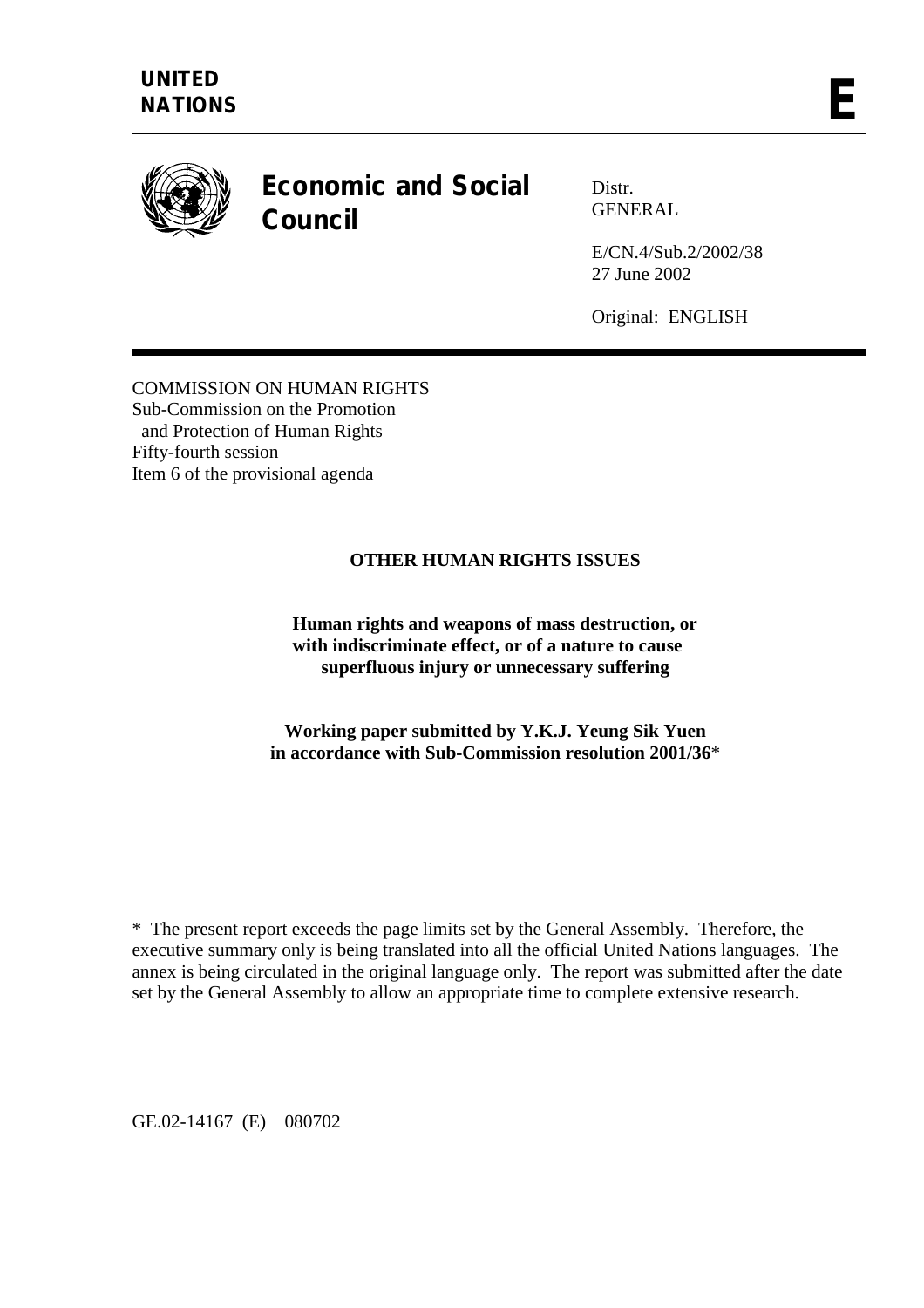#### **Executive summary**

 The present working paper is submitted pursuant to Sub-Commission decision 2001/36 in conjunction with Sub-Commission resolutions 1997/36 and 1997/37. In resolution 1997/36 the Sub-Commission expressed concern over the use of particular weapons of mass destruction or with indiscriminate effect, or of a nature to cause superfluous injury or unnecessary suffering, naming specifically nuclear weapons, chemical weapons, fuel-air bombs, cluster bombs, biological weaponry and weaponry containing depleted uranium. In that resolution the Sub-Commission also expressed its conviction that the use or threat of use of those weapons was "incompatible with international human rights and/or humanitarian law" and requested Sub-Commission member Ms. Clemencia Forero Ucros to prepare a working paper on that topic. Resolution 1997/37 added the issue of illicit transfer of these weapons to the mandate. Decision 2001/36 authorized Mr. Y.K.J. Sik Yuen to prepare the present working paper.

Part I of the working paper addresses the human rights and humanitarian law at issue whilst Part II addresses the weapons themselves.

 In analysing the human rights likely to be infringed by the use of the listed weapons and categories of weapons, emphasis is placed on the right to life, the right to freedom from torture, the right to health and well-being, the prohibition against genocide and related rights contained in the primary human rights instruments. Emphasis is also placed on article 2 of the Charter of the United Nations owing to the obvious "threat power" of States in possession of these weapons.

 Analysing humanitarian law, the author first explains the importance of both treaties and customary humanitarian law as sources of law relating to weapons. The major provisions of the Hague Convention No. IV of 1907 and its annexed Regulations respecting the Laws and Customs of War on Land, beginning with the Martens Clause, article 22 on proportionality, and article 23 prohibiting poisonous weapons and weapons causing unnecessary suffering are presented. The Charter and the Statute of the International Court of Justice (ICJ) are cited as supportive of the strong role of customary humanitarian law. The major provisions relating to weapons that are contained in the Geneva Conventions of 1949 and the two Additional Protocols are considered. Special attention is drawn to common article 3 of the Geneva Conventions in the light of the indication of the ICJ that this provision is a "common yardstick" in any armed conflict, whether or not a particular State is a party to an armed conflict. Reference is made to the numerous provisions of Additional Protocol I that limit the types and uses of weapons. Stress is placed on the provision mandating States to determine prior to development and use of weapons whether a proposed weapon would violate any existing humanitarian law. This rule is considered by the ICJ as a rule of customary humanitarian law. The articles relating to the protection of the environment are also considered. Discussion of relevant provisions of the Convention on Prohibitions or Restrictions on the Use of Certain Conventional Weapons Which May Be Deemed to be Excessively Injurious or to Have Indiscriminate Effects, its Protocol and the Convention on the Prohibition of the Use, Stockpiling, Production and Transfer of Anti-Personnel Mines and Their Destruction concludes the review of the instruments.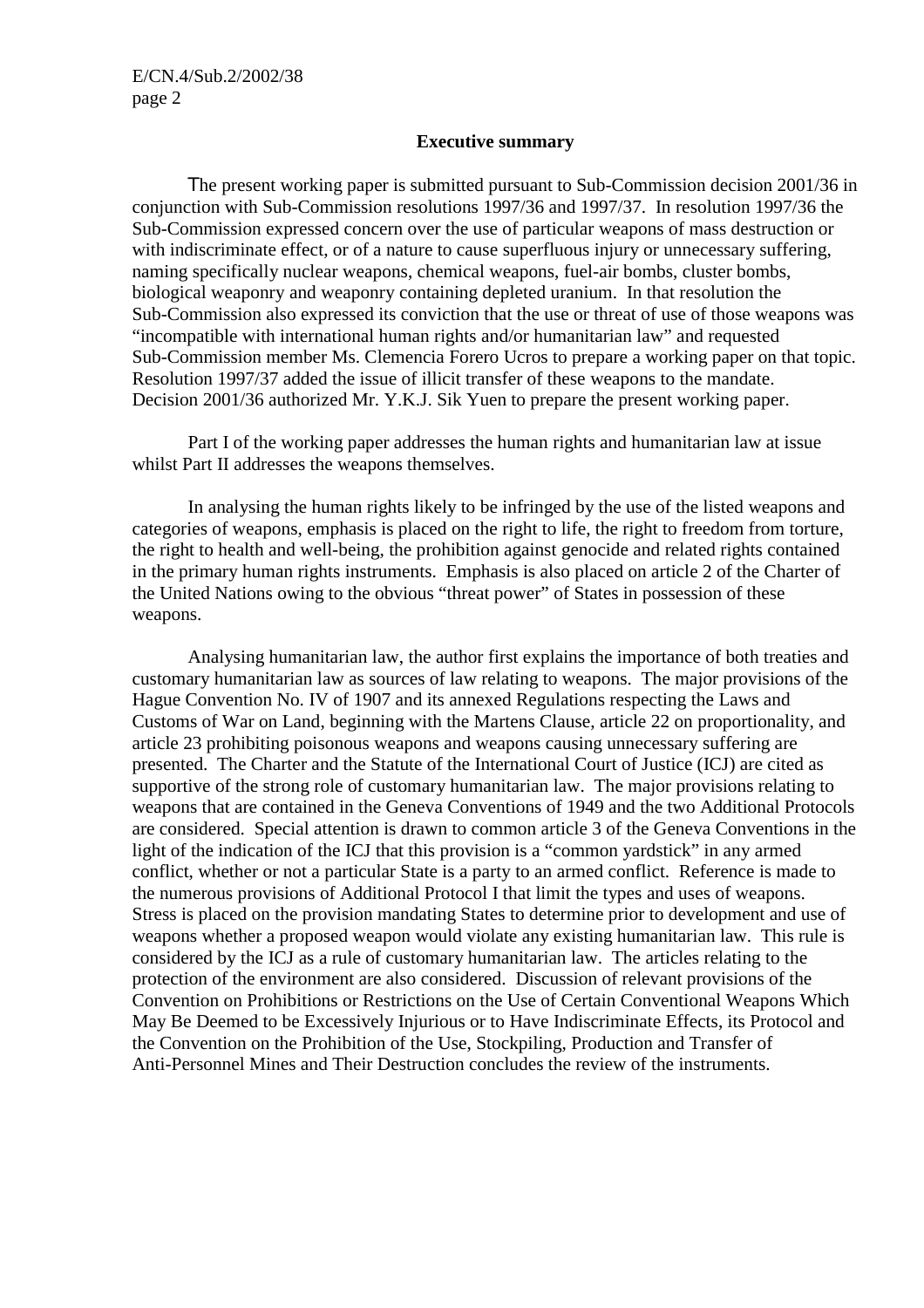In the light of humanitarian law from all sources, the author concludes that weapons are to be considered banned if their use:

- (a) has indiscriminate effects (no distinction between civilians and belligerents);
- (b) is out of proportion with the pursuit of legitimate military objectives;
- (c) adversely affects the environment in a widespread, long-term and severe manner;
- (d) causes superfluous injury and unnecessary suffering.

 Part II deals with the evaluation of the weapons themselves, beginning with nuclear weapons. Action at the General Assembly, the 1996 Advisory Opinion of the ICJ on the legality of the threat or use of nuclear weapons, numerous international treaties and scientific studies are reviewed. Regarding the use, transfer and stockpiling of nuclear weapons, the author finds serious double standards, lacunae and other flaws, inexplicable except for political reasons, given that nuclear weapons could not be used in any way that is compatible with the four-part test set out in Part I.

"Mini-nukes" and "bunker busters" are next presented, especially the B61-11. Alarm is expressed at the instruction of the Nuclear Posture Review of the United States that includes plans for "first use" against seven States, five of which are not States having nuclear weapons. The author finds the instruction contrary to human rights and humanitarian law, even relating to "mini-nukes" or the depleted uranium-fortified "bunker busters".

 In the review of biological and chemical weapons, the major biological and chemical compounds are identified and the two major treaties banning the production, storage and use of these weapons are evaluated. The author draws attention to some of the weaknesses of the treaties, but then invites comparison with the absence of a similar "banning" treaty in regard to nuclear weapons, pointing out that chemical and biological weapons are the "poor man's nuclear weapons" and that the nuclear weapons States are few.

 The author evaluates anti-personnel mines, cluster bombs and fuel-air explosives under the section "Weapons of indiscriminate effect", beginning with further provisions from Additional Protocol I relevant to such weapons. Regarding anti-personnel mines, the author focuses on those that are not manually detonated. Following a brief description of some provisions of the Anti-Personnel Mines Convention, he notes major Powers that have not ratified it.

 Turning to cluster bombs, the author indicates that the bombs' "submunitions" can saturate an area as large as several football fields. He stresses both the impossibility of containing them and the fact that if undetonated at delivery (cluster bombs have a high failure rate of between 5 and 30 per cent), they may detonate long after the armed conflict is over. The undetonated-at-delivery cluster bombs become, essentially, land mines. Places where cluster bombs have been used in combat are identified. Some of the latest cluster bombs, which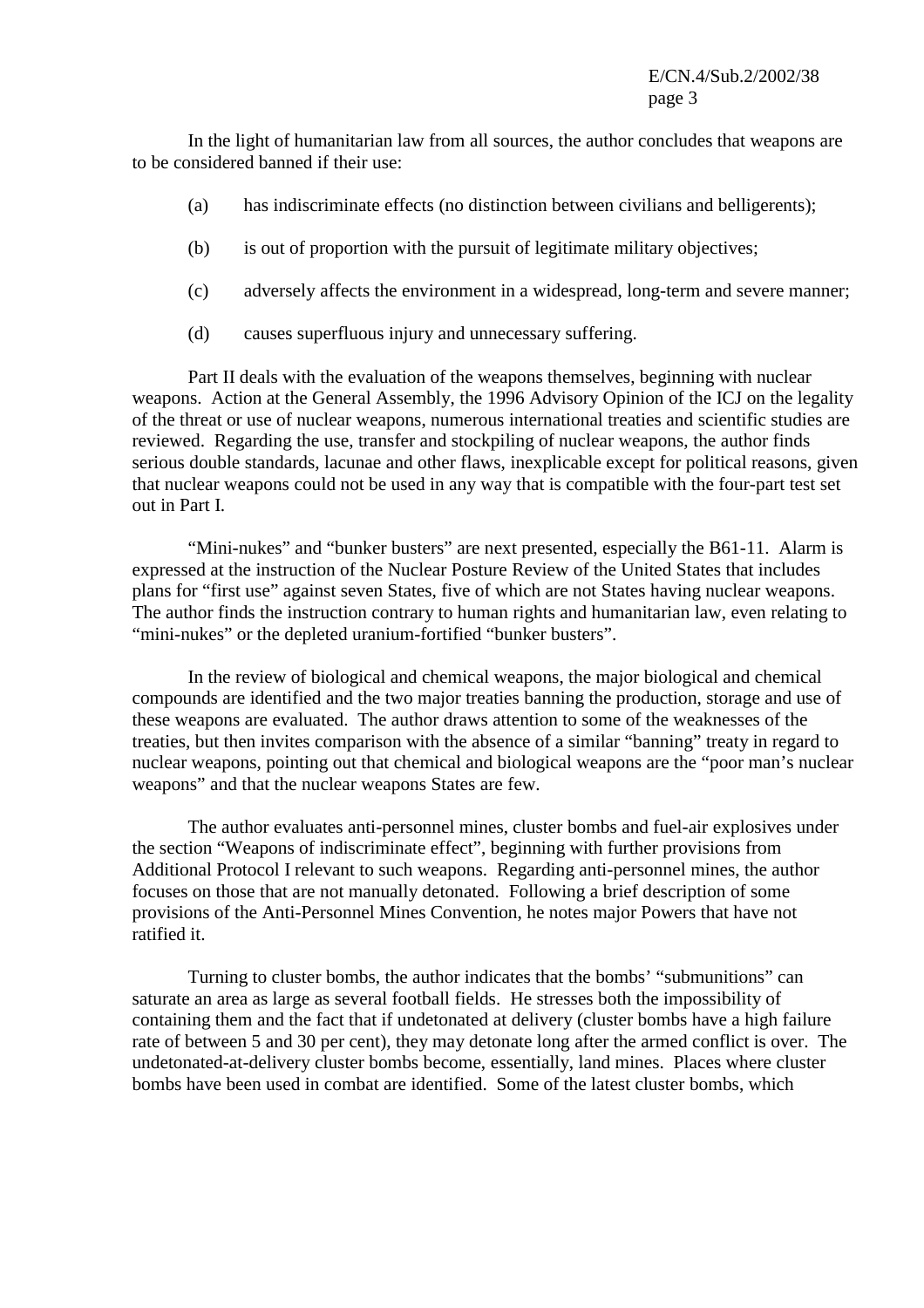includes "combined effects munitions" having light armour, anti-personnel and incendiary effects, are described. The author points out that the International Committee of the Red Cross has called for a moratorium on cluster bombs.

 Regarding fuel-air explosives (also known as "hypo-barometric" because they are activated by air pressure and "daisy cutters" from the shape of the crater they leave), the author focuses on the BLU-82 (nicknamed "Big Blue"). The third generation fuel-air explosives use uranium powder. Owing to the sheer scale of the explosions from fuel-air explosives currently in use, the author concludes that they could not be used without indiscriminate effects. Further, he has found that scientists are expressing concern that use of fuel-air explosives in the Balkans and Afghanistan might have triggered earthquakes in those regions.

 The author finds that he cannot list all possible weapons that could be viewed as weapons causing superfluous injury or unnecessary suffering, but points out that all the weapons under consideration in the paper would fall equally under both categories.

An extensive evaluation of weaponry containing depleted uranium is then presented. Depleted uranium is defined and places where it has been used in combat are indicated: the Gulf region, the Balkans, possibly in Afghanistan and allegedly in the Middle East. The author points out that depleted uranium is included as class 2 material in the Convention on the Physical Protection of Nuclear Materials, but as there is no specific treaty banning depleted uranium, its legality must be determined in terms of the rules set out in the paper, including evaluation prior to use. The author then sets out basic properties of depleted uranium with attention to the fact that it is pyrophoric (highly flammable) and when it burns it has an "aerosol" effect: the main reason that depleted uranium weapons are so deadly and indiscriminate. Depleted uranium particles in aerosol form when inhaled into the lungs will stay for many years, emitting radiation. Winds can cause depleted uranium that has settled to re-enter the air many years later.

 The paper catalogues a number of incidents and studies showing the deaths and serious illnesses related to inhalation of depleted uranium - the key medical effects being cancers of those exposed and birth defects of children born of those who have inhaled depleted uranium. Illnesses reported by Gulf war veterans in the United States, United Kingdom and Iraq, and Iraqi civilians mirror the known medical effects of low-grade radiation poisoning. The author also shows that the users of depleted uranium have tried to keep the effects of depleted uranium secret and identifies a number of flawed studies (one by a military contractor) and misdeeds. He also points out that owing to pressure from Gulf war veterans and others, there are several important initiatives under way, including action by the World Health Organization, the United Nations Environment Programme and the United Kingdom Ministry of Defence. The author concludes this section with a list of some of the many calls for a moratorium on the use of depleted uranium munitions.

 The author concludes with the plea that peace and security cannot be achieved by the use of these horrific weapons, but rather only by adhering to humanitarian law and human rights. He also expresses concern about "space" weaponry, which he was unable to include in this paper.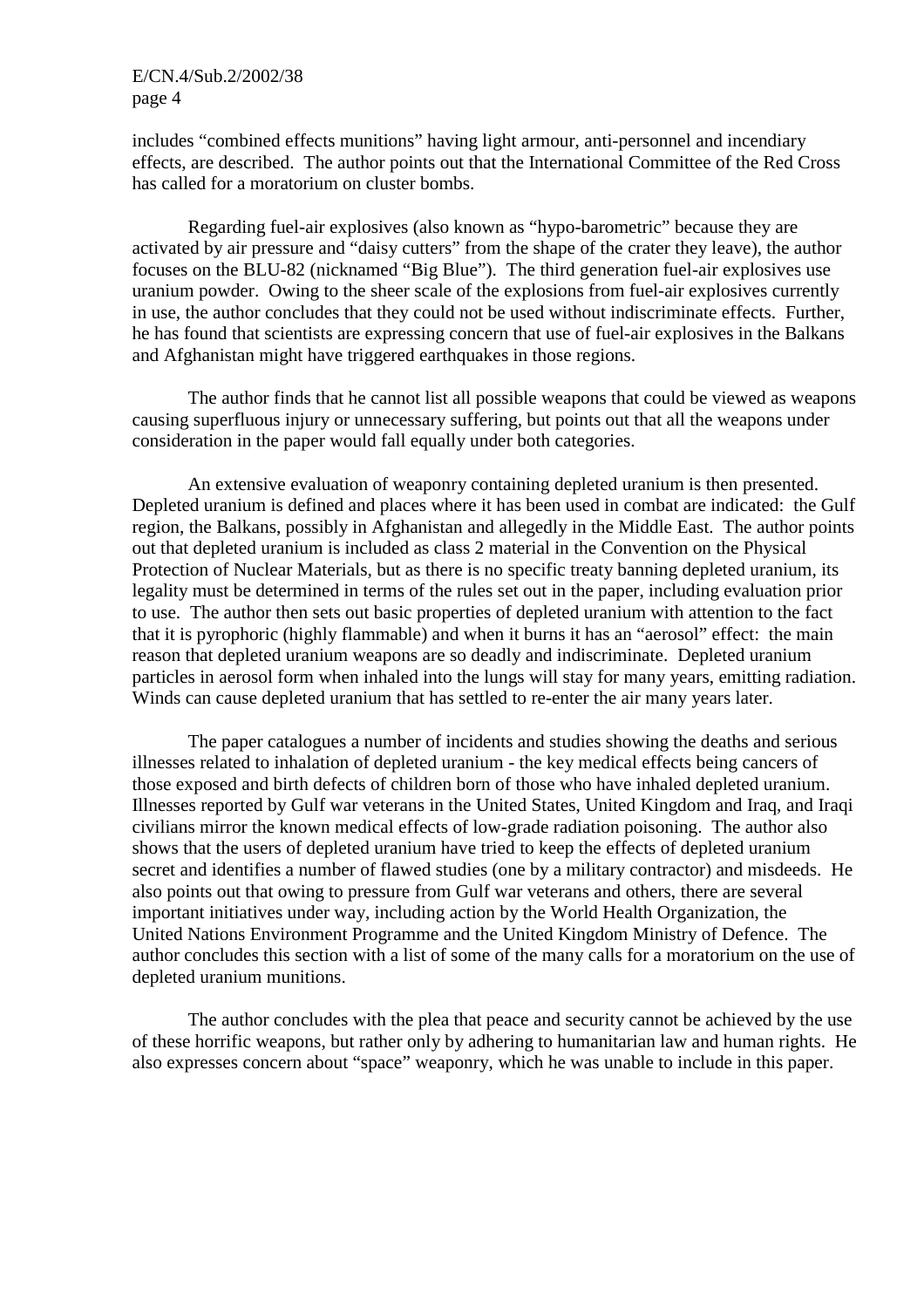#### **Annex**

# **HUMAN RIGHTS AND WEAPONS OF MASS DESTRUCTION, OR WITH INDISCRIMINATE EFFECT, OR OF A NATURE TO CAUSE SUPERFLUOUS INJURY OR UNNECESSARY SUFFERING**

# **Working paper by Y.K.J. Yeung Sik Yuen**

#### **CONTENTS**

|              |                                       |  | Paragraphs  | Page   |
|--------------|---------------------------------------|--|-------------|--------|
| Introduction |                                       |  | $1 - 9$     | 6      |
| L.           | HUMANITARIAN LAW AND THE HUMAN RIGHTS |  | $10 - 40$   | $\tau$ |
|              | A.                                    |  | $10 - 18$   | $\tau$ |
|              | B.                                    |  | $19 - 40$   | 10     |
| II.          |                                       |  | $41 - 171$  | 16     |
|              | A.                                    |  | $41 - 94$   | 16     |
|              | <b>B.</b>                             |  | $95 - 125$  | 25     |
|              | $C_{\cdot}$                           |  | $126 - 127$ | 30     |
|              | D.                                    |  | $128 - 171$ | 31     |
| III.         |                                       |  | $172 - 175$ | 40     |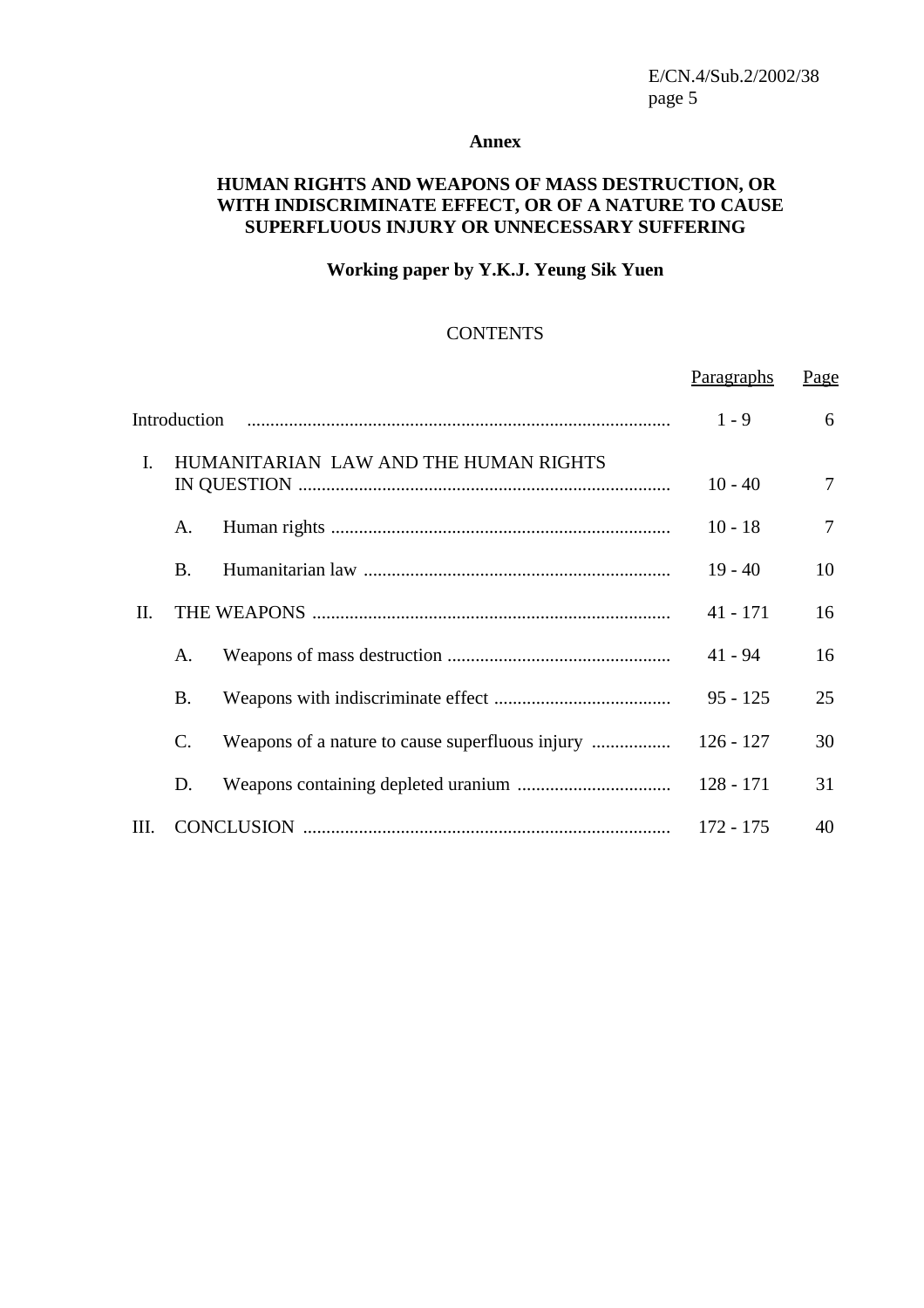# **Introduction**

# **The mandate**

1. In its resolution 1996/16 of 29 August 1996, the Sub-Commission on the Promotion and Protection of Human Rights expressed its concern that weapons of mass destruction or with indiscriminate effect may be used against both armed forces and the civilian population with serious consequences of death, injury or disability. It also expressed concern about serious long effects of certain weapons both in terms of human life and for the environment. Further, the Sub-Commission expressed its conviction that the production, sale and use of such weaponry is incompatible with international humanitarian law and human rights. Calling on States to eliminate, in particular, a number of named weapons, including weaponry containing depleted uranium, the Sub-Commission requested the Secretary-General to seek information from a wide range of sources on these weapons and to prepare a report to be presented to the Sub-Commission at its forty-ninth session.

2. The Secretary-General submitted his report (E/CN.4/Sub.2/1997/27) to the Sub-Commission at its forty-ninth session.**<sup>1</sup>** The Sub-Commission, in its resolution 1997/36 of 28 August 1997, reiterated its concerns about these weapons expressed in its resolution 1996/16 and authorized Sub-Commission member Ms. Clemencia Forero Ucros to prepare a working paper on this topic. In its resolution 1997/37 of 28 August 1997, the Sub-Commission decided to include the question of illicit transfer of arms into the working paper.

3. In its decision 2001/36 of 16 August 2001, the Sub-Commission, recalling its resolutions 1997/36 and 1997/37 of 28 August 1997, authorized Mr. Y.K.J. Yeung Sik Yuen to prepare, without financial implications, in the context of human rights and humanitarian norms, the working paper originally assigned to Ms. Forero Ucros. The Sub-Commission emphasized assessing the utility, scope and structure of a study on the real and potential dangers to the effective enjoyment of human rights posed by the testing, production, storage, transfer, trafficking or use of weapons of mass destruction or with indiscriminate effect, or of a nature to cause superfluous injury or unnecessary suffering, including the use of weaponry containing depleted uranium, in the working paper to be submitted to the Sub-Commission at its fifty-fourth session.

# **Humanitarian law and human rights**

4. The terms of the mandate pose the problem of identifying the relevant humanitarian law and norms relative to the weapons listed above and the human rights likely to be affected by such deployment. Issues of humanitarian law do converge with issues of human rights since there is a minimum standard of ethics common to both fields. The notable difference is that the main United Nations Covenants and regional human rights instruments have no "threshold" and apply to all situations irrespective of whether there is armed conflict or not. These matters will be considered in Part I of this paper.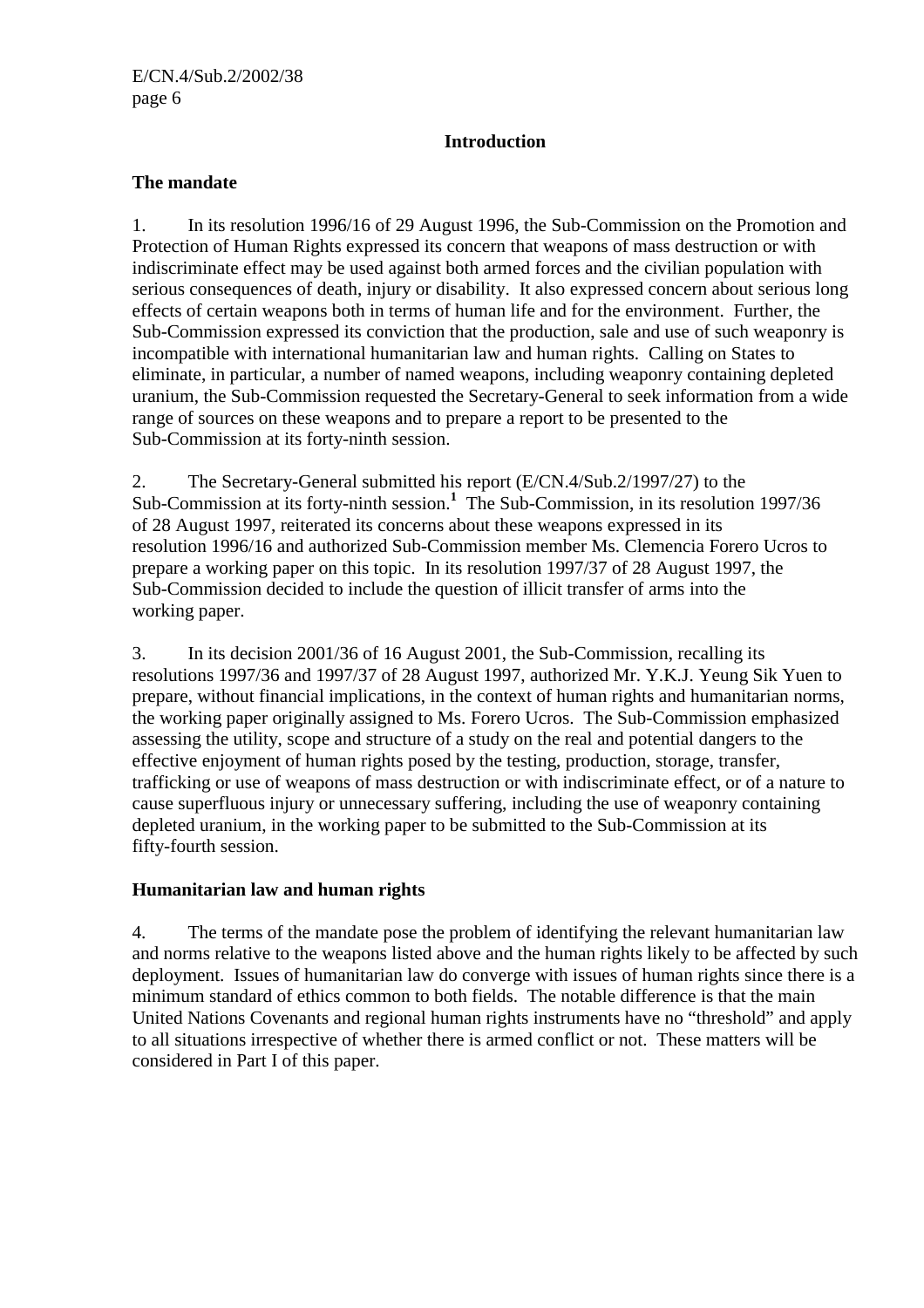#### **The weapons**

5. The specific types of weapons listed in Sub-Commission resolutions 1996/16 and 1997/36 are nuclear weapons, chemical weapons, fuel-air bombs, napalm, cluster bombs, biological weaponry and weaponry containing depleted uranium.

- 6. The mandate identifies four categories of weapons:
	- (a) Weapons of mass destruction (WMD);
	- (b) Weapons with indiscriminate effect (WIE);
	- (c) Weapons of a nature to cause superfluous injury (WSI);
	- (d) Weapons of a nature to cause unnecessary suffering (WUS).

7. The four categories of weapons do not fall within self-contained or hermetically sealed categories of weapons. There is often overlapping and one weapon may have all four characteristics. Although etymologically a distinction can be made between WSI and WUS in practical terms, both terms refer to the same weapons and can be considered together.**<sup>2</sup>** The relevance of the classification, however, is self-evident since it pinpoints categories of weapons that when used as attack weapons are banned by humanitarian law, and that also infringe basic human rights.

8. Weapons containing depleted uranium are but a specific type of weapon which has been included within the compass of this working paper because of the novelty of these weapons and also because the effects of their use are such that they would equally infringe both humanitarian law and basic human rights. If weapons containing depleted uranium may not fit within the WMD class, there are indications that they fit within classes 2, 3 and 4, i.e. WIE, WSI and WUS.

9. The need to identify specific weapons which fit within the enumerated categories of weapons must be considered from the perspectives that they either do not conform with human rights and humanitarian law outright or they may not be compliant where their use is not curtailed within specific and clearly defined parameters which this working paper will try to delineate. All these matters will be considered in Part II of this paper.

## **I. HUMANITARIAN LAW AND THE HUMAN RIGHTS IN QUESTION**

#### **A. Human rights**

10. Human rights are rights to be enjoyed by everyone at all times. However, in situations of armed conflict, some are likely to be infringed more often and in a particularly pronounced degree, especially in terms of rights that may be partially curtailed during armed conflict. Those rights are found in a number of international and regional documents including the International Covenant on Civil and Political Rights (ICCPR), the Genocide Convention<sup>3</sup> and the Convention against Torture.**<sup>4</sup>** Article 4 of the ICCPR, of course, grants States the right to derogate certain rights in times of war but prohibits any derogation of other rights.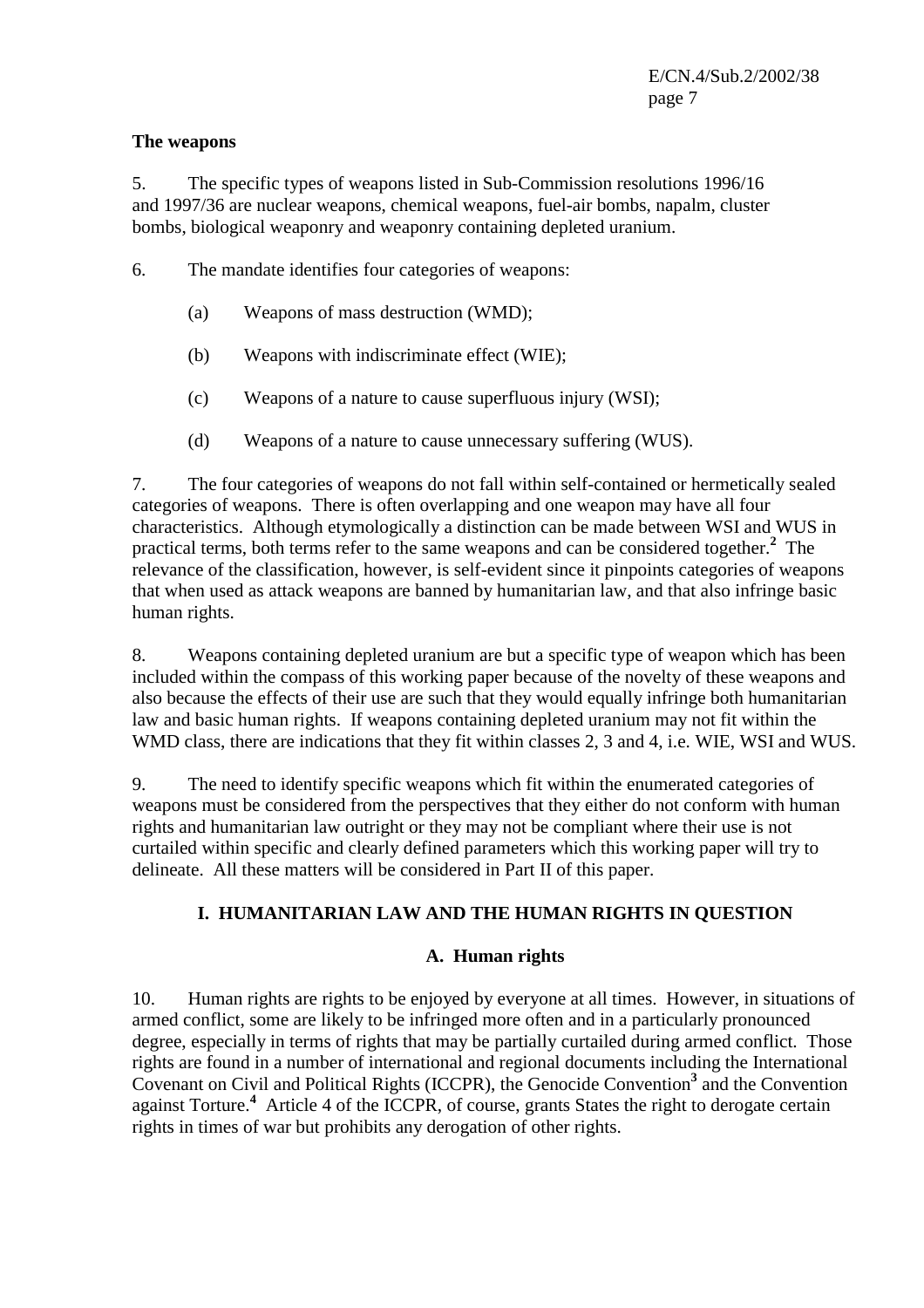## **1. The ICCPR, the Universal Declaration of Human Rights and the Charter of the United Nations**

## **(a) The ICCPR**

11. The main non-derogable human rights under the ICCPR that immediately come to mind as likely to be infringed by use of these types and categories of weapons in armed conflict are:

 (a) The right to life (art. 6). The scope of the "right to life" was considered by the ICJ in its Advisory Opinion, "Legality of the threat or use of nuclear weapons".<sup>5</sup> Invoking article 6 of the ICCPR, the ICJ held that "in principle, the right not arbitrarily to be deprived of one's life applies also in hostilities";**<sup>6</sup>**

 (b) Freedom from torture or cruel, inhuman or degrading treatment or punishment (art. 7).

 The enjoyment of those rights are also protected in the main regional instruments, such as the European Convention for the Protection of Human Rights and Fundamental Freedoms, the American Convention on Human Rights and the African Charter on Human and Peoples Rights. The infringement of those two basic rights and freedoms can also be linked with the potential infringement of other human rights, namely:

(c) Freedom from slavery (art. 8);

 (d) The rights to liberty and security of the person and the freedom from arbitrary arrest or detention (art. 9);

 (e) The right of persons lawfully deprived of their liberty to be treated with humanity and respect consistent with human dignity (art. 10); freedom of thought, conscience and religion, including freedom from coercion which would implant one's freedom to have or to adopt a religion or belief of one's choice (art. 18).

## **(b) The Universal Declaration of Human Rights**

12. The "right to life" is also prescribed in article 3 of the Universal Declaration<sup>7</sup> which states: "everyone has the right to life, liberty and security of person".The fundamental provisions of the Universal Declaration and of the ICCPR have been vindicated generally by the comity of nations to constitute customary international law.

13. Article 25 (1) of the Universal Declaration sets out the right of everyone to a standard of living adequate for health and well-being. In effect it recognizes the right to health and well-being.<sup>8</sup> Even before the Universal Declaration, the Constitution of the World Health Organization (1946) recognized the enjoyment of the highest attainable standard of health as one of the fundamental rights of every human being. The present status of State duties with regard to health is that State duties have now passed beyond the field of good intentions into the realm of binding international law. There is no doubt that State obligations in regard to health will be violated by the use of most of the weapons within the purview of this paper.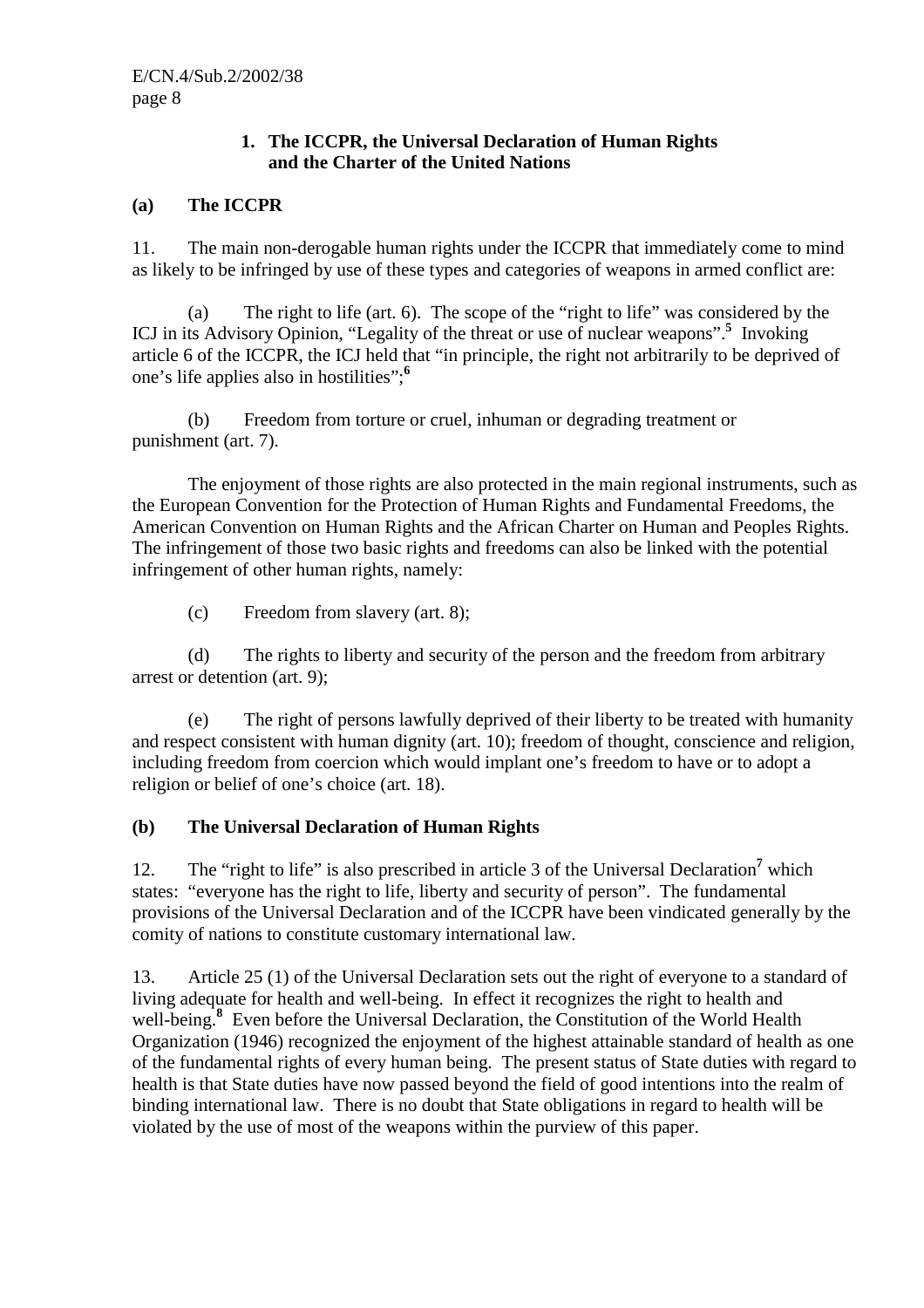## **(c) The Charter of the United Nations**

14. Article 2 of the Charter sets down the principle of sovereign equality of all States. In its paragraph 3, States are enjoined to settle their international disputes by peaceful means in such a manner that international peace and security, and justice, are not endangered. Most important are the provisions of paragraph 4 which spell out that States shall refrain in their international relations from the threat or use of force against the territorial integrity or political independence of any State, or in any other manner inconsistent with the purposes of the United Nations. It is obvious that a State in possession of the weapons under review here would have substantial "threat power" over a State that did not, and that the threat of use could provoke significant curtailment of the rights and duties of States.

#### **2. The Genocide Convention**

15. Article II of the Genocide Convention defines genocide as meaning any of a number of acts committed with intent to destroy, in whole or in part, a national, ethnical, racial or religious group, including:

- (a) Killing members of the group;
- (b) Causing serious bodily or mental harm to members of the group;

 (c) Deliberately inflicting on the group conditions of life calculated to bring about its physical destruction in whole or part;

(d) Imposing measures intended to prevent births within the group.

16. Armed conflicts often carry political, ethnic, racial or religious undertones. History has shown that birth, colour, and religion have at times been considered an element of discomfort, discontent and division and led to war and genocide. Deliberate use of weaponry of the type and category under review when used in certain situations of armed conflict could be characterized as genocide.

## **3. The Convention against Torture**

17. The Convention against Torture is to be read with article 5 of the Universal Declaration of Human Rights, article 7 of the ICCPR and the Declaration on the Protection against Torture.**<sup>9</sup>** Significantly, article 1 of the Convention against Torture describes the term "torture" as "any act by which severe pain or suffering, whether physical or mental, is intentionally inflicted on a person for such purposes as … punishing him for an act he or a third person has committed or is suspected of having committed …" and article 2 provides that "no exceptional circumstances whatsoever, *whether a State of war or a threat of war* … may be invoked as a justification of torture" (emphasis added). Similar provisions exist in regional documents such as the Inter-American Convention on Torture.**<sup>10</sup>** The use or threat of use of certain of these weapons could be viewed as intimidating or coercing both the combatants of the opposing forces but also the civilian population.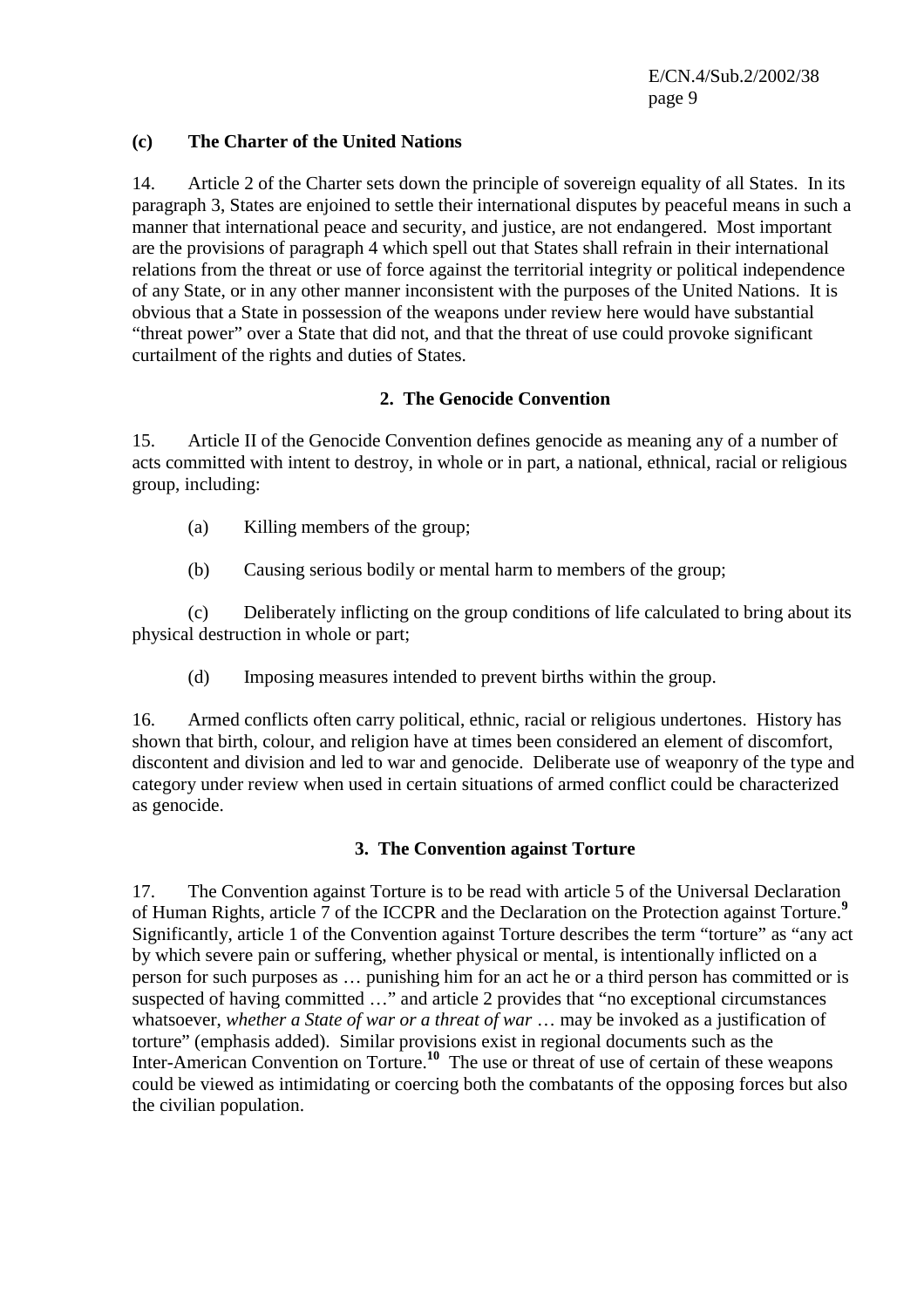## **4. Concluding comments**

18. It will be submitted that the effects of the weapons under study infringe some if not all the human rights elicited above, at least insofar as the use of those weapons affect civilians.

#### **B. Humanitarian law**

19. Humanitarian law or the law of armed conflict can be viewed from different perspectives. The law of armed conflict consists of treaties which are binding on the signatories akin to parties to a normal contract and also that part of "customary international law", an expression of the "law of civilized nations"*,* relating to armed conflict.

20. Customary law as a whole arises where there is a uniform, consistent and general repetition of similar acts by competent State authorities (usage) and a recognition by States that such practice is binding upon them as law. The existence of customary law is dependent upon general agreement, not unanimous agreement. Thus, a State may be bound by a treaty that expresses customary international law, although it is not a party to that treaty. Customary humanitarian law consists of all aspects of armed conflict not specifically addressed in the treaties governing armed conflict. It is binding on all States, whether or not States have ratified specific treaties. All the major treaties governing humanitarian law, including the Hague Conventions of 1899 and 1907, the Geneva Conventions of 1949 and the two Additional Protocols of 1977, themselves incorporate customary international law in a number of ways, as will be set out below.

21. Reference to customary international law (as a source of law) is also contained both in the Charter of the United Nations as well as in the Statute of the International Court of Justice. The Charter of the United Nations begins with "We the peoples of the United Nations determined … to establish conditions under which justice and respect for the obligations arising from treaties and other sources of international law can be maintained …" and article 38 of the Statute of the International Court of Justice states:

"the Court, whose function is to decide in accordance with international law such disputes as are submitted to it, shall apply:

- "(a) international conventions …;
- "(b) international customs, as evidence of a general practice accepted as law;
- "(c) the general principles of law recognized by civilized nations;

 "(d) judicial decisions and the teachings of the most highly qualified publicists … as a subsidiary means for the determination of rules of law."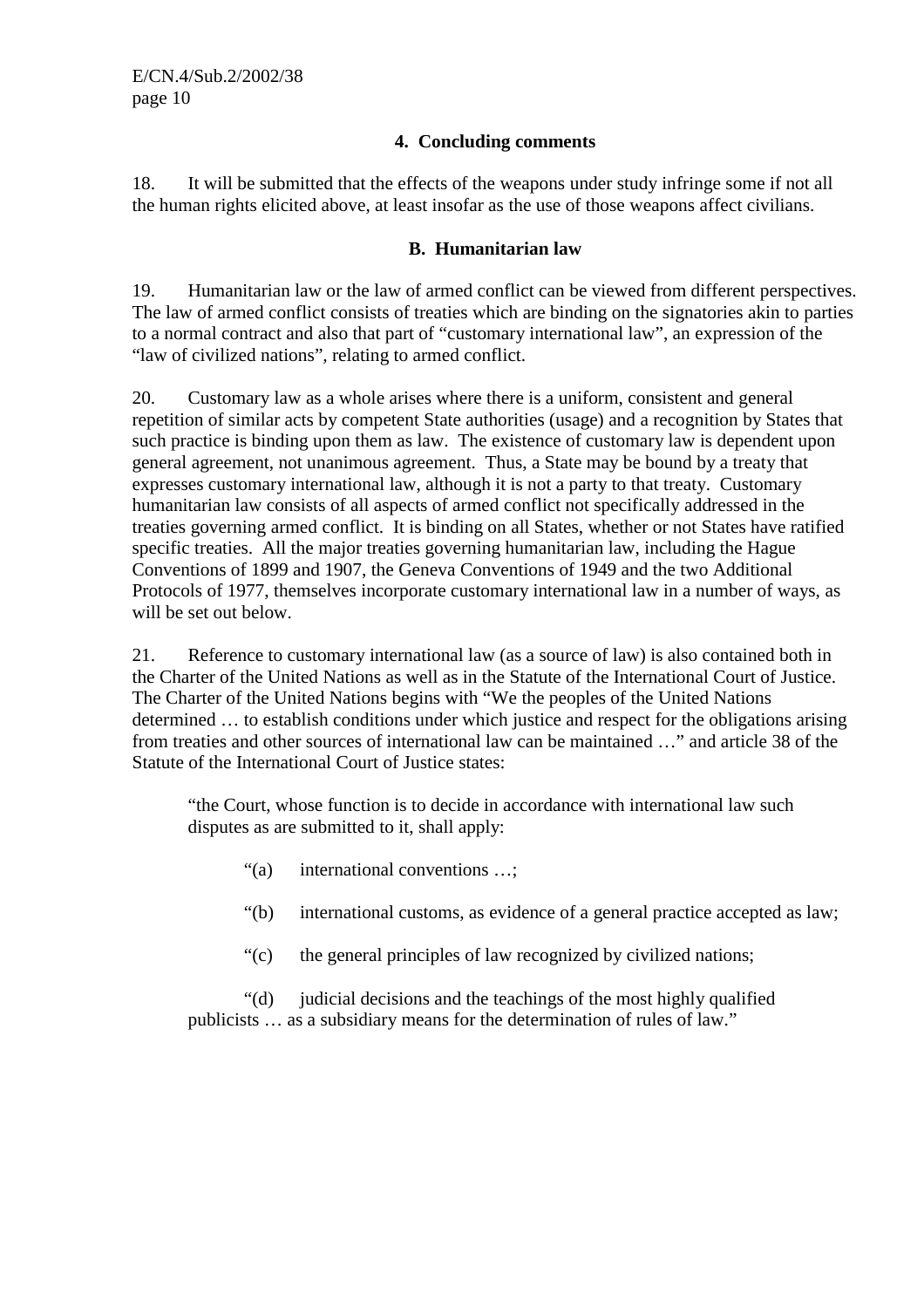## **1. The Hague Conventions of 1899 and 1907**

## **(a) Mindset of the Conventions**

22. Reference to customary international law is found in the 1899 Hague Convention on the Laws and Customs of War on Land (Hague IV) and the 1907 Hague Convention. Paragraph 3 of the preamble defines one of the objects of the Convention as "to revise the general laws and customs of war, either with a view to defining them with greater precision or to confining them within such limits as would mitigate their severity as far as possible". It was felt necessary in the preamble to state that it has not been possible in the Convention to cover all the circumstances which can arise in practice.

## **(b) The Martens Clause**

23. Of particular importance, the High Contracting Parties have proclaimed that they do not intend that unforeseen cases should, in the absence of a written undertaking, be left to the arbitrary judgement of military commanders. Instead, they have deemed it expedient to declare that "in cases not included in the Regulations adopted by them, the inhabitants and the belligerents remain under the protection and the rule of the principles of the law of nations, as they result from the usages established among civilized persons, from the laws of humanity, and the dictates of the public conscience".**<sup>11</sup>** The above clause, which is commonly known as the Martens Clause, therefore represents a link between treaty law and customary international law dealing with the law of armed conflict and it recognizes "customary international law" as the ultimate yardstick when measuring legitimacy of the means and measures used in armed conflicts.

## **(c) Proportionality**

24. It is of interest that in section II of the Regulations, entitled "Hostilities", there is an important article 22 that proclaims: "The right of belligerents to adopt means of injuring the enemy is not unlimited." Article 22 in fact underlines a "proportionality" test so that the use of weapons must not be out of proportion with the pursuit of legitimate military action.

## **(d) Weapons causing unnecessary suffering and superfluous injury**

25. Article 23 states that, in addition to the prohibitions provided by special conventions, it is especially forbidden to do certain things which include "to employ poison or poisoned weapons" and "to employ arms, projectiles, or material calculated to cause unnecessary suffering". It will be noted that the earlier Convention (1899) employed instead the formula "or material of a nature to cause superfluous injury" so that the two terms "calculated to cause unnecessary suffering" and "of a nature to cause superfluous injury" could be employed, mutatis mutandis, as covering the same situations.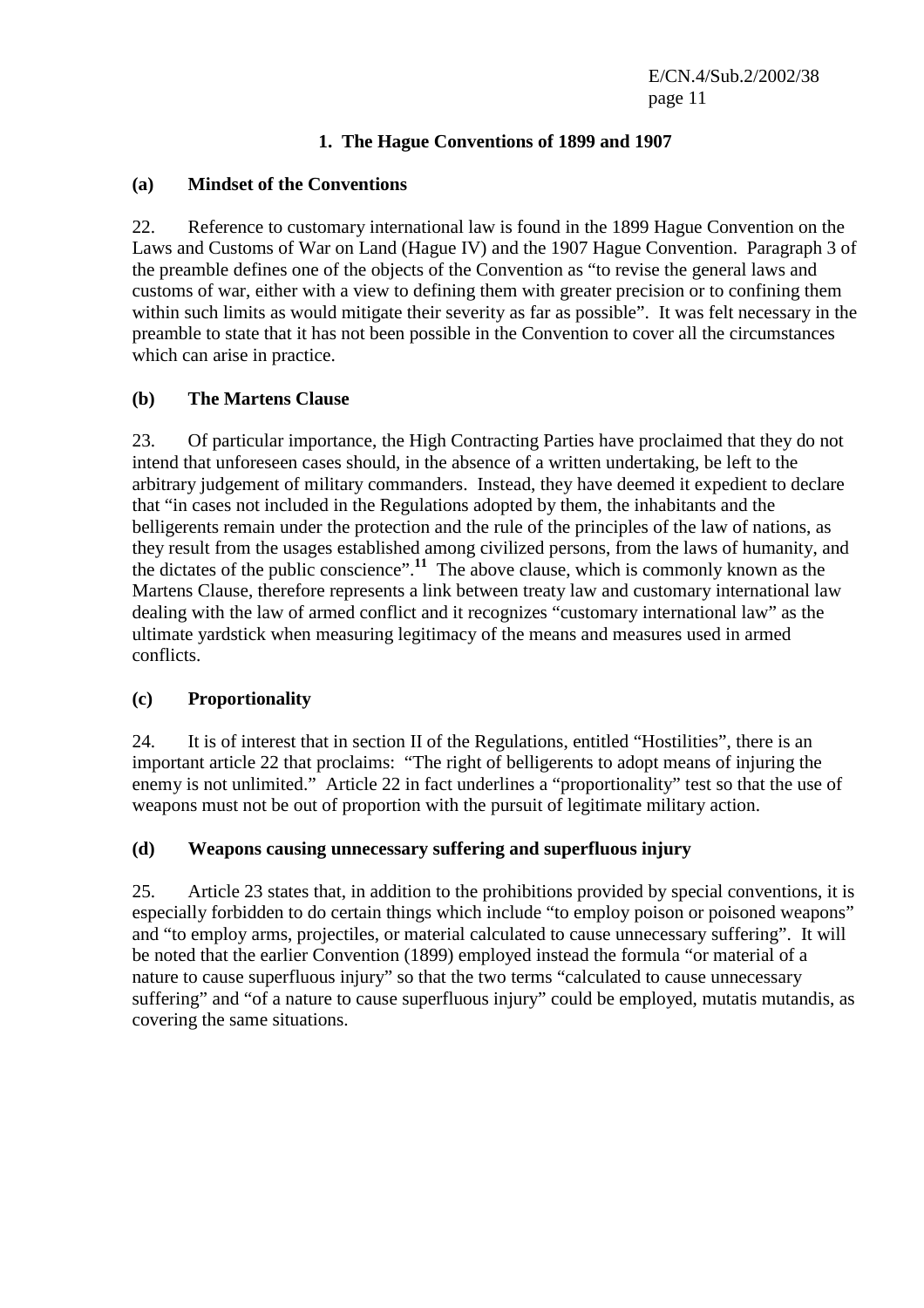## **2. The four Geneva Conventions of 1949**

26. The four Geneva Conventions of 1949**<sup>12</sup>** and the two Additional Protocols to the Conventions which were adopted in 1977**<sup>13</sup>** are the major international instruments protecting victims of armed conflict. A key element in the 1949 Conventions is the enumeration of protections for the civilian population. The whole of Geneva Conventions I-IV, providing for minimum protections for both combatants and civilians, include a number of provisions that can clearly be applied to threat or use of weapons.

## **(a) Article 3**

27. Common article 3 of the Geneva Conventions provides basic protections for combatants and civilians in armed conflict.**<sup>14</sup>** It provides that:

"In the case of armed conflict … occurring in the territory of one of the High Contracting Parties, each Party to the conflict shall be bound to apply, as a minimum, the following provisions:

'1. Persons taking no active part in the hostilities, including members of armed forces who have laid down their arms and those placed hors de combat by sickness, wounds, detention, or any other cause, shall in all circumstances be treated humanely, without any adverse distinction founded on race, colour, religion or faith, sex, birth or wealth, or any other similar criteria.

 To this end, the following acts are and shall remain prohibited at any time and in any place whatsoever with respect to the above-mentioned persons:

 '(a) Violence to life and person, in particular murder of all kinds, mutilation, cruel treatment and torture;

'(b) Taking of hostages;

 '(c) Outrages upon personal dignity, in particular humiliating and degrading treatment;

 '(d) The passing of sentences and the carrying out of executions without previous judgment pronounced by a regularly constituted court, affording all the judicial guarantees which are recognized as indispensable by civilized peoples."

#### **(b) Civilians to be spared and weapons not to be of indiscriminate effect**

28. Common article 3 therefore establishes the principle that a distinction must be made between civilians and persons who have laid down their arms on the one side and combatants on the other side. The former must be treated humanely and cannot be subjected to violence. Weapons deployed against combatants and military targets should not therefore be of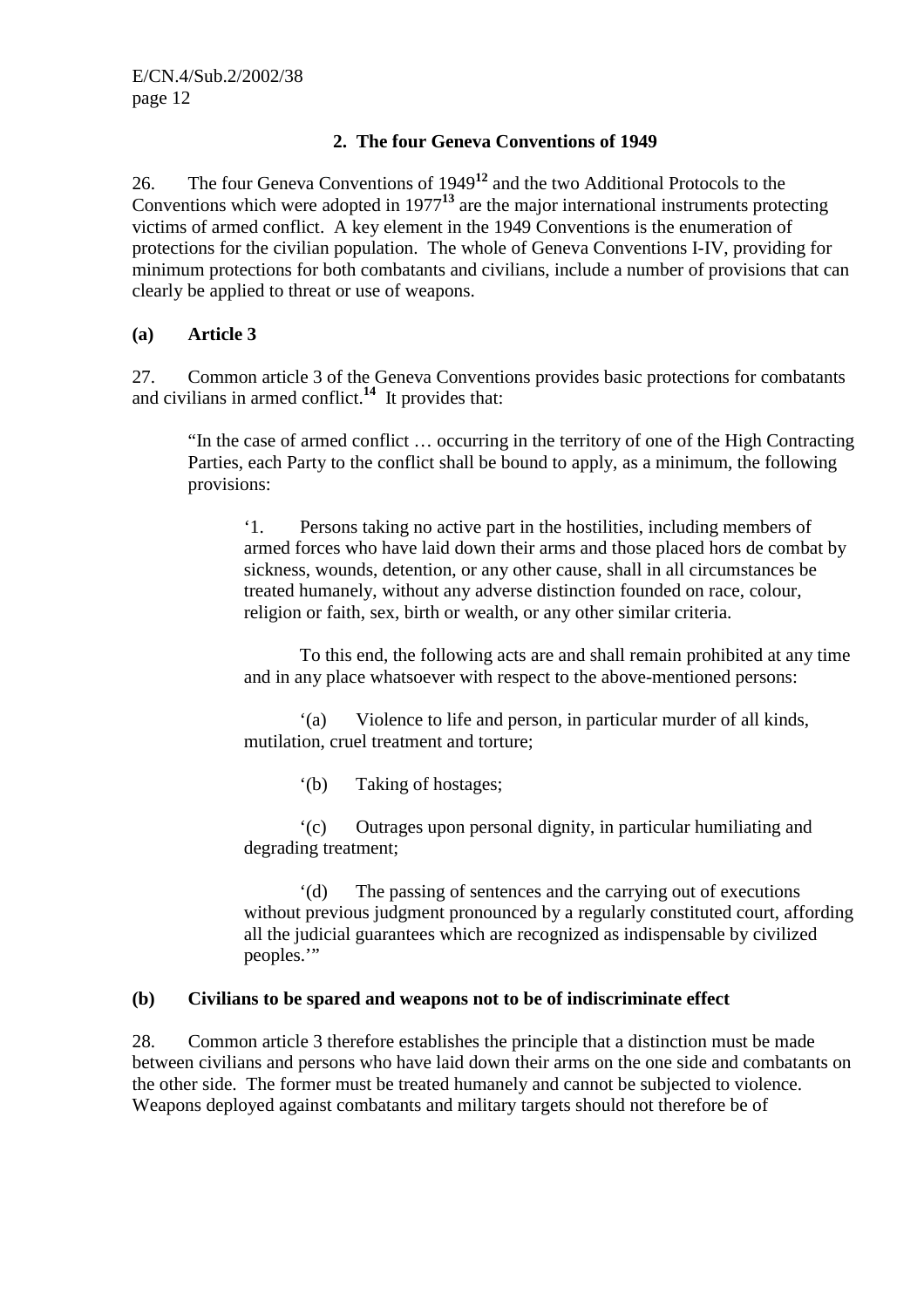indiscriminate effect so as to affect civilians or combatants hors de combat. As individuals they enjoy fundamental rights that must be respected by hostile parties in armed conflict. This article has been determined by the ICJ to apply as a "common yardstick" in any armed conflict, whether or not a particular State is an active participant in an armed conflict.**<sup>15</sup>** This decision clearly affects issues relating to the sale and trafficking as well as actual military use in armed conflict of the types and categories of weapons under review here and reinforces the large role played by customary humanitarian law.

## **3. Additional Protocol I**

## **(a) General**

29. Protocol I relating to the Protection of Victims of International Armed Conflicts recalls in its preamble that "every State has the duty, in conformity with the Charter of the United Nations, to refrain in its international relations from the threat or use of force against the sovereignty, territorial integrity or political independence of any State, or in any other manner inconsistent with the purposes of the United Nations". The same formula is adopted in the Conventional Weapons Convention.<sup>16</sup> Where breaches occur and situations of armed conflict arise, Protocol I caters for a whole list of protections.

## **(b) Protection of civilians**

30. In its general provisions at article 1 (2), Protocol I sets down a general principle that "civilians and combatants remain under the protection and authority of the principles of international law derived from established custom, from the principles of humanity and from the dictates of public conscience".

31. The protection of the civilian population against the effect of hostilities is specifically covered by the "Basic Rule": "In order to ensure respect for and protection of the civilian population and civilian objects, the Parties to the conflict shall at all times distinguish between the civilian population and combatants and between civilian objects and military objectives and accordingly shall direct their operations only against military objectives."**<sup>17</sup>**

32. Article 52 (2) in fact prescribes that "attacks shall be limited strictly to military objectives" which are defined as being "limited to those objects which by their nature, location, purpose or use make an effective contribution to military action and whose total or partial destruction, capture or neutralization offers a definite military advantage". In case of doubt whether an object that is normally dedicated to civilian purposes, such as a place of worship, a house or a school is being used to make an effective contribution to military action, it shall be presumed not to be so used (art. 52 (3)).

33. There are a number of additional provisions that specifically protect the civilian population. A few notable ones are:

 (a) Article 50 (3), which states that the presence within the civilian population of individuals who do not come within the definition of civilians does not deprive the population of its civilian character;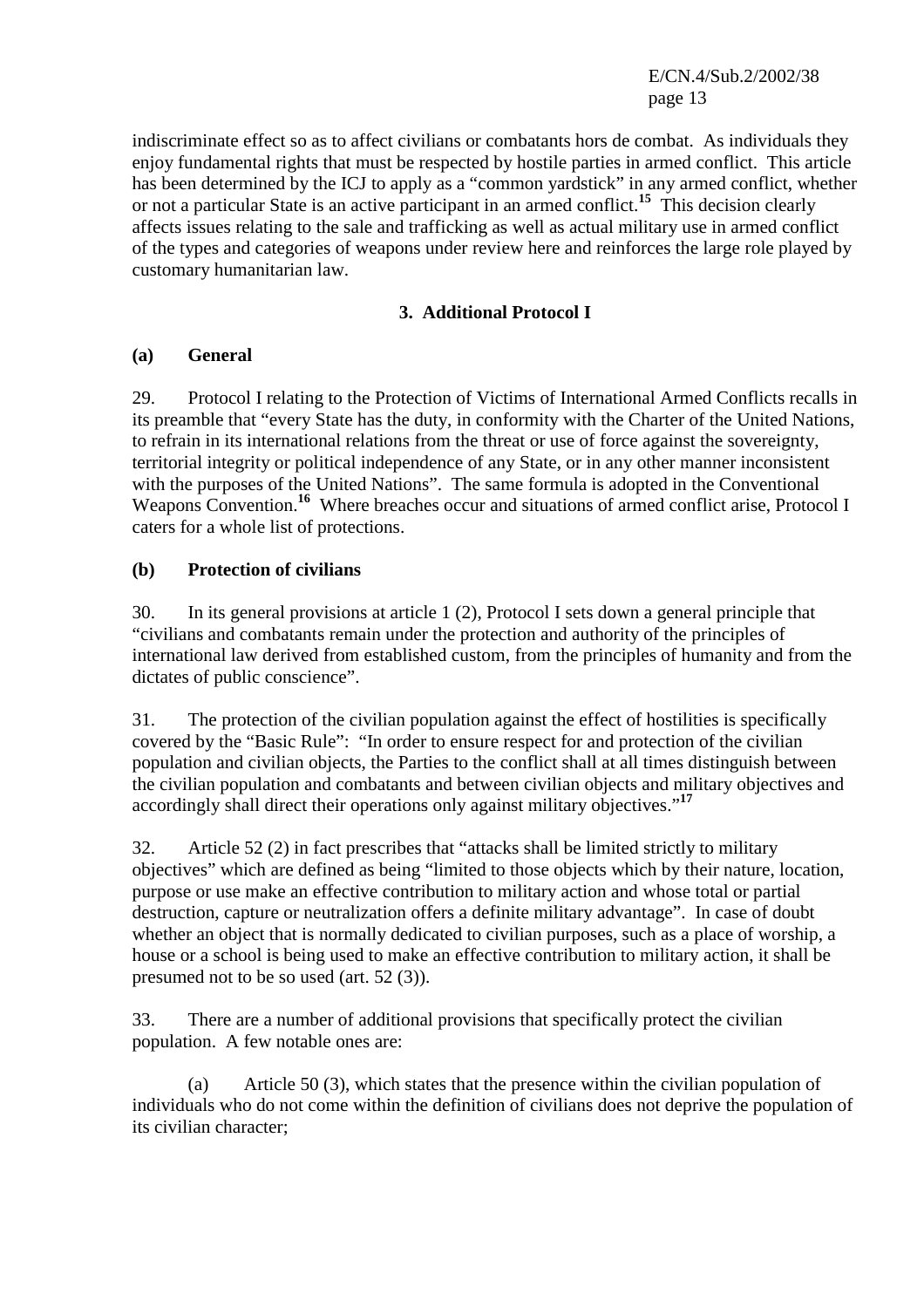(b) Article 51 (1), which declares that the civilian population and individual civilians shall enjoy general protection against dangers arising from military operations;

 (c) Article 51 (2), which enjoins that the civilian population as such, as well as individual civilians, shall not be the object of attack and that acts or threats of violence which have for prime purpose the spreading of terror among the civilian population are prohibited;

 (d) Article 51 (4) and (5), which prohibit indiscriminate attacks against civilians or civilian objects as opposed to military targets;

(e) Article 54, which prohibits starvation of civilians as a method of warfare.

It is accordingly prohibited to attack, destroy or render useless objects indispensable to the survival of the civilian populations which must be protected. Such objects would include foodstuffs, agricultural areas for the production of foodstuffs, crops, livestock, drinking water installations and supplies and irrigation works.

34. The need to protect civilians against the effect of hostilities emulates principles whereby weapons should not be directed against civilians and when used on military targets should not have an indiscriminate effect on civilians. The above-cited articles of Protocol I specifically establish those principles which are underpinned by common article 3 and the Fourth Geneva Convention.**<sup>18</sup>**

# **(c) New weapons**

35. The conditions which must exist before "new weapons" can be used are also confirmed in Protocol I. A party to the Protocol is under an obligation to determine, "in the study, development, acquisition or adoption of a new weapon, means or method of warfare", whether its employment would, "in some or all circumstances be prohibited by this Protocol or by any other rule of international law applicable to the High Contracting Party". This is one of the few provisions of humanitarian law that imposes obligations on States at all times, not only when there is an armed conflict. The obligation of prior study of weapons to ensure that their use will not violate the laws and customs of war or any other international law was also stressed by the International Court of Justice in its Advisory Opinion on the legality of the threat or use of nuclear weapons.**<sup>19</sup>**

# **(d) Protection of the environment**

36. The protection of the natural environment during warfare is covered by article 35 (3) and article 55 of Protocol I. Care must be taken to protect the environment against widespread, long-term and severe damage. The use of methods or means of warfare that are intended or may be expected to cause such damage to the environment and thereby prejudice the health or survival of the population is prohibited under the Protocol. At paragraph 31 of its Advisory Opinion, the ICJ finds that article 35 (3) of Protocol I also prohibits attacks against the natural environment by way of reprisals. The gist of the two above-mentioned articles is restated in article 1 of the Environmental Modification Convention of 1977:**<sup>20</sup>** "each State party to this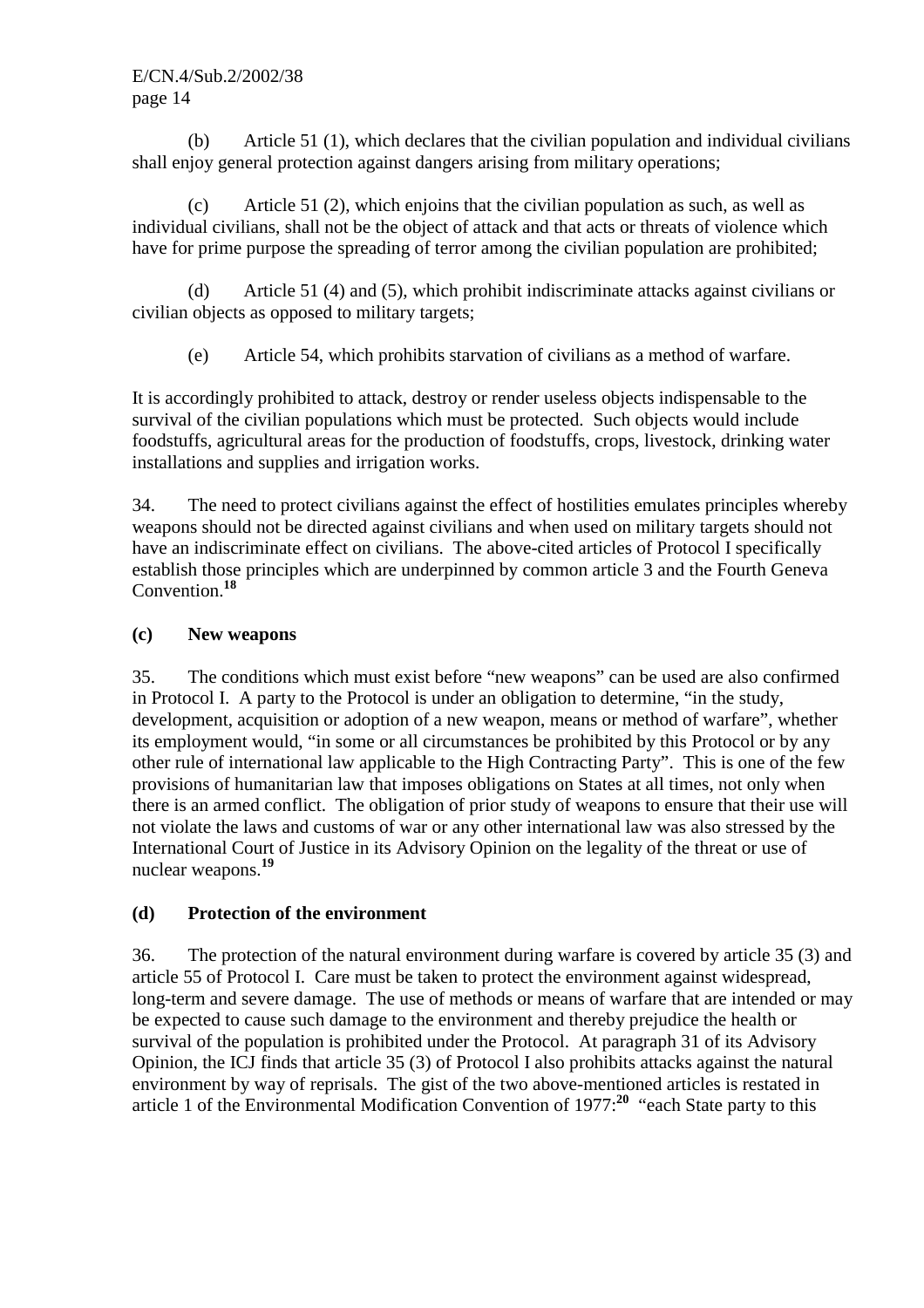Convention undertakes not to engage in military or any other hostile use of environmental modification techniques having widespread, long-lasting or severe effects as the means of destruction, damage or injury to any other State party."

37. On 25 November 1992 the General Assembly, in its resolution 47/37,**<sup>21</sup>** affirmed the general view that environmental considerations must be taken into account in armed conflict in the following terms: "destruction of the environment, not justified by military necessity and carried out wantonly, is clearly contrary to existing international law".

# **4. The Conventional Weapons Convention 1980<sup>22</sup>**

38. The Conventional Weapons Convention, along with its four Protocols,**<sup>23</sup>** have been adhered to by a number of countries - 88 for the Convention and 61 for Protocol IV. The preamble to the Convention recalls a number of principles to which we have already adverted:

 (a) Paragraph 3 - "the general principle of the protection of civilian population against the effects of hostilities";

 (b) Paragraph 4 - "the principle that prohibits the employment in armed conflicts of weapons, projectiles and materials and methods of warfare of a nature to cause superfluous injury or unnecessary suffering":

 (c) Paragraph 5 - "the principle prohibiting the employment of methods or means of warfare which are intended, or may be expected, to cause widespread, long-term and severe damage to the natural environment";

 (d) Paragraph 6 - "the principle that in cases not covered by this Convention and its annexed Protocols or by other international agreements, the civilian population and the combatants shall at all times remain under the protection and authority of the principles of international law derived from established custom, from the principles of humanity and from the dictates of the public conscience".

Principles (a), (b) and (d) are also reproduced in the Anti-Personnel Mine Ban Convention.**<sup>24</sup>**

#### **5. Concluding comments**

39. The various international instruments cited above, which are by no means exhaustive, taken together with the precepts of customary international law show that a number of legal principles banning or limiting certain arms use are now firmly established.

40. Weapons are to be considered banned if:

 (a) Their use has indiscriminate effects (no effective distinction between civilians and belligerents);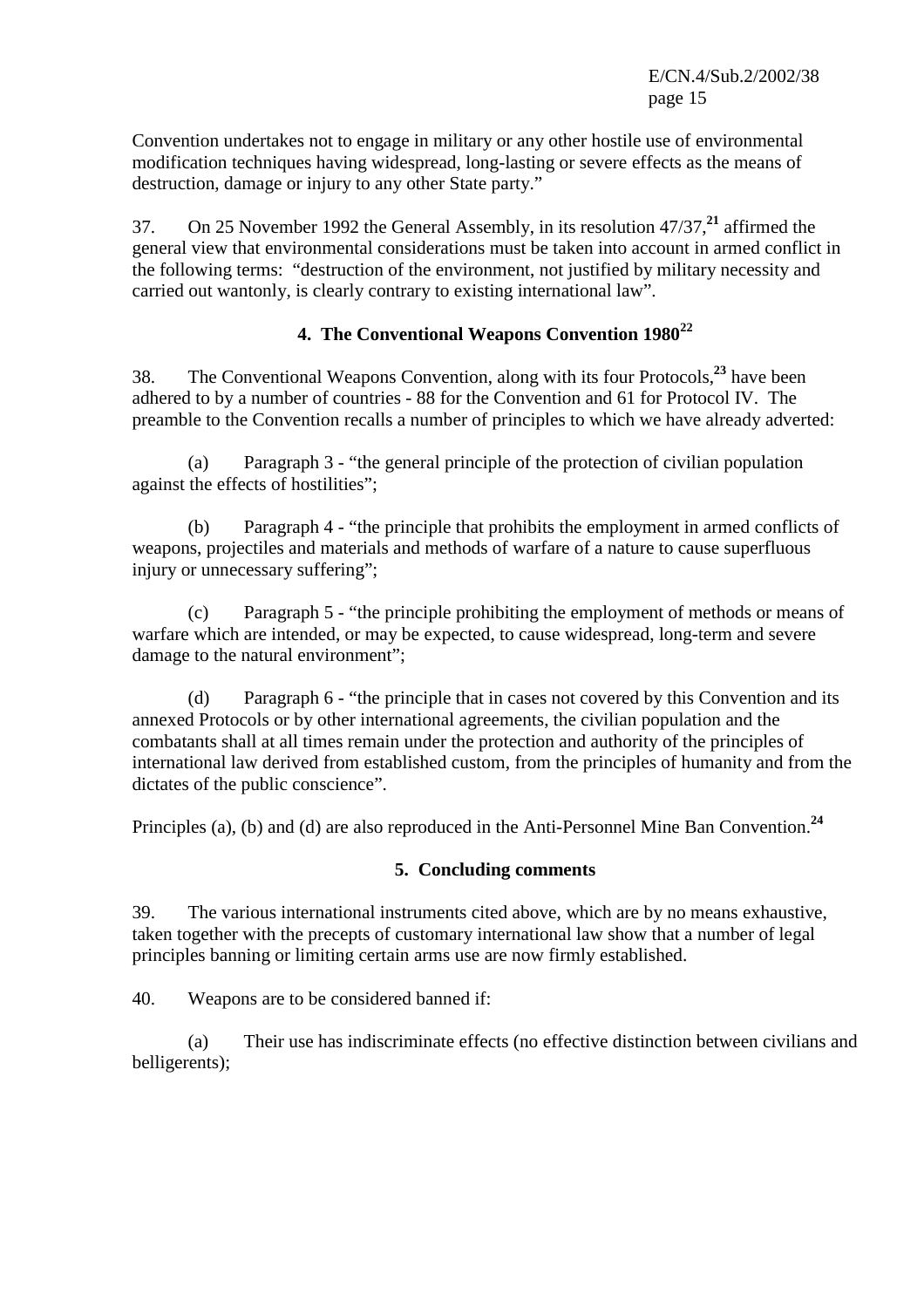(b) Their use is out of proportion with the pursuit of legitimate military objectives;

 (c) Their use adversely affects the environment in a widespread, long-term and severe manner;

(d) Their use causes superfluous injury and unnecessary suffering.

#### **II. THE WEAPONS**

#### **A. Weapons of mass destruction**

#### **1. Nuclear weapons**

41. Nuclear weapons (NWs) are explosive devices whose energy results from the fusion or fission of the atom. The process releases huge amounts of heat and energy and also powerful and prolonged radiation causing superfluous injury and unnecessary suffering to victims. The destructive powers of NWs cannot be contained in either space or time and are indiscriminate. The effects of NWs are catastrophic and have the potentiality of annihilating the whole mankind and the entire ecosystem of the planet. NWs therefore infringe humanitarian and human rights law outlined in Part I of this paper.

## **(a) The General Assembly of the United Nations and nuclear weapons**

42. The General Assembly of the United Nations has on numerous occasions condemned the use of nuclear weapons as illegal, a violation of the Charter and a crime against humanity.**<sup>25</sup>** A few States, obviously NW States, maintain the contrary - on the theory that as NWs are not specifically prohibited by any international treaty they are not illegal. The author finds that theory to be flimsy and likens it to the scenario whereby an illiterate person would insist that writing does not exist.

43. On 15 December 1994 the General Assembly decided to seek an Advisory Opinion from the ICJ on the legality of the threat or use of nuclear weapons. It also referred to resolution 46/40 of 14 May 1993 of the World Health Assembly, in which the ICJ was requested to give an Advisory Opinion on whether the use of nuclear weapons by a State in war or other armed conflict would be a breach of its obligations under international law, including the constitution of WHO. In the resolution, WHO recognized that no health service in the world could alleviate in any significant way a situation resulting from the use of even one single nuclear weapon and that the use of nuclear weapons would have long-term environmental consequences affecting human health for generations, thereby impacting on development. WHO concluded that prevention was the only appropriate means to deal with the health and environmental effects of the use of nuclear weapons.

44. In its reference to the ICJ the General Assembly expressed its conviction that the complete elimination of nuclear weapons was the only guarantee against the threat of nuclear war.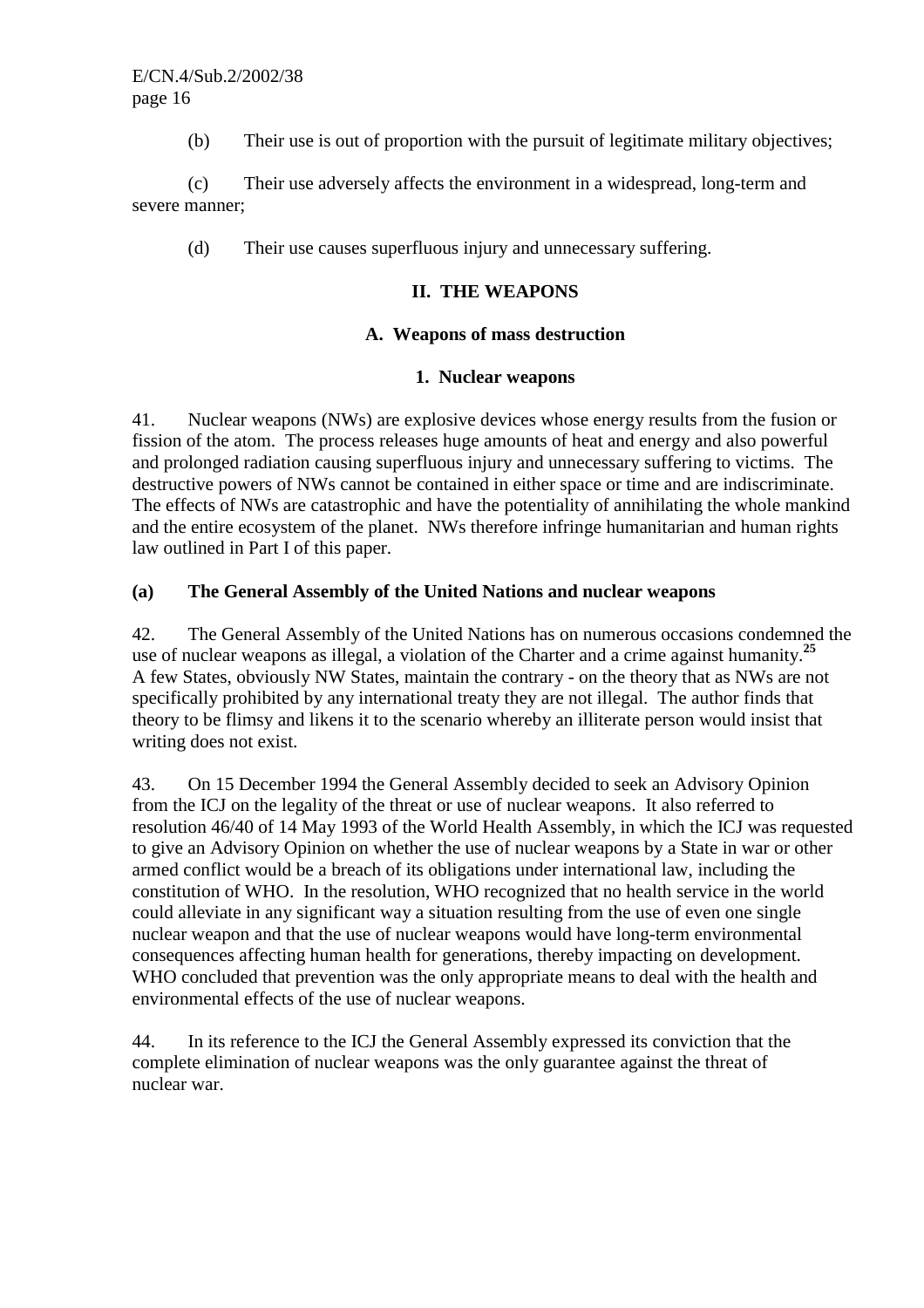#### **(b) The Advisory Opinion of the ICJ on the use and threat of NWs**

45. In its Advisory Opinion the ICJ noted that NW States had generally accepted that their "independence to act" was curtailed by the principles and rules of international law, more particularly humanitarian law. There is further no doubt that humanitarian law applies not only to conventional weapons but also to NWs although NWs were invented after most of the principles and rules of humanitarian law applicable in armed conflict had been elaborated. The Court cited with approval a passage in the written statement submitted by the Government of New Zealand:

"In general, international humanitarian law bears on the threat or use of nuclear weapons as it does on other weapons. International humanitarian law has evolved to meet contemporary circumstances, and is not limited in its application to weaponry of an earlier time. The fundamental principles of this law endure: to mitigate and circumscribe the cruelty of war for humanitarian reasons."

46. The Court observed that the right to life guaranteed by article 6 of the ICCPR did not cease in times of war, that the use of NWs against a group as such may infringe article III of the Genocide Convention where the element of intent was manifest.

47. The Court also recognized that the use of NWs could be catastrophic for the environment, which "represents the living space, the quality of life and the very health of human beings, including generations unborn".

48. The Court considered, however, that "it does not have sufficient elements to enable it to conclude with certainty that the use of NWs would necessarily be at variance with the principles and rules of law applicable in armed conflict in any circumstance".**<sup>26</sup>** Whilst the ICJ could hardly have claimed that it was able to encompass all the factual uncertainties of a purely hypothetical problem, it went on to observe:

"in view of the present state of international law viewed as a whole … and of the elements of fact at its disposal, the Court is led to observe that it cannot reach a definitive conclusion on the legality or illegality of the use of nuclear weapons by a State in an extreme circumstance of self-defence in which its very survival would be at stake."<sup>27</sup>

49. The author is of the view that more has remained unsaid than has been said in the paragraphs of the Advisory Opinion referred to above. The ICJ did not want to commit itself to any firm pronouncement based on a simple hypothesis which was expressed in general terms. It never said that the use of NWs for self-defence purposes, albeit in an extreme case, could be justified. It merely left the question open.

50. Emphasis must however be placed on paragraph 2 (c) of the *dispositif***<sup>28</sup>** of the Advisory Opinion which contains the essence of the opinion: the Court unanimously ruled that "a threat or use of force by means of nuclear weapons that is contrary to Article *2,* paragraph 4, of the United Nations Charter and that fails to meet all the requirements of Article 51, is unlawful".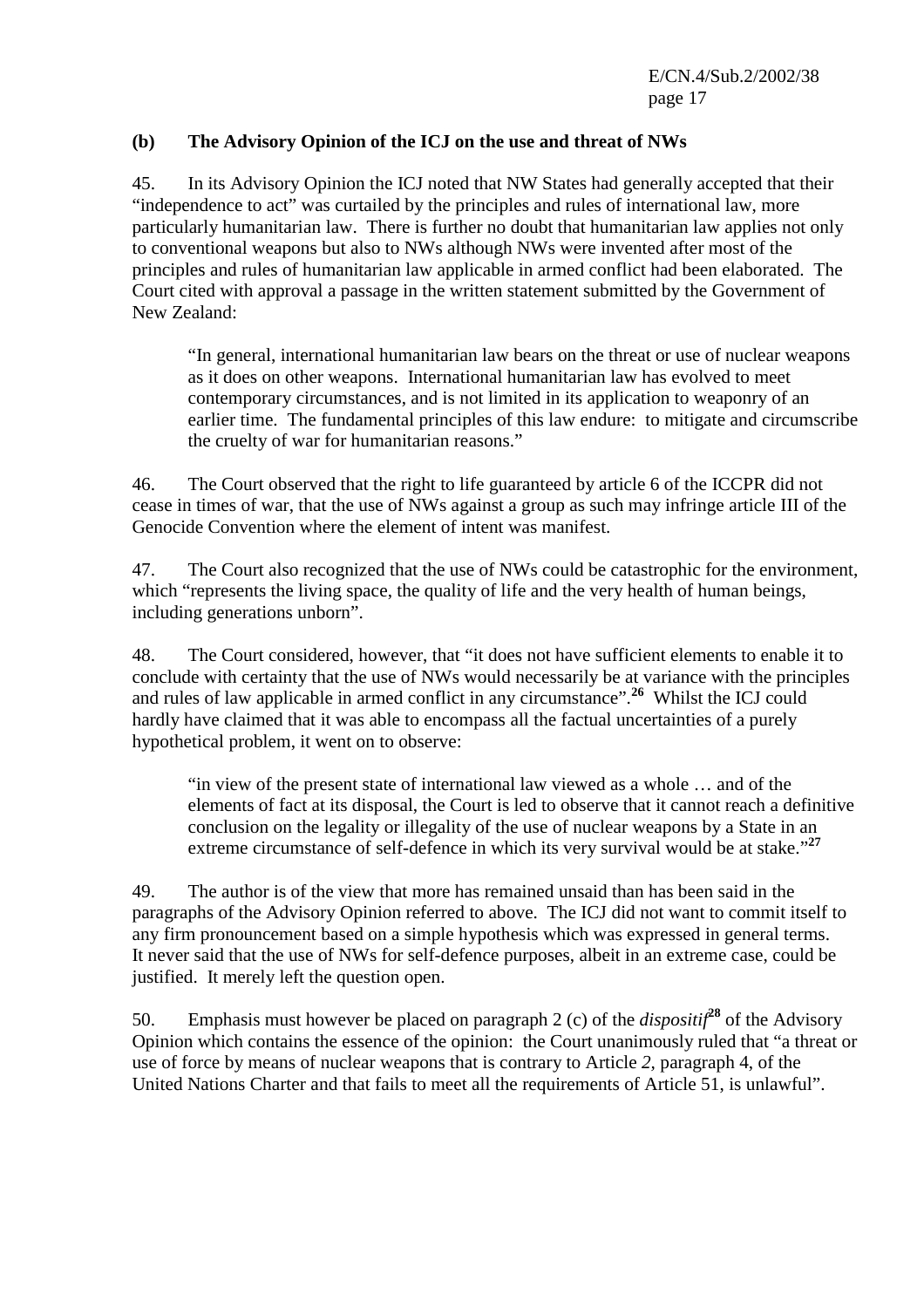## **(c) Nuclear winter**

51. During the period 1983-1989 extensive investigations were carried out on nuclear winter. Although the nuclear arsenals of the two major nuclear powers are reported to have been significantly reduced in both number and capacity, yet scientific studies still leave no doubt that any nuclear war will likely result in a nuclear winter. Only a few hundred nuclear detonations, or less if selectively targeted (i.e. on petroleum facilities or built-up areas) seem to be sufficient to bring about at least a "nominal" nuclear winter. A "nominal" class III nuclear winter would carry in its wake significant cooling and darkening, drought, massive quantities of generated pyrotoxins, widespread radioactive fallout and other atmospheric perturbations. Average land temperature would drop about  $10^{\circ}$  C. At noon, the sun would have about one third its usual brightness. Months later, sunlight would return to more than its usual intensity, enhanced in the ultraviolet range by depletion of the high-altitude ozone layer.**<sup>29</sup>**

52. Under the latest arms reduction agreement,**<sup>30</sup>** the leaders of the two major NW States pledged to reduce their present declared 6,000 nuclear warheads on launch-ready status by two thirds over the next decade. Only a fraction of what remains would suffice to cause global havoc.

53. A study made by WHO and chaired by a former Nobel laureate**<sup>31</sup>** found that a nuclear war between the two major nuclear-weapon countries could kill 1 billion people outright. It could also produce a nuclear winter that would probably kill an additional 1 billion people.

54. A study by Professor Alan Robock reached the same findings. His views are that: "Everything from purely mathematical models to forest fire studies shows that even a small nuclear war would devastate the earth."**<sup>32</sup>**

55. Of more immediate significance, in view of the volatile relations existing between India and Pakistan at time of writing, scientists predict that a limited nuclear war by them would kill at least 3 million people.**<sup>33</sup>** More chilling calculations are revealed on the basis of only a tenth of the NWs of the two countries being exploded above 10 of their largest cities.

## **(d) Transfer of nuclear material**

56. The need to control the availability and movement of nuclear material is self-evident. Nuclear material also includes nuclear waste which is costly to dispose of. The temptation to disperse such waste on economic grounds into the backyard of developing countries under misleading and false descriptions is a real threat that has been addressed by treaty.**<sup>34</sup>**

57. The declared objectives of the Convention are to facilitate the safe transfer of nuclear material and to establish effective measures for its physical protection.

58. The parties to the Convention undertake:

 (a) That they will ensure that, within their territories, nuclear material is duly protected during international nuclear transport (art. 3);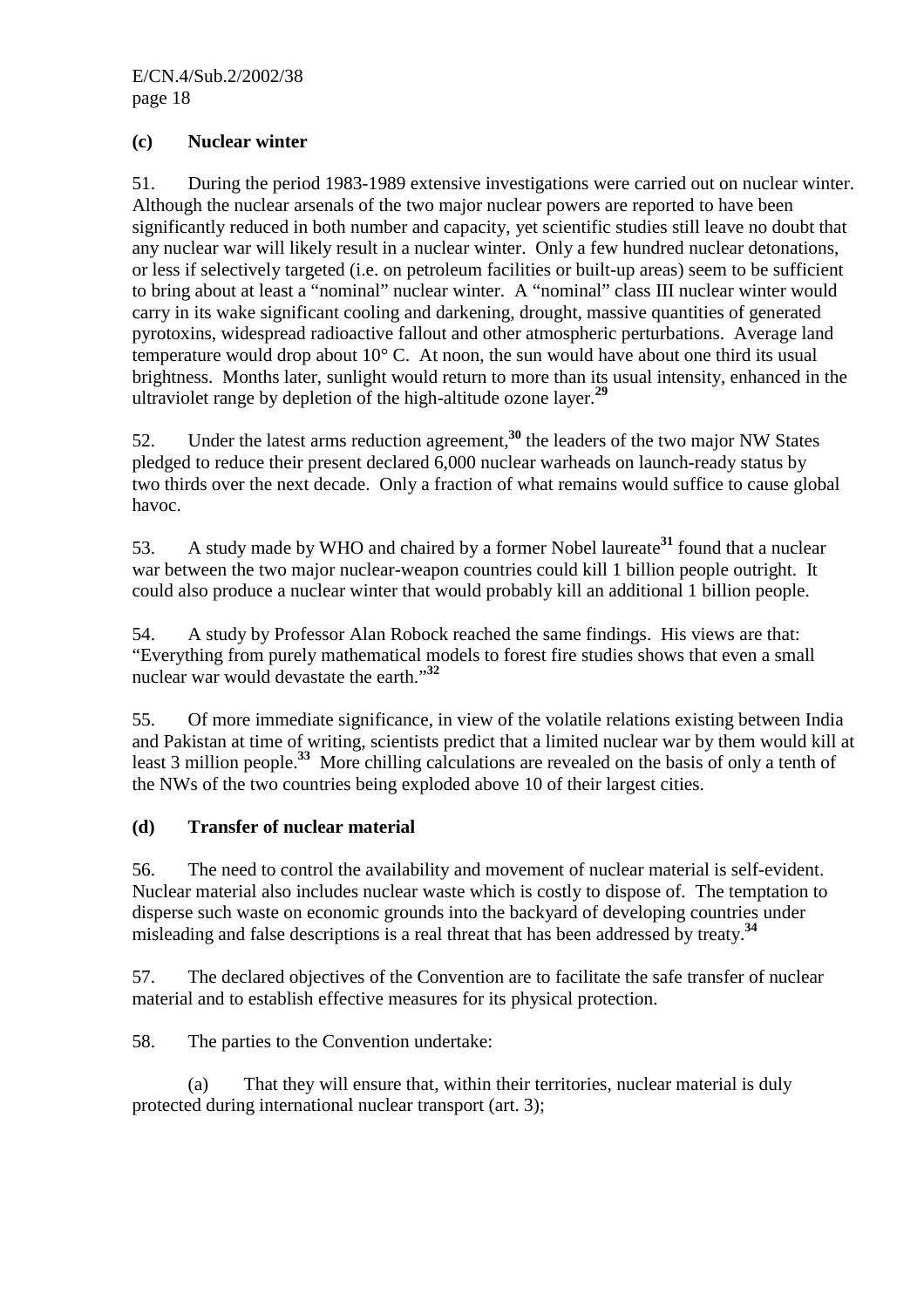(b) That they will not export nuclear material unless they have received assurances that such material will be protected during international transport (art. 4, para. 1);

 (c) That they will not import nuclear material from a State not a party to the Convention unless they have received assurances that such material will be protected during international transport (art. 4, para. 2);

 (d) That they will not allow the transit of nuclear material between States not parties to the Convention through their territories unless they have received assurances that the nuclear material will be protected (art. 4, para. 3).

59. The States parties also undertake to pass appropriate municipal legislation to penalize illicit dealings with nuclear material including theft and fraudulent obtaining of nuclear material or threat to use such material (art. 7). In case of theft or any unlawful taking of nuclear material States parties undertake to provide cooperation and assistance to recover and protect such material to any State that so requests (art. 5, para. 2).

60. The International Atomic Energy (IAEA) is constituted as the central authority and point of contact having responsibility for the physical protection of nuclear material at the international level (art. 5, para. 1).

# **(e) Stand of NWs States on a nuclear ban**

61. Considering the peculiarities of NWs and the devastating effects that will result from any such deployment, the author has tried to understand the reason behind the striking non-existence of a full-fledged NW ban treaty. A marked degree of double standards, one for the international forums and one for the military drawing board, has been observed from the major NW States with regard to the issue. This is amply made out when examining some treaties.

## **(i) The Non-Proliferation Treaty and the resolution on security assurances**

62. In 1970 the Treaty on the Non-Proliferation of Nuclear Weapons**<sup>35</sup>** (NPT) came into force after it was initiated by the United Kingdom, the then USSR and the United States in July 1968. The treaty focuses on a number of concerns relating to the development of nuclear weapons, namely:

 (a) The devastation likely to be caused to mankind by a nuclear war and the need to avert the danger of such a war and to take measures to safeguard the security of peoples;

 (b) The proliferation of nuclear arms would seriously enhance the danger of nuclear war;

 (c) The intention to achieve the early cessation of the nuclear arms race and to undertake effective measures for nuclear disarmament.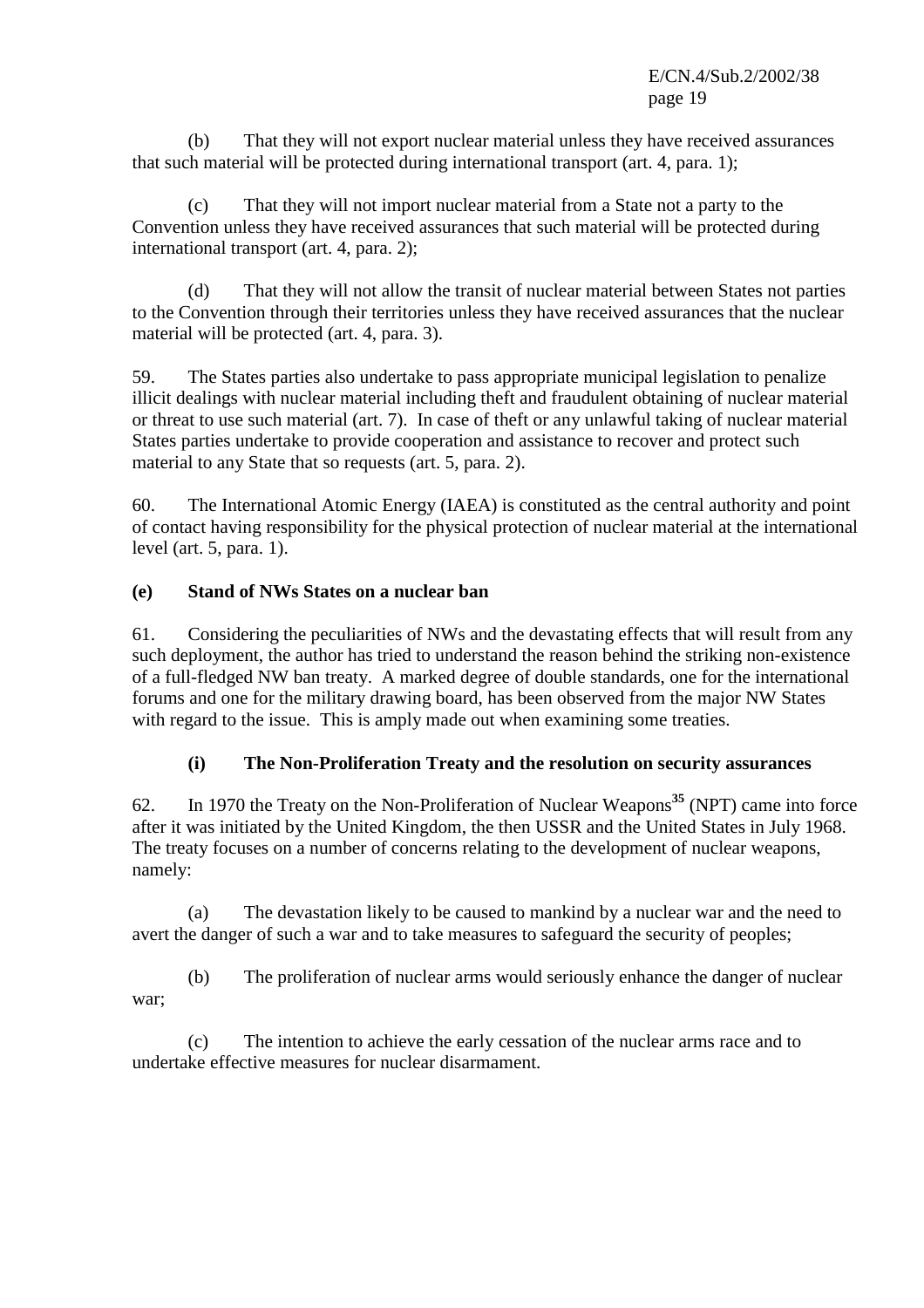63. Signatories also expressed their desire to ease international tension and to strengthen trust between States in order to facilitate the cessation of the manufacture of NWs, the liquidation of all existing stockpiles, and the elimination of NWs from the national arsenals. In fact, in order to make those pious wishes workable two basic and interrelated understandings and agreements were grafted upon them, namely:

 (a) NW States would cease manufacturing and would also eliminate present and future stockpiling of NWs;

 (b) Non-NW States would undertake not to manufacture or seek to manufacture NWs and in exchange would receive an undertaking from the NW States that NWs would not be used against them.**<sup>36</sup>**

64. Those understandings can be reckoned as the most practical and realistic in the circumstances considering that no one can now uninvent NWs. Confidence-building is here essential since NWs will remain in practice in the hands of an elite few who have the technology to produce them at will. In spite of their promises not to manufacture and stockpile NWs at a given time, NW States may have the human fickleness and technology to change their mind. The revelation of the Nuclear Posture Review which was leaked in March 2002 has the potential of sending the NPT to the shredding machine. If actions follow words, the NPT will only have served as a guarantee of hegemony and a self-serving package devised by some to keep others at boot.

# **(ii) The Nuclear Test-Ban Treaty**

65. The same scenario can be observed when the Nuclear Test-Ban Treaty**<sup>37</sup>** was initiated by the United States, the then USSR and the United Kingdom in 1963. The "Original Parties" proclaimed in the preamble that their principal aim was the speediest possible achievement of an agreement on general and *complete disarmament under strict international control in accordance with the objectives of the United Nations* which would put an end to the armaments race and eliminate the incentive to the production and testing of all kinds of weapons, including NWs (emphasis added). The original parties claimed that the discontinuance of all test explosions of NWs for all time was being sought in a desire to put an end to the contamination of man's environment by radioactive substances so that each of the parties to the Treaty undertook "to prohibit, to prevent, and not to carry out any NW test explosion, or any other nuclear explosion at any place under its jurisdiction or control in the atmosphere or under water or in any other environment if such explosion causes radioactive debris to be present outside the territorial limits of the State under whose jurisdiction or control such explosion is conducted".

66. A first observation is that the Treaty does not hinder the continuation of underground nuclear tests. Indeed, at a meeting of the Disarmament Committee held the previous year, the Soviet delegate,<sup>38</sup> addressing himself to two draft treaties concerning the total and partial ban on tests of NWs which were advanced on 29 August 1962 by the delegation of Great Britain and the United States and which contain similar provisions, pointed out that the continuation of underground nuclear blasts would not lead to an end to the nuclear armaments race, and that the threat of thermonuclear war would only increase. He pointed out that the "legalization" of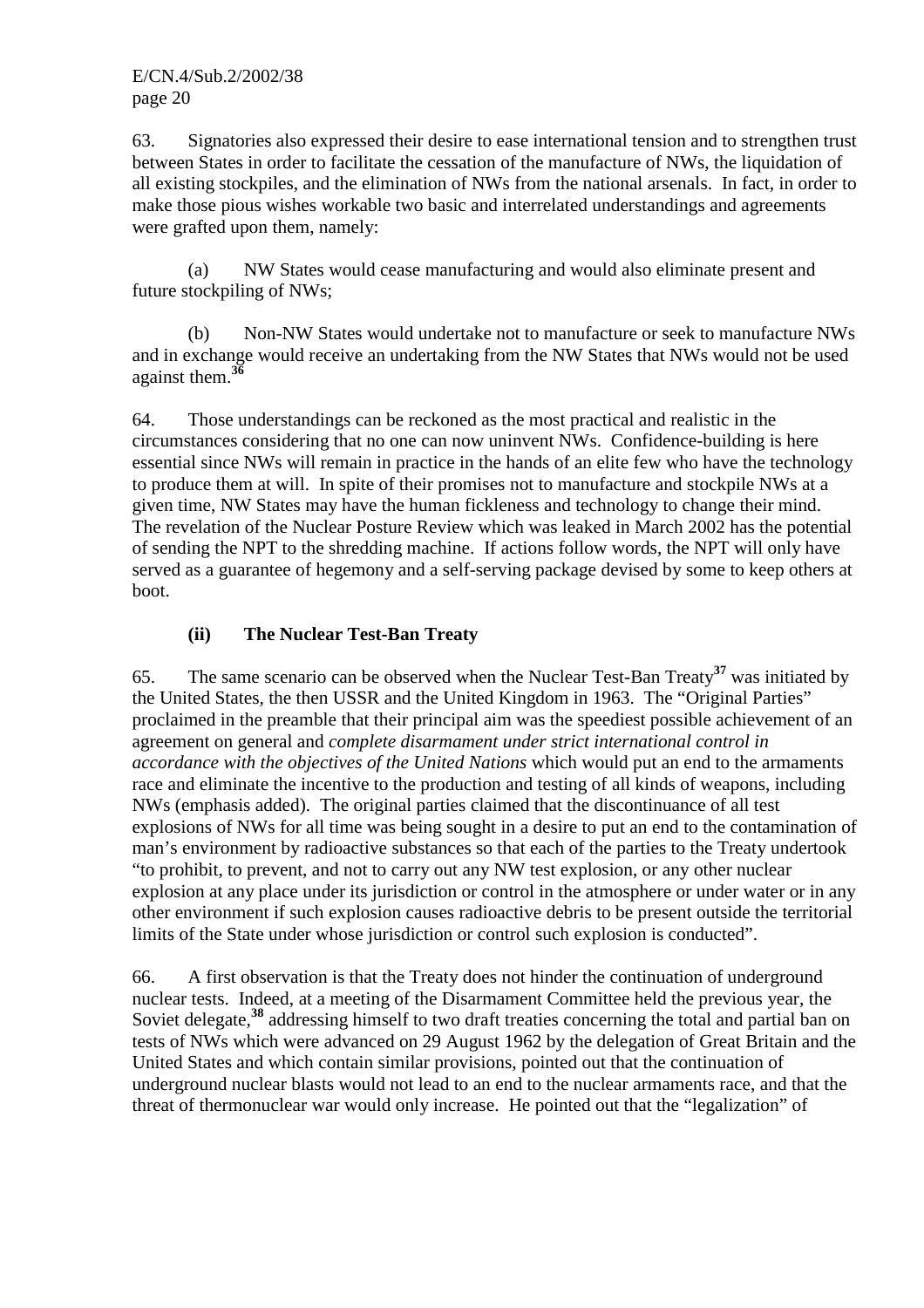underground tests would be a stimulus to States that wanted to develop their own NWs. He felt that the proposal was aimed at providing Western powers with one-sided military advantages, considering that the United States had been using underground tests to improve its NWs. Should underground nuclear tests be legalized with a simultaneous prohibition of such tests in the atmosphere, that would mean that the United States could continue improving its NWs whereas the Soviet Union would have "its hands bound". An offer was made to reach agreement on the ending of all NW tests no matter in what medium they were held with a memorandum, submitted by "eight neutralist States", serving as a basis of discussion.

67. The author of this paper can only observe that the sound and laudable observations of Mr. Kuznetsov were not taken heed of by the Soviet authorities one year later when the USSR signed the Treaty as one of the three "Original Parties".

68. In an editor's note which appeared in Hsinhua**<sup>39</sup>** in its edition of 29 July 1963 some of the underlying motives behind the Treaty were laid bare. In a public statement made on 26 July 1963 President John F. Kennedy pointed out that the Treaty:

 (a) Would not "eliminate the danger of war", "nor [did] this treaty mean an end to the threat of nuclear war";

(b) Would not affect the United States strength of NWs of "entirely sufficient yield";

 (c) Would permit, and did not prohibit, the United States from continuing its underground nuclear testing;

 (d) Would not restrict continued production and stockpiling of NWs by the United States;

(e) Would not restrict the use of NWs by the United States in time of war;

(f) Would not restrict United States "assistance" to other nations.

69. In addition, Kennedy said that the United States would benefit from the treaty which could prevent the non-NW States from possessing NWs and that at any rate the United States stood "ready to withdraw (from the Treaty) and to resume all forms of testing, if [it] must".

70. The French newspaper *Le Monde* found the Treaty to be of little significance. It summarized its impact as follows: "It [the Treaty] does not make the signatories promise much since they keep without any control stocks of [nuclear] weapons sufficient for destroying the planet many times and they are able to increase their stocks at will."

71. But the most enlightened opinion came from the *Ghanaian Times*, which focused on the fact that "the ultimate objective of the peoples of the world is to secure a ban on all NWs, their manufacture, testing and stockpiling. It is only on such a condition that the threat of a nuclear conflagration can be completely removed and peace thus safeguarded."**<sup>40</sup>**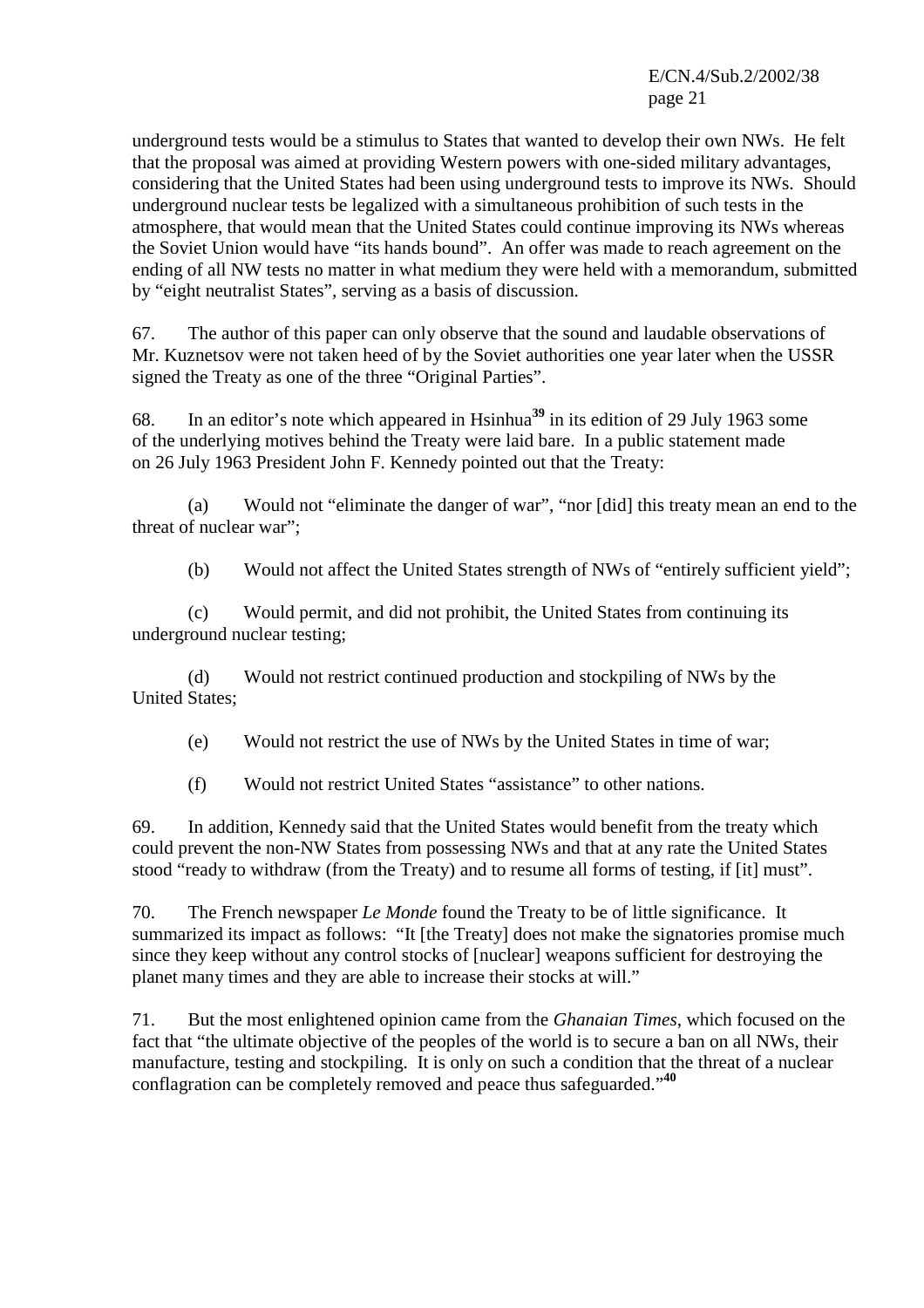## **2. Mini-nukes and bunker busters**

72. In December 1996 four complete retrofit kits of the B61-11 earth-penetrating nuclear bombs were delivered to the United States Air Force. This was stated by the Director of Sandia National Laboratories, C. Paul Robinson, before a subcommittee of the Senate Armed Services Committee.**<sup>41</sup>**

73. The B61-11 is reported to have a specially hardened nose of depleted uranium. The new case design allows soil penetration of some 25 feet upon which the nuclear bomb would detonate. The Pentagon now wants a bomb four times heavier than the actual 1,200-lb B61-11 for deeper penetration.

74. The B61-11 was introduced to replace the B53, an 8,900-lb, nine-megaton bomb that was developed as a "city buster". Since the deterrent value of older weapons designed to destroy entire cities is virtually nil because no one thinks they will be used, some believe that "rogue States" and "terrorist groups" will apprehend that the United States may more likely retaliate with smaller tactical NWs which, for comparative purposes, are still several times more powerful than the atomic bombs dropped on Japan in 1945.

75. A classified United States Nuclear Posture Review (NPR) leaked in March this year**<sup>42</sup>** indicates that the Pentagon had been ordered by the Government to draw up war plans for the first use of NWs against seven States, reputedly termed "axis of evil", namely Iraq, the Islamic Republic of Iran, the Democratic People's Republic of Korea, the Libyan Arab Jamahiriya, the Syrian Arab Republic, the Russian Federation and China. The first five countries are not nuclear armed.

76. Concerns have been expressed that the development of the B61-11 contravenes the Comprehensive Test-Ban Treaty since it is a new weapon developed after the treaty was signed, though not ratified, by the United States in September 1996.

77. It is said to be new because it gives the United States a new capability to destroy deeply buried targets like command and control bunkers. The position of the United States Government is that the B61-11 is only a modification of the existing B61-7 bomb utilizing an existing nuclear package that has not required a nuclear test.

78. Concerns have been expressed that the B61-11 may call into question the "security assurances" whereby the United States pledged not to use NWs against any non-NW State that is a party to the Nuclear Non-Proliferation Treaty (NPT).

79. The author has no doubt that the NPR instructions are contrary to humanitarian and human rights law because:

 (a) Mini-nukes are still NWs that fall under WMD, WIE and WUS and that further cause permanent ill effects on the environment;

 (b) The United States would be in breach of the "security assurances" given by it as an express condition for the renewal by non-NW States of the NPT.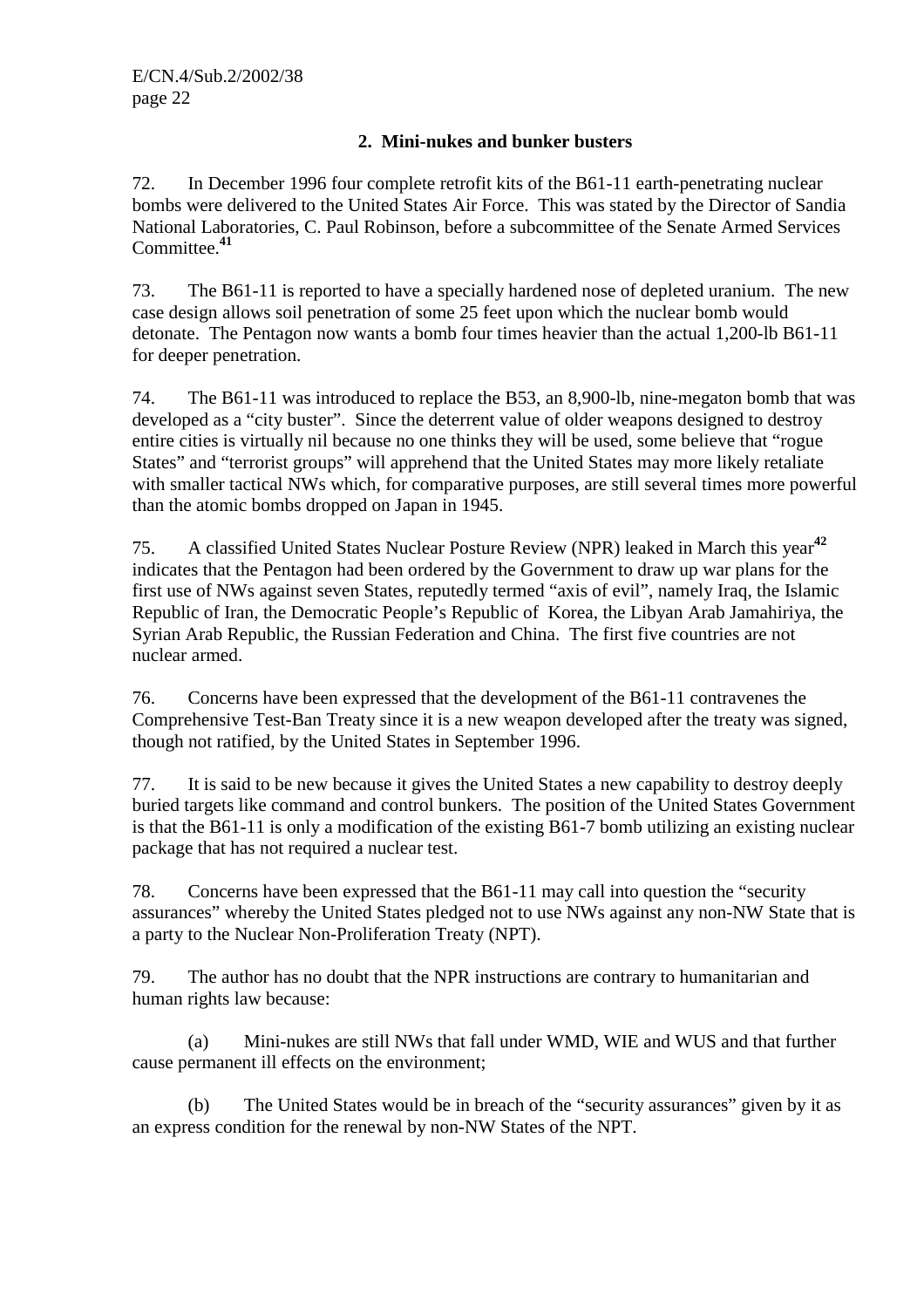80. The NPR is an indication that the United States is prepared to violate a world taboo, cross the threshold and break the firewall by adopting a policy of first-strike nuclear attack.

81. There cannot be a better illustration of a good scholar following the advice of a bad teacher than to quote the recent stand of H.E. Munir Akram, Pakistan's Ambassador to the United Nations, who is reported to have said that while Pakistan would not attack India unless it was first attacked, it had never subscribed to a doctrine of "no first use" of nuclear arms against its neighbour.**<sup>43</sup>**

#### **3. Biological and chemical weapons**

82. Biological and chemical weapons are considered as weapons of mass destruction (WMD) because of their destructive potential. They also cause unnecessary suffering and may affect the civilian population in an indiscriminate manner. Their prohibition and total destruction must therefore be a priority objective of the comity of nations. A naming of some of the more notorious chemical and biological agents that can be used as WMD will help situate the debate.

83. Some of the chemical agents are:

 (a) Mustard gas, first used as a weapon in the First World War. It causes blisters and can be fatal if inhaled;

 (b) Hydrogen cyanide, a blood agent used worldwide to manufacture acrylic polymers and which was reportedly employed during the Iran-Iraq war;

 (c) Sarin, a nerve agent developed during the Second World War that causes respiratory failure. In 1995, *Aum Shinrikyo*, a Japanese cult, used it to kill 13 people in a Tokyo subway. The attack also caused some 5,500 non-fatal casualties;

 (d) Soman, a nerve agent that made up much of the former Soviet Union's chemical arsenal;

 (e) CS, the commonly used tear gas for riot control. It can be deadly if inhaled in high concentrations;

 (f) Phosgene, a dangerous choking agent that accounted for 80 per cent of chemical deaths in the First World War.

84. Among biological agents the following are the more notorious:

 (a) Anthrax - the much-talked-about white powder sent through United States mail following 11 September 2001. It can be particularly deadly if spread by aerosol. It causes respiratory failure and is lethal. Antibiotics (CIPRO, in particular) help if taken early;

 (b) Ebola - a virus which decimated some African countries and which *Aum Shinrikyo* tried to obtain;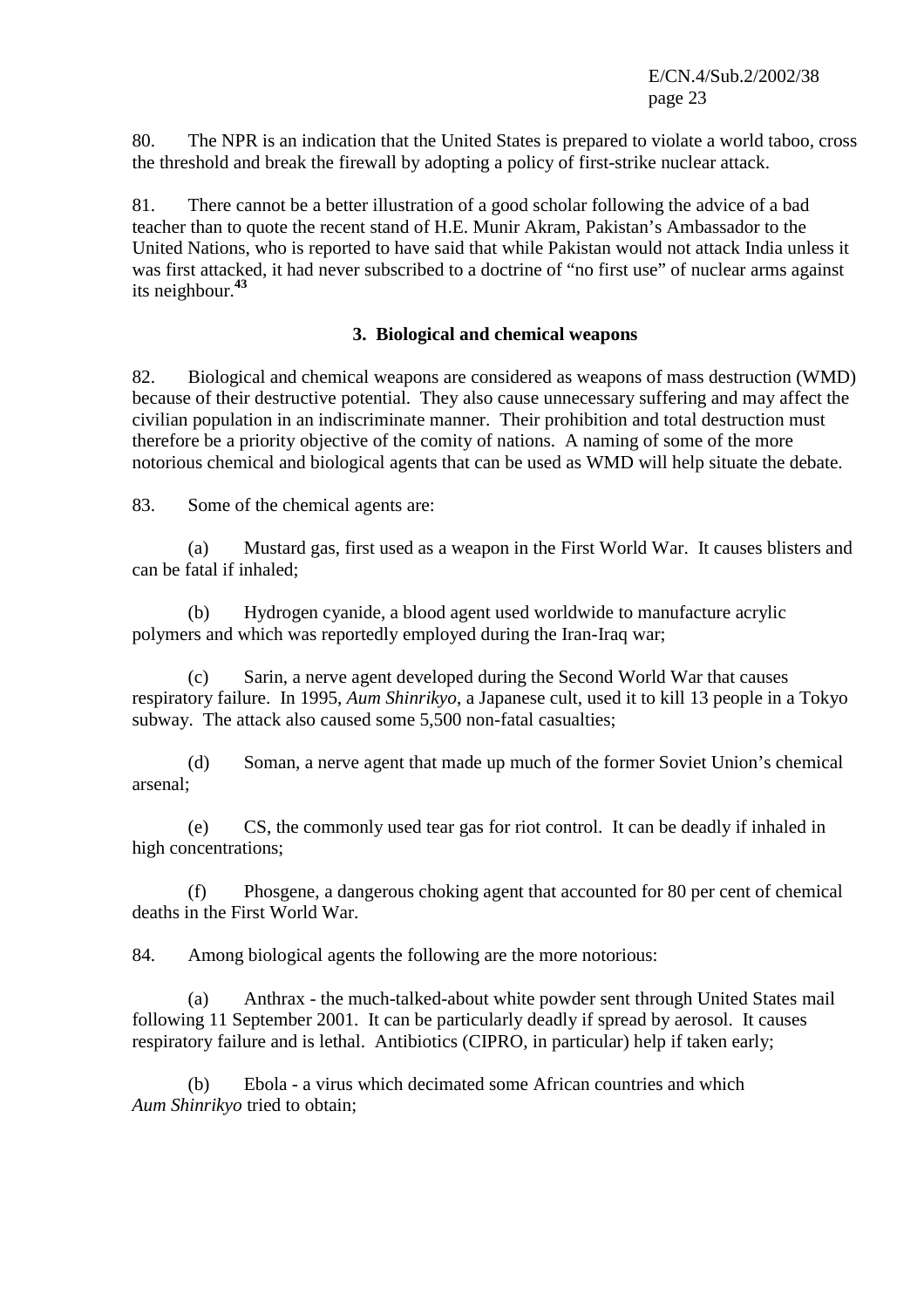(c) Cholera - a bacterium which is stable in water and which can be used to contaminate reservoirs;

 (d) Smallpox - a highly contagious virus that was eradicated in 1977. It officially exists, however, in two laboratories in the United States and Russia. Only limited amounts of vaccine exist.

85. The two major treaties banning the production, storage and use of chemical and biological weapons are the Chemical Weapons Convention 1993 (CWC)**<sup>44</sup>** and the Biological and Toxin Weapons Convention 1972 (BWC).**<sup>45</sup>** In the preamble to both conventions reference is made to the Poisonous Gas Protocol of 1925,**<sup>46</sup>** which is thus supplemented by the two conventions.

## **(a) The BWC**

86. The BWC prohibits the development, production, stockpiling and acquisitions of biological (bacteriological) and toxin (organic poisons) weapons. These weapons are dangerous weapons of mass destruction, the use of which is "repugnant to the conscience of mankind" - as mentioned in the last paragraph of the preamble. Paragraph 1 of the Poisonous Gas Protocol also states that their prohibition is "universally accepted as a part of International Law, binding alike the conscience and the Practice of nations". Relatively small amounts of biological or chemical warfare agents are reported to be able to produce huge numbers of casualties - according to some estimates, casualties could run into hundreds of thousands.**<sup>47</sup>** The main weakness of the BWC is the lack of an independent mechanism for verifying compliance. The difficulty in distinguishing biological agents used for legitimate, e.g. medical and pharmaceutical, purposes and those used for purposes of biological warfare can be real. The strain of a bacterium needed to make a biological weapon may be the same as for cultivating a vaccine. In March 2000, however, at a symposium marking the twenty-fifth anniversary of the BWC, the Chairman of the Ad Hoc Group of States Parties to that Convention stated that a verification protocol to the Convention was being negotiated.

## **(b) The CWC**

87. The CWC is a global treaty that bans an entire category of weapons of mass destruction. Negotiations took some 20 years to reach fruition at the Conference on Disarmament. The Convention's scope, the obligations assumed by the States and, more especially, the monitoring system for compliance have brought new ideas and a ray of hope. The CWC is an arms control treaty which impacts directly on companies engaged in the commerce of dual-use chemicals that can be turned into chemical weapons. Those companies are required to submit reports to their respective Government and are subject to inspection by the Organization for the Prohibition of Chemical Weapons, the international body that administers the treaty in The Hague.

88. As of 1 January 2001, 141 States had ratified or acceded to the Convention and a further 35 States had signed it. Eighteen members of the United Nations have neither signed nor ratified the CWC including Iraq, the Democratic People's Republic of Korea, the Libyan Arab Jamahiriya, Egypt, Angola and Somalia.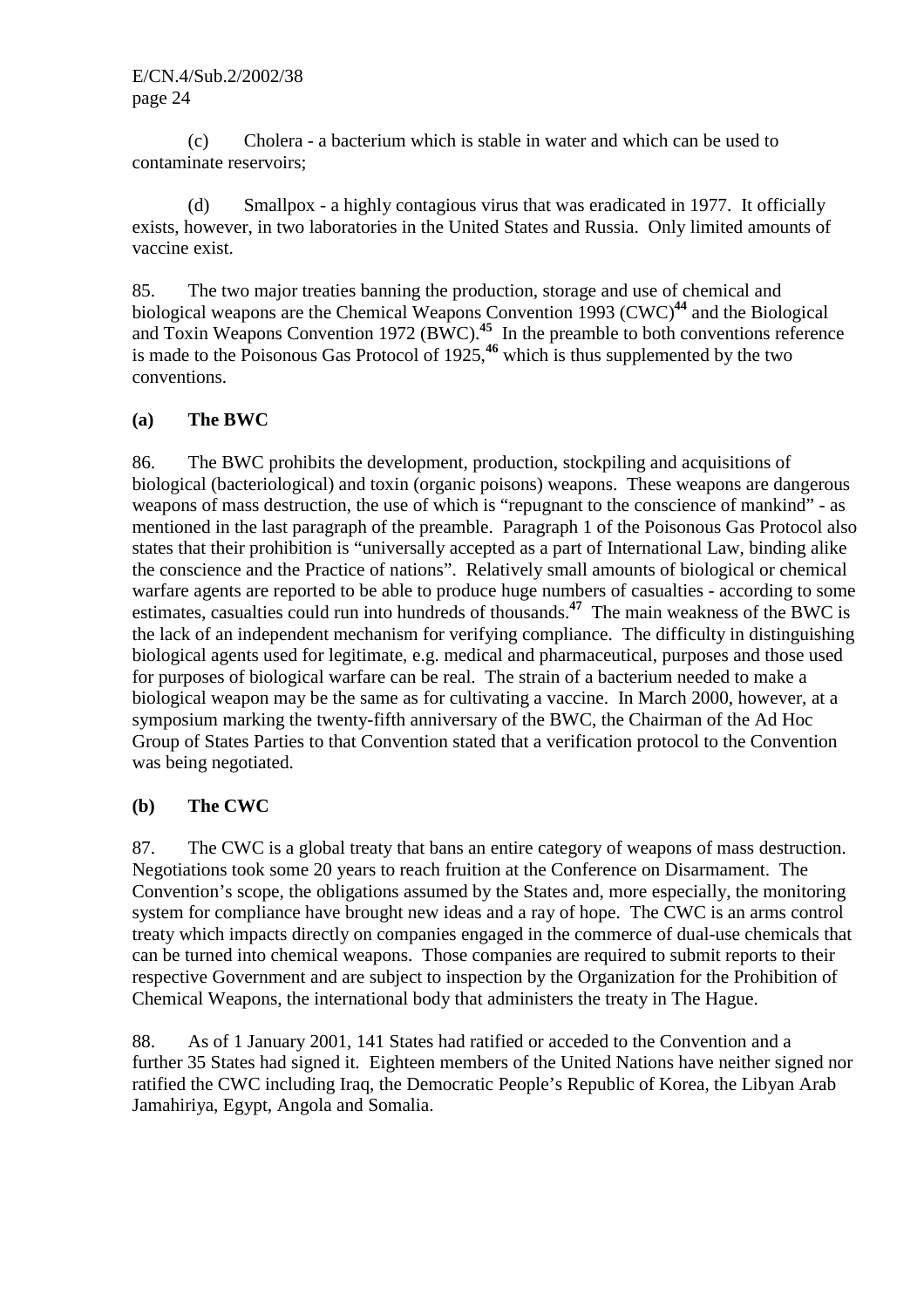#### **4. Biological and chemical versus nuclear weapons**

89. Far from making an apology for the illegality and criminality of the use of biological and chemical weapons which are banned for all purposes by customary international law and by treaties which are largely adhered to by the vast majority of nations, the author cannot help reflecting on the glaring fact that no agreement, on a global and comparable scale, to ban completely the production, stockpiling and use of nuclear weapons exists.

90. Legitimate questions can be asked as to why less success has been achieved in securing a treaty banning NWs although the ill effects of NWs are far more consequential and obnoxious than those of biological chemical weapons.

91. The latter are sometimes referred to, with some degree of derision, as the poor men's NWs. That derogatory term underscores two facts:

(a) Biological and chemical weapons are weapons of mass destruction; and

 (b) The production, transfer, stockpiling and use of certain biological and chemical weapons do not require the high technology which remains the exclusive domain of rich, industrialized and dominant countries.

92. There are reports that *Aum Shinrikyo* had set up its own complex of chemical factories and biological laboratories. The sarin was thus home brewed.

93. One may wonder if it is not because these weapons can be produced in poor countries, but also because they can be smuggled and used elsewhere that it has become imperative for the world at large to curtail their use through treaties to which certain nations may otherwise have been reticent to adhere.

94. On the other hand, since NW States belong to a small, select club where the membership is constrained by the members themselves, there may not appear to be any pressing need to adhere to any corresponding treaty banning NWs. One may wonder whether bilateral agreements reached and usually announced with great pomp to limit the proliferation of such weapons, as opposed to banning them, are not in the nature of periodic public relations exercises rather than dictated by higher moral considerations to genuinely decrease the real risks of nuclear war.

## **B. Weapons with indiscriminate effect**

95. WIE are weapons the effects of whose use cannot be limited to military objectives but strike civilians and civilian objects as well without distinction.

96. Article 51 (4) of Protocol I which prohibits indiscriminate attacks defines such attacks as follows:

(a) Those which are not directed at a specific military objective;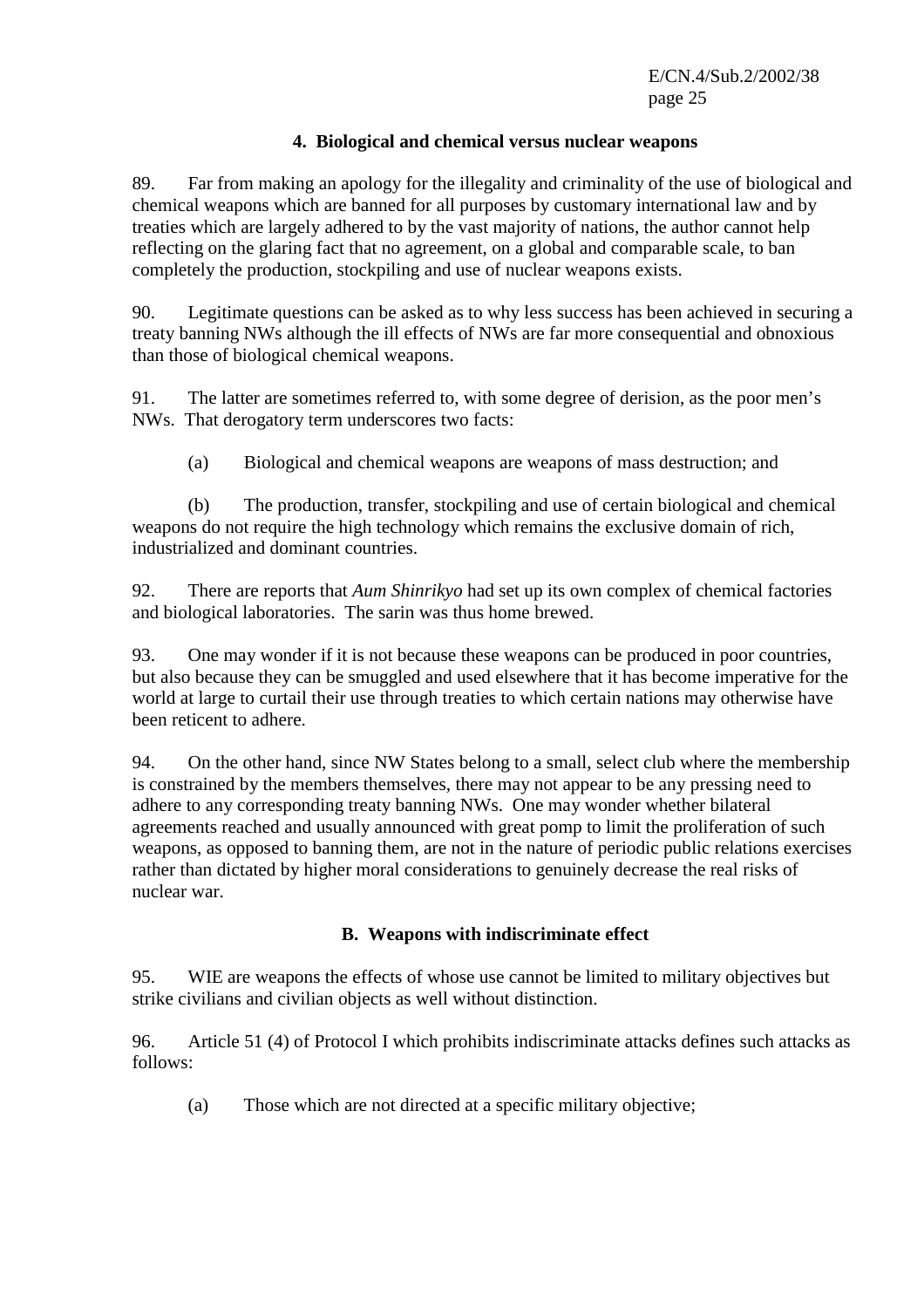(b) Those which employ a method or means of combat which cannot be directed at a specific military objective; or

 (c) Those which employ a method or means of combat the effects of which cannot be limited as required by the Protocol and consequently, in each such case, are of a nature to strike military objectives and civilians or civilian objects without distinction.**<sup>48</sup>**

97. Furthermore, article 51 (5) particularizes the following types of attacks, among others, as indiscriminate:

 (a) An attack or bombardment by any methods or means which treat as a single military objective a number of clearly separated and distinct military objectives located in any area containing a similar concentration of civilian or civilian objects;

 (b) An attack which may be expected to cause incidental loss of civilian life, injury to civilians, damage to civilian objects, or a combination thereof, which would be excessive in relation to the concrete and direct military advantage anticipated.**<sup>49</sup>**

98. The prohibition against indiscriminate attack carries a necessary corollary, in that the presence or movements of the civilian population or individual civilians shall not be used to render certain areas immune from military operations, in particular in attempts to create human shields to protect military objectives from attacks.**<sup>50</sup>**

99. It is clear that the use of the word "indiscriminate", both in article 51 (4) (c) of Protocol I with regard to the term "indiscriminate attacks" and in the terms of reference of this working paper with reference to the term "weapons with indiscriminate effect", apply, mutatis mutandis. This working paper therefore is concerned with weapons, the effect of which cannot be limited to military objectives and whose use could be in breach of humanitarian law.

100. The following weapons will be studied in turn as an illustration of what some of the WIE are, namely anti-personnel mines, cluster bombs (CBs) and fuel air explosives. They are, however, by no means limitative. As we have already seen, weapons of mass destruction are by definition equally indiscriminate in effects.

# **1. Anti-personnel mines**

101. The preamble to the Anti-Personnel Mines Convention (APMC)**<sup>51</sup>** reminds us that anti-personnel mines (APMs) are treacherous weapons which "kill or maim hundreds of people every week; mostly innocent and defenceless civilians and especially children". APMs, therefore, "obstruct economic development and reconstruction, inhibit the repatriation of refugees and internally displaced persons, and have other severe consequences for years after emplacement".

102. An anti-personnel mine is defined as "a mine designed to be exploded by the presence, proximity or contact of a person and that will incapacitate, injure or kill one or more persons". But the use of an anti-personnel mine that is detonated manually from a remote or protected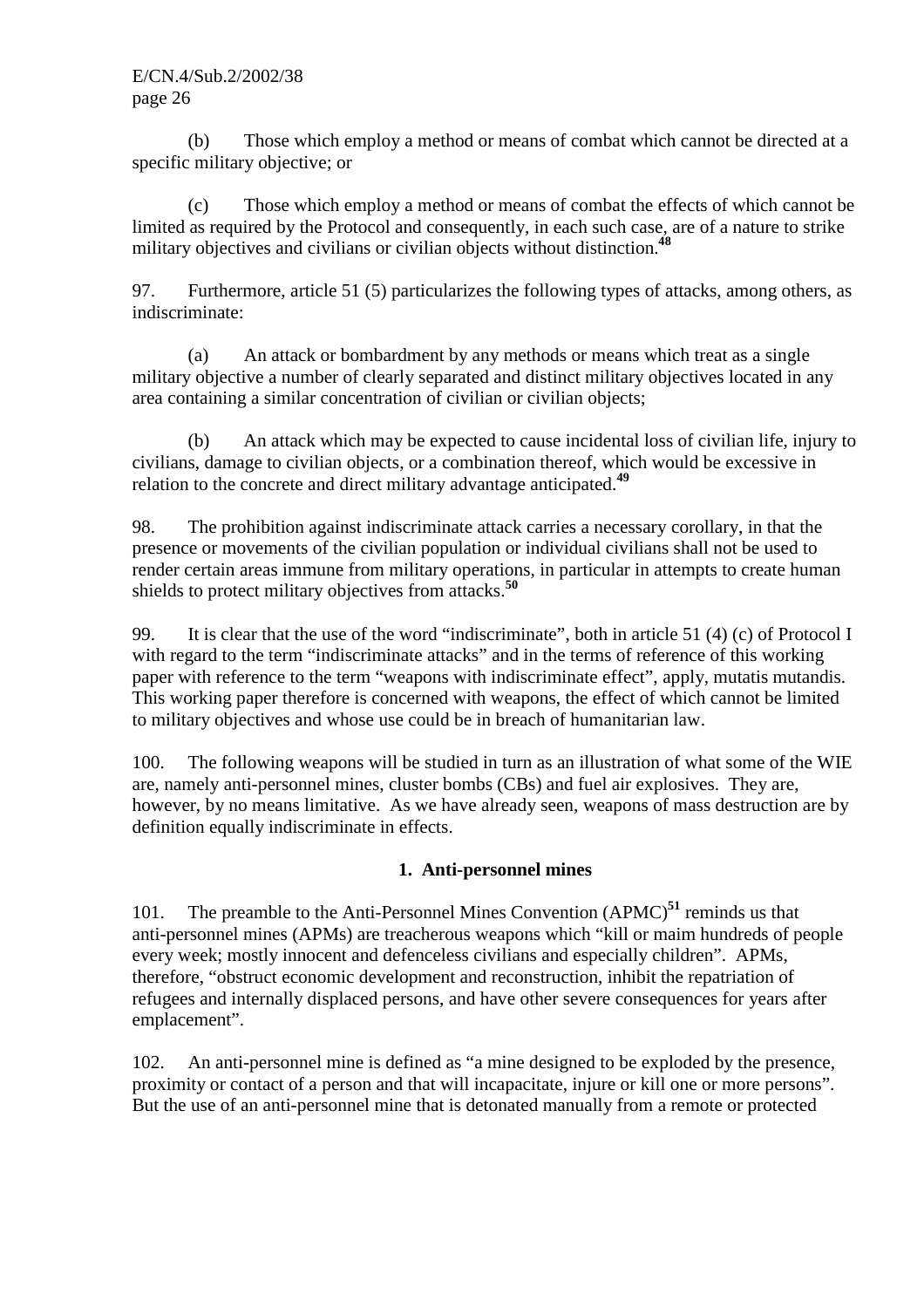position using, for example, a land line or electronic signal is not prohibited. It is the indiscriminate effect of anti-personnel landmines which automatically explode by the presence, proximity or contact of a person that primarily renders them illegal.

103. The APMC imposes broad restrictions on the States parties:

- (a) They cannot use APMs (art. 1  $(1)$ );
- (b) They cannot develop, produce, acquire, stockpile, retain or transfer APMs;

 (c) They cannot assist, encourage or induce activities prohibited under the Convention.

104. The APMC has set ambitious goals for member States which are required to destroy their stockpiles within 4 years (art. 4) and clear any existing mined areas under their jurisdiction or control within 10 years from the time the Convention enters into force for them (art. 5). To ensure compliance, States parties are required to take national implementation measures, including imposition of penal sanctions to prevent and suppress any activity prohibited by the Convention which may be carried out within their jurisdiction. They are also to report on their stockpile of APMs and undertake decommissioning programmes.

105. There are presently 122 States parties to the Convention with 11 more who have signed. Whilst APM transfers appear to have virtually stopped and mine-related accidents are declining, it must be noted that many militarily significant countries such as the United States, Russia, China, India and Pakistan still remain outside the Convention.

106. The rationale of certain Governments in refusing to sign the APMC is that they may need to use the weapons one day. It is said that even Hollywood seems to have lately sent the message to ban APMs. "In an era of ever more precise smart-bomb technology, landmines are the ultimate in imbecilic weaponry. They are the psycho-killers of modern arms: cross their path and they blow you away - for absolutely no reason whatsoever."**<sup>52</sup>**

# **2. Cluster bombs**

## **(a) Definition and use of cluster bombs**

107. Cluster bombs (CBs) are munition containers which open in mid-air and disperse smaller munitions or submunitions. They are usually dropped from aircraft or delivered by surface artillery or rockets.**<sup>53</sup>** The large number of munitions dispersed increases the density of explosives in the target area, with submunitions designed to strike every few feet or so. CBs saturate an area with explosives and tiny flying shards of steel. Depending on the type of delivery the submunitions can be dispersed to areas as large as several football fields.

108. CBs are usually designed to explode on impact, just before impact or a short time after impact. CBs and landmines are therefore different in design and intended function and only landmines are intended to rest in the soil until they explode when disturbed. CBs, however, have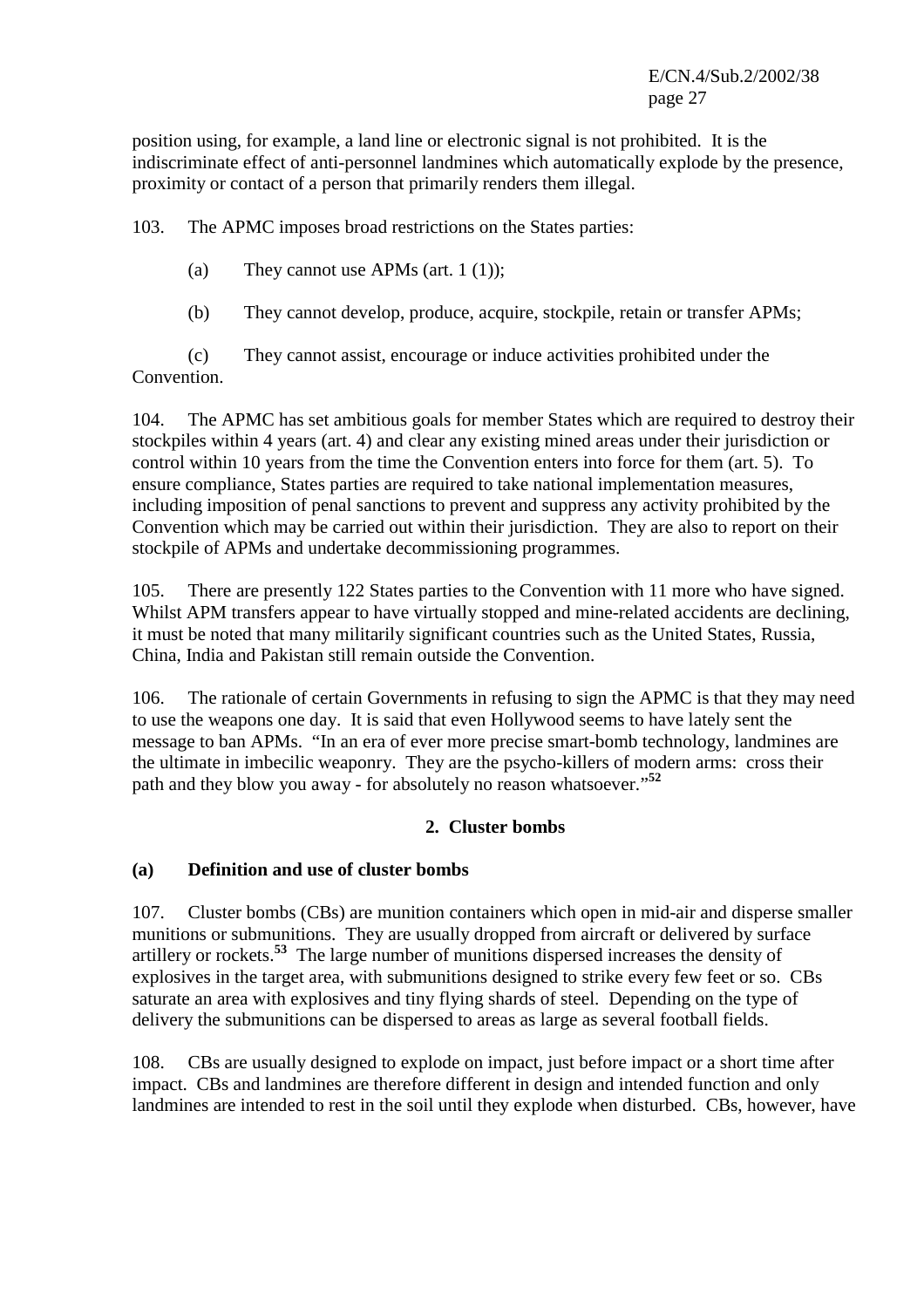a failure rate that is reported to be between 5 and 30 per cent. Any use of CBs therefore will in effect result in creating unregulated minefields since "failure" does not mean that the weapons are harmless. They may explode with the slightest touch, when picked up by children or when inadvertently stepped upon by an unsuspecting passer-by.

109. According to the United States Office of Munitions, some 30 million submunitions were dropped over Iraq and Kuwait during the Gulf war.**<sup>54</sup>** Assuming a low failure rate of 5 per cent, that would still leave 1.5 million pieces of unexploded ordnance (UXOs) in that region.

110. In 1991 Iraq reported that as at August of that year, 440 injuries and 168 deaths had befallen Iraqi civilians because of UXOs dropped by the United States. UXOs were responsible for the death of nearly 10 per cent of the United States fatalities in the Gulf war. Although there were claims that CBs were self-deactivating, hundreds of Iraqi civilians have been killed or injured by those devices which never got round to self-deactivating. The percentage of CB failures in the Gulf was reported to be as high as 20 per cent.

111. CBs were reportedly used in the Lao People's Democratic Republic from 1964 to 1973 by the United States. Even today in Xieng Khouang, believed to be infested with anti-personnel UXOs, farmers and civilians who were not yet born when the war ended are being maimed and killed in their rice fields from defective bombs dropped more than 20 years before.**<sup>55</sup>**

112. In Afghanistan, during the Soviet occupation the Soviet army is reported to have used CBs against civilians in 1995.**<sup>56</sup>** Last year and early this year the United States dropped CBs in Afghanistan in its fight against the Taliban. The anti-personnel submunitions meant to explode shortly after they were dropped had bright yellow casings of the same colour as the food packets which the United States had airdropped some time before.

113. CBs are reported to have been also used in Angola, Azerbaijan, the countries of the former Yugoslavia, Chechnya, Colombia, Ethiopia, Georgia, Lebanon, Nicaragua, Sierra Leone and Turkey.**<sup>57</sup>**

# **(b) Types of CBs**

# **(i) CBU-87**

114. One of the latest CBs in the United States arsenal is the CBU-87 combined effects munition. Combining light anti-armour with anti-personnel capabilities together with incendiary effects, it was the first weapon to include all three "kill mechanisms".

# **(ii) The** *Belouga* **and others**

115. Cluster munitions have also been built by several nations: France has its *Giboulée*, *Belouga* and Thomson-Brandt BAP-200. The second name is no caviar, and the last named is a cratering bomb. The United Kingdom built and dropped one of its CBs, the BL-755, on Argentine troops in the Falklands. More recently, the JP-233's cluster weapons were extensively used by RAF Tornado aircraft in the Gulf war. Germany too has built its own CB, the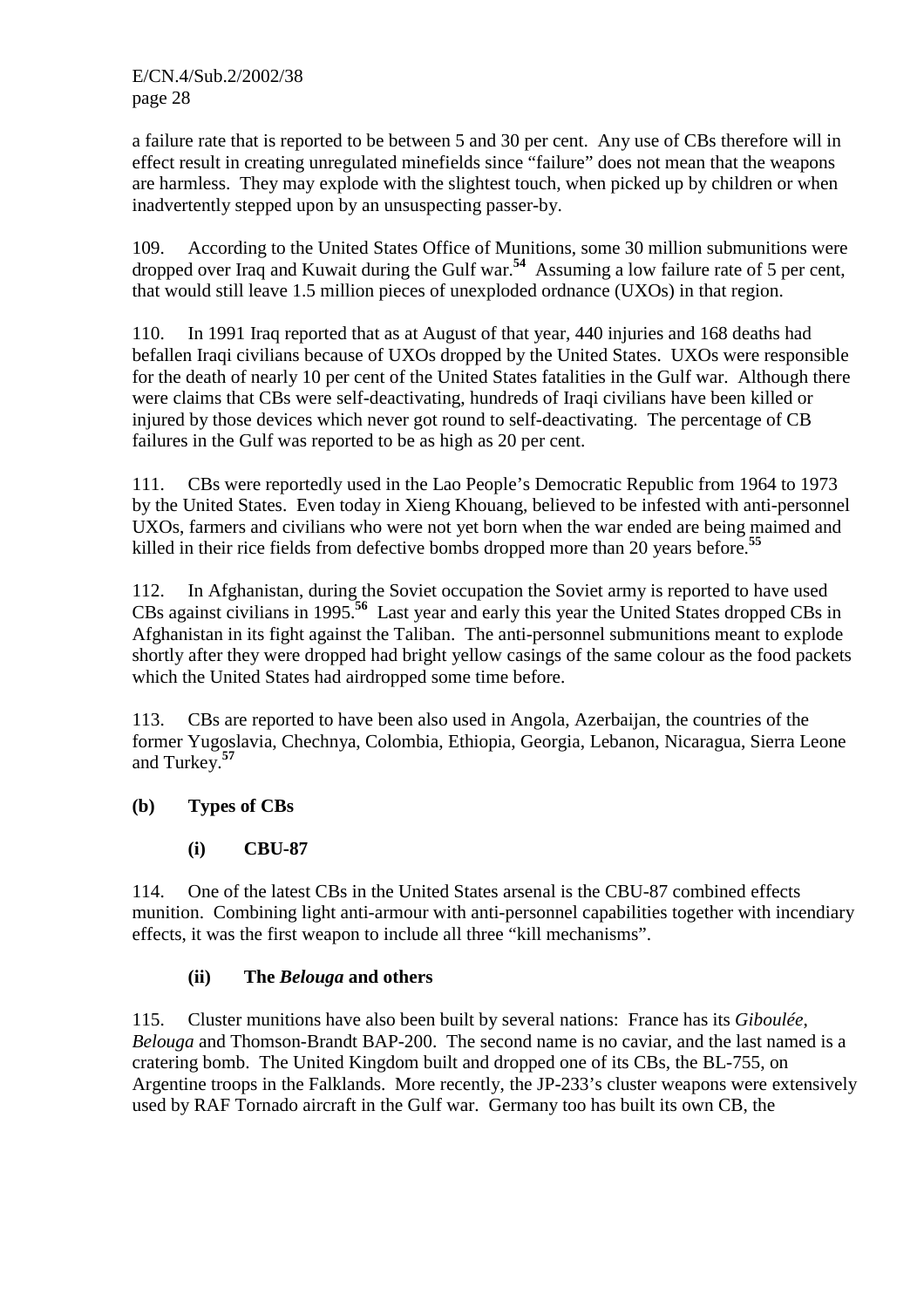MBB-Diehl MW-1, a "multipurpose" weapon. Russia has developed the RBK-500, a CB in the 500-kilogramme class. Israel has developed at least one type of CB, designated the TAL-2. Chile and South Africa are also known to have produced CBs and it is likely that such weapons are made by other countries not listed in this paper.

# **(c) The illegality of CBs**

116. The Anti-Personnel Mines Convention 1997 describes "anti-personnel mine" as meaning "a mine designed to be exploded by the presence, proximity or contact of a person and that will incapacitate, injure or kill one or more persons". That definition would include an unexploded cluster munition that would turn into a landmine. This has been part of the concern of the United States in not joining the APMC. The preamble to that Convention at paragraph 4 recognizes that "a *total ban* of anti-personnel mines would also be an important confidence-building measure" (emphasis added).

117. It cannot be gainsaid that munition manufacturers and military decision makers take into account the failure rate of munitions when computing the kill rates of cluster bombs in various situations. They also have foreknowledge that civilians are likely to be injured by UXOs. Considering the vast amount of munitions dispensed by CBs and the corresponding large number of UXOs which will result and will likely affect civilians, the author has no doubt that CBs are indiscriminate and accordingly contrary to humanitarian and human rights law. Weapons that lurk in the soil, often buried deeply underneath, waiting for the unborn to live so that they may be killed are indiscriminate in the extreme.

118. The International Committee of the Red Cross (ICRC) has asked for a moratorium on the use of cluster bombs.

# **3. Fuel-air explosives (FAEs) or daisy-cutters**

## **(a) BLU-82, the 15,000-pound bomb**

119. The *Washington Post* reported on 6 November 2001 that two BLU-82 bombs were dropped on Afghanistan. The BLU-82, a "fuel-air explosive" (FAE) 15,000-pound bomb, is reported to be the world's biggest non-nuclear device. Nicknamed "Big Blue" by the Associated Press, the BLU-82 is as large as a Volkswagen beetle, though heavier. FAEs are also known as hypobarometric bombs, or daisy-cutters.

120. The name "hypobarometric" refers to the fact that these bombs are activated above ground surface by means of a barometer or atmospheric pressure sensor that is activated upon deployment. The explosive is first dispersed in the atmosphere before being ignited by a detonator. According to Laura Flanders,**<sup>58</sup>** a journalist and broadcaster, the result is "a firestorm that incinerates an area the size of five football fields, consumes oxygen, and creates a shock wave and vacuum pressure that destroys the internal organs of anyone within range".

121. The name daisy-cutter comes from the shape of the crater left by the bomb.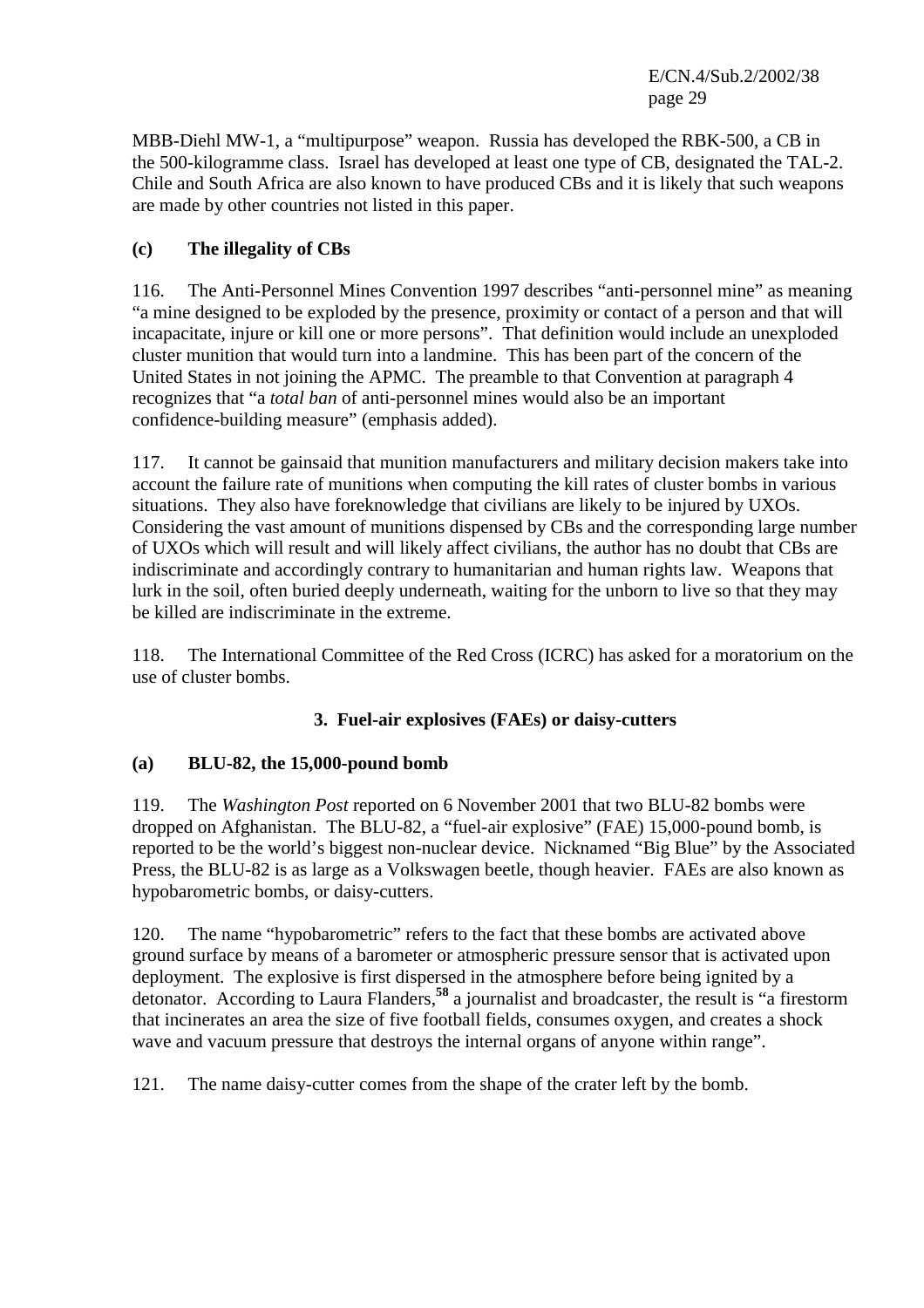122. In a briefing, a high-ranking officer of the United States military said: "As you would expect, they make a heck of a bang when they go off and the intent is to kill people."**<sup>59</sup>**

123. FAEs were first used in the Korean war. They were used in Viet Nam to create instant helicopter landing pads and in the Gulf war to detonate minefields and terrorize Iraqi troops. The first generation used gasoline, making them huge Molotov cocktails. The second generation, in current use, uses aluminium powder which burns at around 10,000 degrees Fahrenheit. A blast would cover an area a mile in diameter and generate pressure sufficient to crush underground tunnels, including reinforced arches, 12 feet deep. The third generation FAEs use uranium powder which burns even hotter.**<sup>60</sup>** Both second and third generation FAEs are easily mistaken for nuclear weapons since they produce the familiar mushroom cloud.

# **(b) The illegality of FAEs**

124. The writer does not see how civilian casualties can be avoided when a weapon of the magnitude of the "Big Blue" is used. Its effect would, in all probabilities, be indiscriminate. One can also imagine the not unlikely scenario where one of those bombs could run amiss of its target. Further, there have lately been increased concerns that those weapons of tremendous destructive power may be the cause of earthquakes. The *Agence France Presse* (AFP) reported on 6 March 2002 that a severe earthquake which had struck northern Afghanistan on the previous day could have been caused by the massive use of powerful bombs by United States troops. An unnamed Russian source was said to have stated that some of the bombs were known to provoke landslides. The quake, which measured 7.2 on the Richter scale, was unprecedented in Afghanistan. It triggered landslides in Dahari Zoa in northern Afghanistan, burying houses and damming up the river which then flooded other houses. Weapons watchers have also made a correlation between the heavy bombing of bunkers in Serbia with the massive earthquake in neighbouring Turkey sometime after.

125. Whilst these weapons qualify as weapons with indiscriminate effect they may also be a menace to the environment.

## **C. Weapons of a nature to cause superfluous injury**

126. As explained in Part I, the two terms "weapons causing superfluous injury" (WSI) and "weapons causing unnecessary suffering" (WUS) mean more or less the same thing and can be used, mutatis mutandis. "Superfluous" means "more than is needed, not needed, unnecessary".**<sup>61</sup>** The word "unnecessary" is easily understood. The two terms used in conjunction in fact make up the gist of the title of the Conventional Weapons Convention.**<sup>62</sup>** Recourse to some amount of violence to injure or to kill is bound to be necessary in an armed conflict. Soldiers, at least those in "Dad's army", used to have a rifle and perhaps a bayonet to fight with. However, not every type of ammunition is permitted. One that expands or flattens on impact (the so-called "dum-dum" bullet), which causes a gaping wound that is difficult to treat, is prohibited precisely on the ground that it causes superfluous injury and unnecessary suffering. Again, whilst the use of the bayonet is permitted, the bayonet should not bear notches which would cause a jagged wound resulting in suffering which is out of proportion and unnecessary.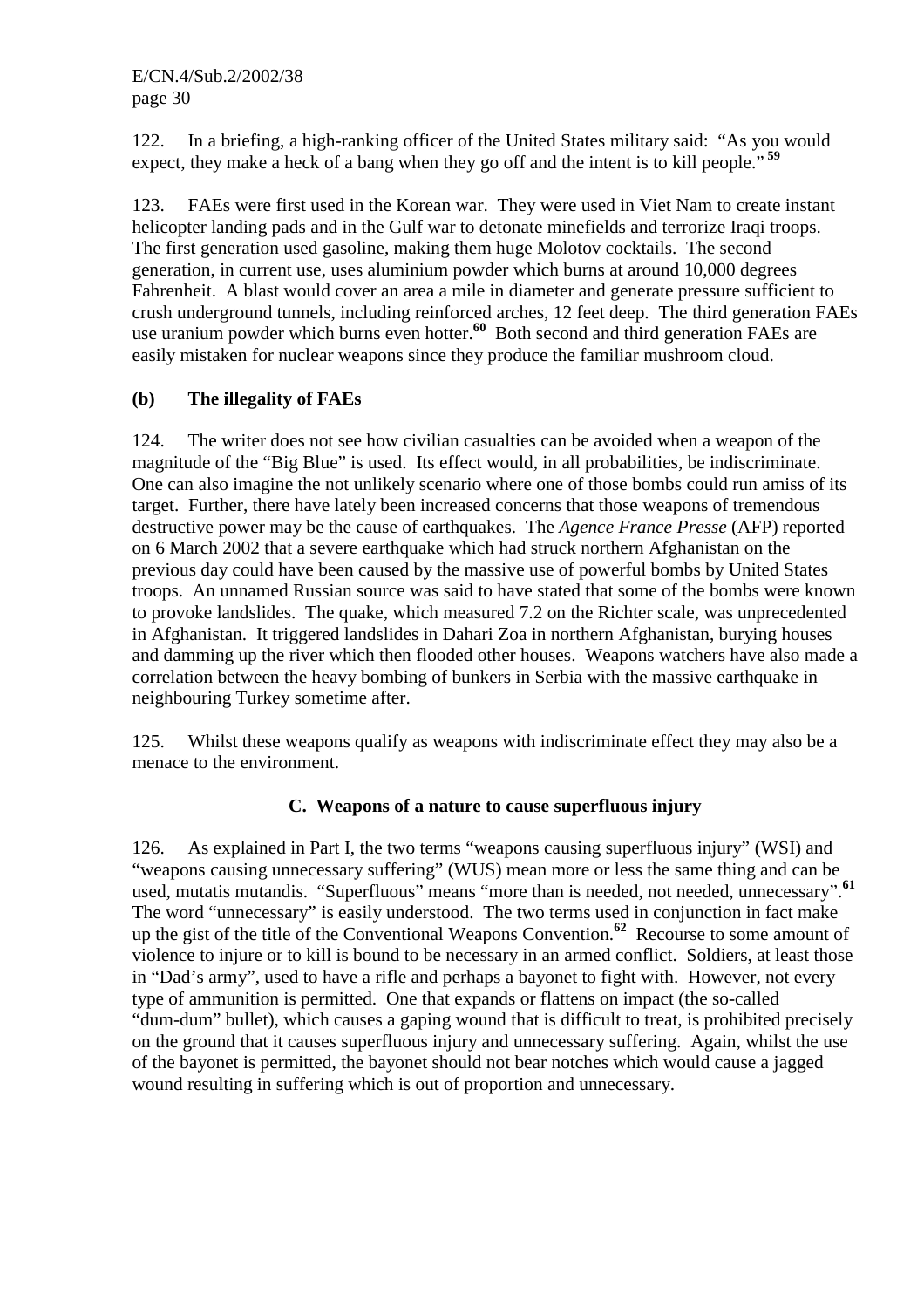127. It is not possible to enumerate with any degree of precision and completeness a list of weapons that would be prohibited on the ground that they fall under WUS or WSI. This is a factual issue and must be assessed case by case in an objective manner. Suffice it to say that all the types of weapons under consideration in this paper would equally fall under the classification of WUS and WSI.

#### **D. Weapons containing depleted uranium**

#### **1. General**

128. Weapons containing DU are of relatively recent use. Although experiments using DU in armour-piercing weapons began in the late 1950s in the United States and the USSR, DU weapons were reportedly used for the first time in combat in 1974 by the Israeli army under United States supervision during the Yom Kippur war.**<sup>63</sup>** The experiments resulted in mass production of DU munitions in the United States.

129. DU, a heavy metal almost twice as dense as lead, is a waste product of nuclear bomb production. The United States Department of Energy is reported to have a stockpile of some 500,000 metric tons accumulated ever since the earliest atomic projects of the 1940s. Civilian uses of DU include uses as ballast and counterweights in aircrafts, radiation shields in medical radiation therapy units and containers for the transport of radioactive materials.**<sup>64</sup>** DU is also used for protection of military vehicles like tanks and in ammunition designed to penetrate armour plate. In fact, almost the entire American arsenal of current armour-piercing bullets is made of DU.

## **2. Widescale military use of DU**

130. DU ammunition was first used on a wide scale during the Gulf war in 1991. The Pentagon has officially confirmed that at least 320 metric tons of DU were left behind on the battlefields of Iraq, Kuwait and Saudi Arabia.**<sup>65</sup>** Russian military experts believe that 1,000 metric tons would be nearer the actual amount.**<sup>66</sup>** In a paper submitted to the United Nations Commission on Human Rights,**<sup>67</sup>** Dr. Beatrice Boctor, a well-known anti-DU activist,**<sup>68</sup>** reports that estimates based on information obtained through the Freedom of the Information Act suggest that United States, British and possibly Saudi Arabian forces fired 944,000 rounds, that is 2,686 tons, of DU-tipped bullets.**<sup>69</sup>** At least 350 metric tons of DU fragments still lie in the battlefields and more in the form of aerosols from the explosions. These will continue to pollute the ecosystem of the Gulf for generations. A British Atomic Energy Authority (AEA) report declares that some 500,000 will die before the end of the century from the radioactive debris left in the desert.**<sup>70</sup>**

131. DU shells were also used by the United States forces in the Balkans. This was confirmed in a United States Department of Defence news briefing on 3 May 2001. Information on the quantity of DU ammunition used by NATO in the 1999 "Operation Allied Force" against Yugoslavia was given by the NATO Secretary-General, Lord Robertson, to United Nations Secretary-General Kofi Annan. DU was used during approximately 100 missions and approximately 31,000 rounds of DU ammunition were used.**<sup>71</sup>** Comparatively, there were at least 100 times more DU munitions used in the Gulf than in the Balkans.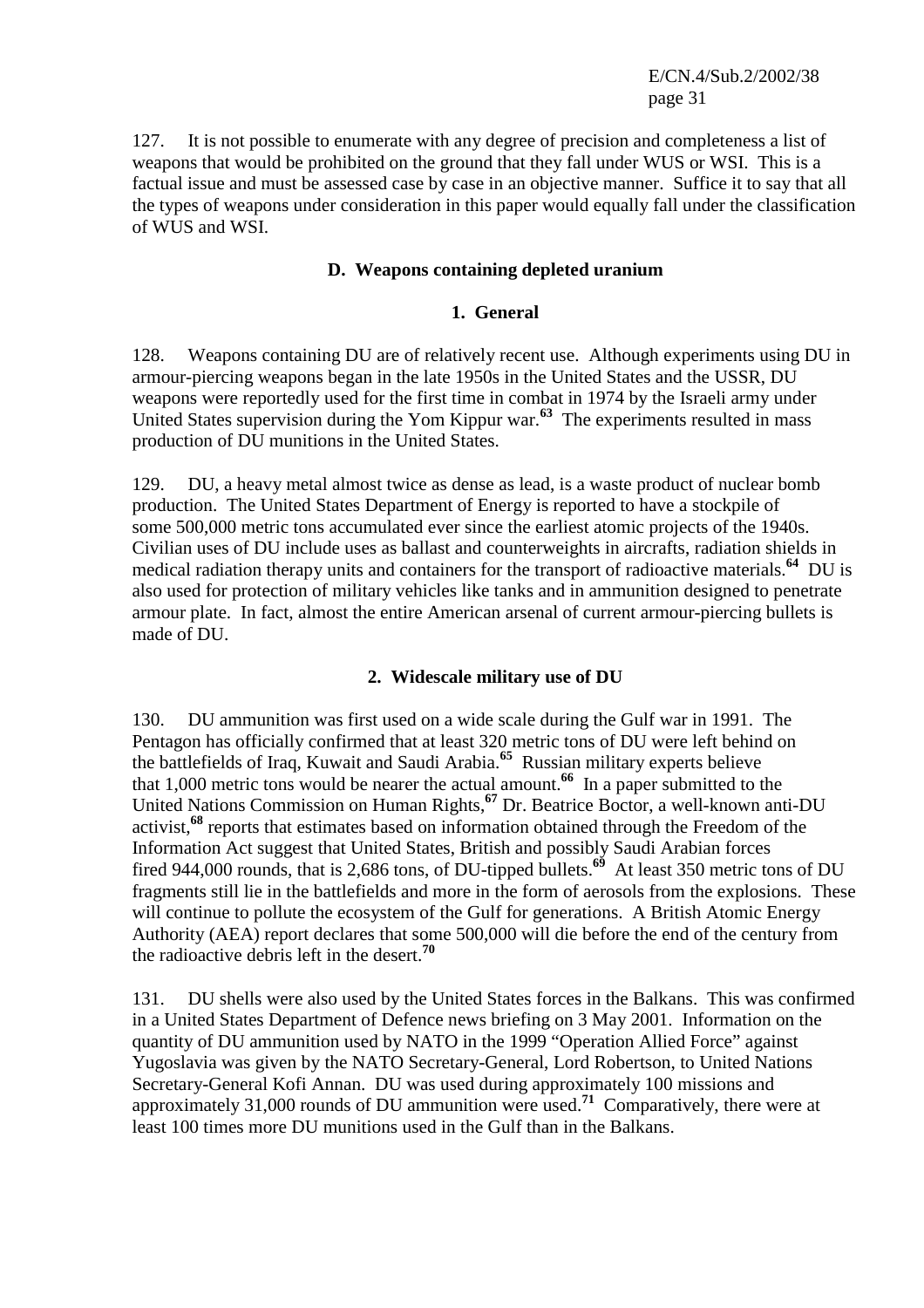132. There is every likelihood that DU shells have also been used in Afghanistan. The first hint that they may have been used came in January this year. Reuters reported on 16 January that Donald Rumsfeld, the United States Defence Secretary, said that: "One site registered an increased level of radioactivity but it appeared to be a result of depleted uranium in some warheads and not from any nuclear or radiological weapon of mass destruction."**<sup>72</sup>** Review and assessment in this area are essential, as soon as possible and for obvious reasons.

## **3. Legal compliance of weapons containing DU as a new weapon**

133. Annex II to the Convention on the Physical Protection of Nuclear Material 1980 (which became operative on 8 February 1997) classifies DU as a category II nuclear material. Storage and transport rules are set down for that category which indicates that DU is considered sufficiently "hot" and dangerous to warrant these protections. But since weapons containing DU are relatively new weapons no treaty exists yet to regulate, limit or prohibit its use. The legality or illegality of DU weapons must therefore be tested by recourse to the general rules governing the use of weapons under humanitarian and human rights law which have already been analysed in Part I of this paper, and more particularly at paragraph 35 which states that parties to Protocol I to the Geneva Conventions of 1949 have an obligation to ascertain that new weapons do not violate the laws and customs of war or any other international law. As mentioned, the ICJ considers this rule binding customary humanitarian law.

# **4. Properties of uranium and DU**

134. WHO Fact Sheet No. 257 gives clear and simple data on the properties of Uranium and DU:

- (a) Uranium:
	- (i) Uranium is a silver-white, lustrous, dense, natural, weakly radioactive element. It is ubiquitous throughout the natural environment, and is found in varying but small amounts in rocks, soils, water, air, plants, animals and in all human beings;
	- (ii) Natural uranium consists of a mixture of three radioactive isotopes which are identified by the mass numbers <sup>238</sup>U (99.27% by mass), <sup>235</sup>U (0.72%) and  $^{234}$ U (0.0054%);
	- (iii) Uranium is used primarily in nuclear power plants. However, most reactors require uranium in which the  $^{235}$ U content is enriched from 0.72% to about 3%;
- (b) Depleted uranium:
	- (i) The uranium remaining after removal of the enriched fraction contains about 99.8% <sup>238</sup>U, 0.25% of <sup>235</sup>U and 0.001% <sup>234</sup>U by mass; this is referred to as depleted uranium or DU;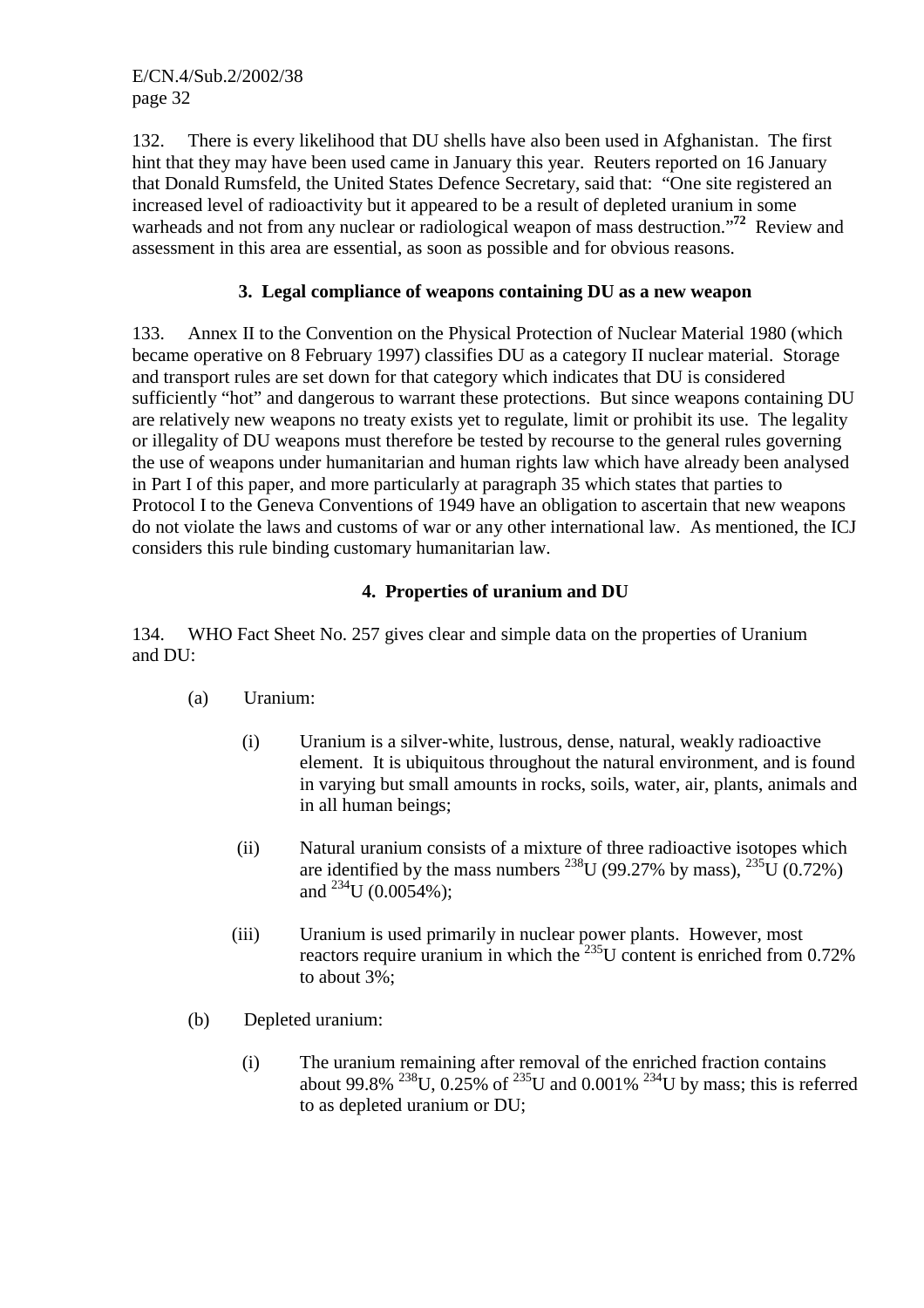- (ii) DU is weakly radioactive and a radiation dose from it would be about 60% of that from purified natural uranium with the same mass;
- (iii) The behaviour of uranium and DU in the body is identical radiologically and chemically.

135. The human body contains some 90 micrograms of uranium from the food and water it consumes and the air it breathes. Most of the uranium entering the body (>95 per cent) via inhalation or ingestion is not absorbed, but is eliminated via the faeces. Some 90 per cent of the uranium absorbed into the blood is filtered by the kidneys and excreted in the urine within a few days.

## **5. Ill effects of DU**

136. It is generally agreed that penetrators made with DU have great range and velocity which enable them to penetrate most kinds of armour (including otherwise virtually impenetrable DU armour, as Gulf war friendly fire casualties demonstrated).

137. But their battlefield effectiveness is reportedly undermined by other deadly qualities. DU is said to be a highly toxic and radioactive heavy metal with pyrophoric (flammable) properties: it bursts into flames upon impact. The burning uranium then spreads into the atmosphere, creating a small-scale fallout of aerosolized uranium particles that can be inhaled or ingested from the air or by contact with contaminated materials and sites. These particles can travel anywhere that dust goes.**<sup>73</sup>**

138. Aerosol is reported to be much more hazardous than naturally occurring uranium particles in soil or food, because it is easily breathed into the lungs. It will stay there for some three to four years delivering radiation doses to the tissues since it is not very soluble in water.**<sup>74</sup>**

139. DU aerosol particles were discovered in 1979 by workers at the Knolls Atomic Laboratory north of Albany, New York, when they found DU contaminants on their own air-filters 42 km from a factory (that of the National Lead Industries (NL)) which was reported to have been manufacturing DU ordnance and counterweights.

140. According to Dr. Leonard Dietz of Knoll, that was by no means the maximum fallout distance for DU aerosol particles. NL was closed down, decontaminated and dismantled in 1983 for emitting more than 150 micro curies (387 grams) of DU.

141. According to United States Government documents, short-term effects of high doses of DU can result in death, while long-term effects of low doses have been implicated in cancer.**<sup>75</sup>**

142. Although DU is less radioactive than  $^{235}$ U or plutonium, there is no threshold level of radiation below which an exposed person is safe from radiation damage. Besides, DU also remains an extremely harmful substance with the chemically toxic properties of many heavy metals.**<sup>76</sup>**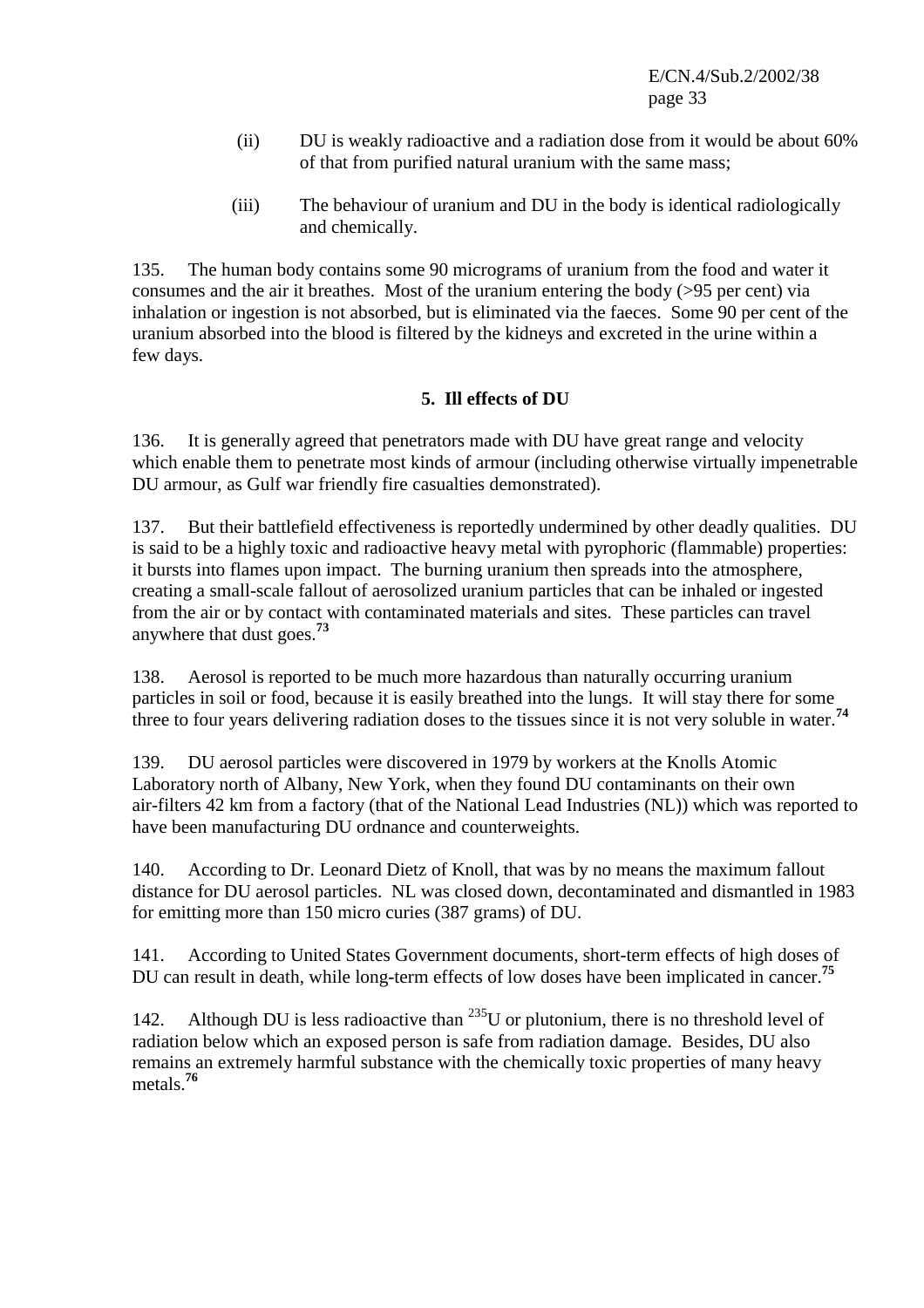143. It must be stressed that the real problem with DU weapons arises when it is fired and when upon combustion the DU particles are formed and aerosolized. The information provided to Senator Sam Nunn by the United States Air Force**<sup>77</sup>** to the effect that "… these projectiles [DU] are no more hazardous to store, transport, or employ than those composed of lead or copper", and the view echoed in the United States army report to Congress that "the health risks associated with using DU in peacetime are minimal. This includes risks associated with transporting, storing and handling intact DU munitions and armour during peacetime", simply do not address the real issue of health risks to man and environment after DU munitions have been fired, thus dispersing radioactive DU particles which can be inhaled or ingested.

144. DU has been blamed for affecting health in numerous cases. A few are mentioned here:

 (a) Nearly 199,000 veterans, more than one in four who served in the Gulf from August 1990 to July 1991, were reported to have filed disability claims, according to the Department of Veterans Affairs.**<sup>78</sup>** The illnesses complained of include chronic muscle and joint pain, anxiety, fatigue and memory loss, collectively termed Gulf War Syndrome. The Veterans' Administration (VA) had earlier announced that a preliminary study found Gulf war veterans are nearly twice as likely to develop amyotrophic lateral sclerosis (ALS), known as Lou Gehrig's disease, as other military personnel;

 (b) DU is cited as the most likely source of the increased number of birth deformities and cancer in Iraq following the Gulf war in 1991. Cancer appears to have increased between seven and ten times and deformities between four and six times;**<sup>79</sup>**

 (c) Dr. Siegwart Horst-Gunther, President of the International Yellow Cross, took pictures between 1993 and 1995 of birth deformities in Iraq. In 1996 he published them in book form.**<sup>80</sup>** Dr. Gunther has also additional photographs from his unpublished collection, some showing the birth deformities in Gulf war veteran's children. All these deformities are said to be associated with the use of DU;

 (d) Dr. Edward de Sutter, a Dutch eye doctor from Groeningen Hospital, visited Iraq following reports he had read on the Internet about the worrying number of anophthalmos cases - babies born without eyes or with just one. The normal incidence of anophthalmos is 1 in 50 million births. Dr. Mohammed A. Salman, an eye surgeon from Baghdad, had reported nine cases in two years with eight babies missing both eyes. Dr. de Sutter reported**<sup>81</sup>** having personally examined a number of children born without eyes and having seen pictures of children with grotesque anomalies. His colleague, Roland Bonneux, is reported to have examined children with an absent crown of the skull and who were being kept alive in an incubator. According to Dr. Salman, the fathers of seven of the eight anophthalmos babies born with both eyes missing had been exposed in 1991 to United States antitank weapons feared to have contained DU;

 (e) Dr. Hari Sharma, a Canadian chemist, has measured uranium 100 times the average concentration in the urine of British Gulf war veterans more than nine years after the war. This was caused by the inhalation of DU particles. His most recent work, in which he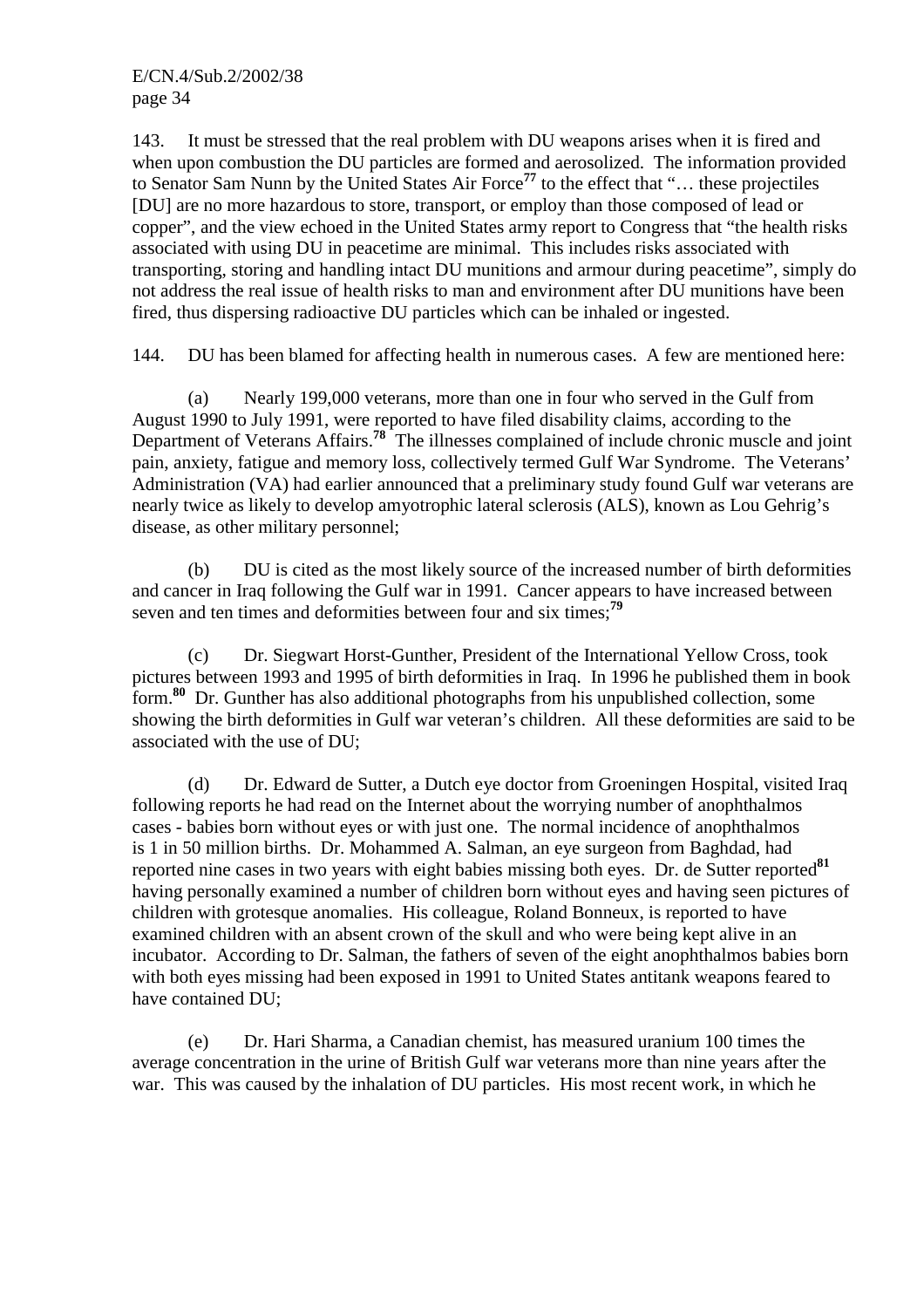analysed tissue samples of persons in southern Iraq, the report of which is still in draft form, indicates the presence of DU throughout the body. The author must express alarm at these preliminary findings;

 (f) A sergeant (Sgt. Clark) and 12 of his men found themselves coughing and choking in smoke from burning Iraqi tanks hit by 30-mm DU-tipped cannon rounds. He has had chronic problems since the war and his daughter was born in September 1992 with purple welts called hemangioma covering not only her face and body, but some internal organs as well. The child has serious breathing problems and was born without a thyroid. The sergeant stated that a geneticist told him that he could have ingested some radiation and that it could affect sperm cells. Almost three years after his exposure to DU, his urine tested positive for uranium.**<sup>82</sup>** An army nurse (Ms. Picou) and seven other women in her medical team were exposed to DU from burning destroyed Iraqi armour. Dr. Thomas Callender of Lafayette, Louisana, has examined the nurse and said on a television documentary that her outcome bears a striking similarity to other individuals who had exposures to ingested radioactive elements. She has been given a medical discharge. The 7 nurses and the 12 soldiers probably became contaminated with DU. These 21 people are not included in the official list of those recognized by the United States Government as having been exposed to DU. Given the large tonnage of uranium penetrators in cannon rounds that were fired on the battlefields in Iraq and Kuwait, it is likely that many thousands of other soldiers also became contaminated with DU. The United States army and the Veterans Administration balk at giving urinalysis tests and "in vivo" tests (whole-body counting of gamma rays) to measure the amount of DU in the lungs and other bodily organs of Gulf war veterans;

 (g) Laura Flanders, reported an astonishingly high rate of birth defects in the families of Gulf war veterans.**<sup>83</sup>** According to her, the Veterans Administration conducted a state-wide survey of 251 Gulf war veterans families in Mississippi. Of their children conceived and born since the war, 67 per cent have illnesses rated severe or having missing eyes, missing ears, blood infections, respiratory problems and fused fingers. Flanders suspects that the birth defects are linked to the effects of radiation from DU and infection from sand fly bites. Others blame experimental vaccines, chemical warfare pills, the insect repellent DEET and smoke from oil-well fires for causing birth defects.

#### **6. Secrets**

145. There have been claims that the United States Department of Defence (DoD) does not want to admit that DU is harmful because it does not want to be held liable. There have even been more serious accusations that the DoD knew of the ill effects of DU before its massive deployment in the Gulf but that nevertheless, for military expediency, it deliberately closed an eye and sent its ground troops into DU-corrupted battlefields without properly briefing them of the possible ill effects and of any possible precaution that could be taken.

146. According to a survey 82 per cent of Gulf war veterans handled DU or entered captured Iraqi vehicles gutted by DU munitions. Many took DU fragments home as souvenirs.**<sup>84</sup>**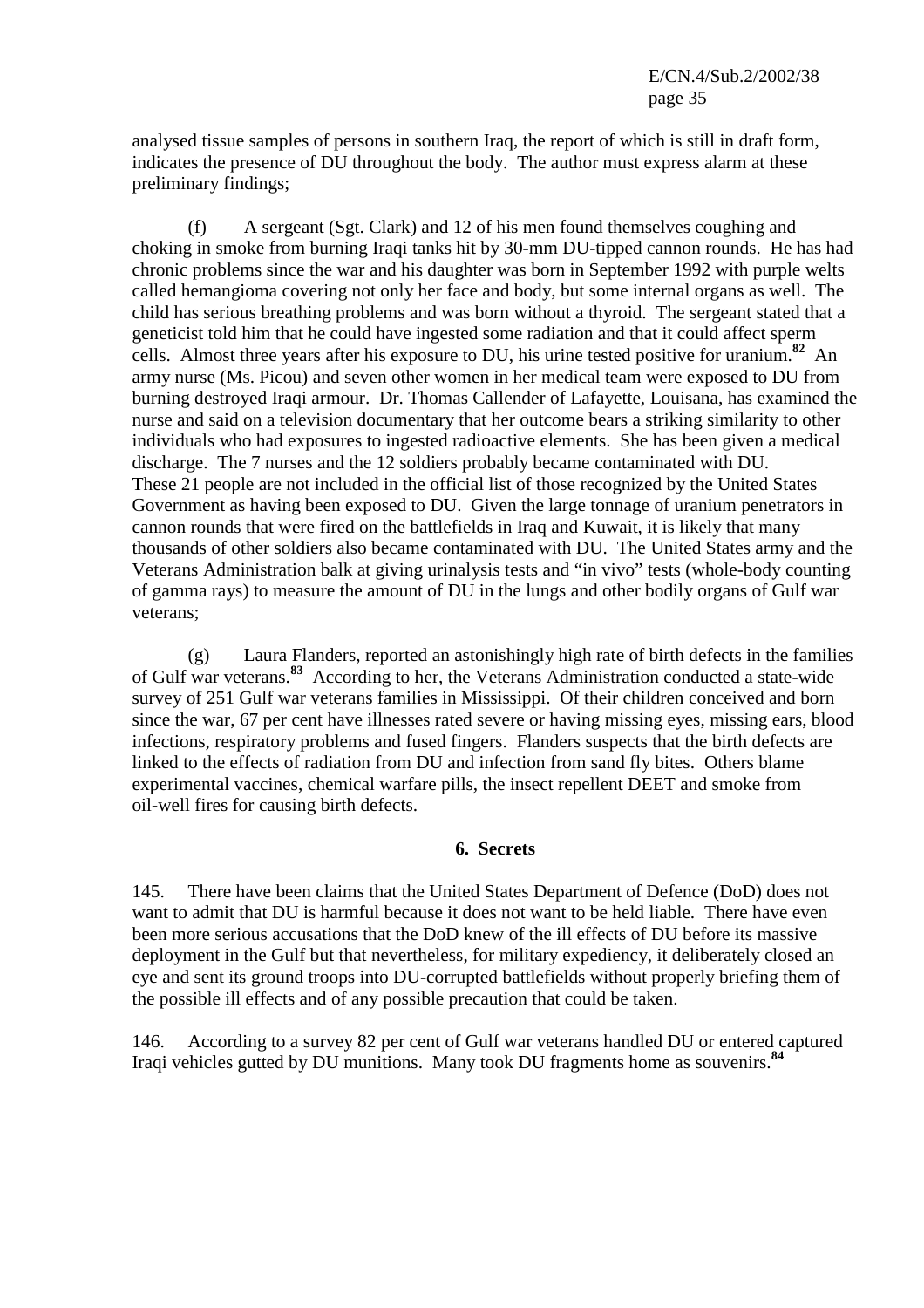147. Rosalie Bertell**<sup>85</sup>** expatiates on the case of 24 Gulf War Syndrome patients who were the only ones examined for uranium lung burden. Using old equipment two named doctors were able to identify measurable lung burdens of DU in 14 of the 24. All records were subsequently "lost". Some urine samples never reached the United States army laboratory in Aberdeen, Maryland. Results of other samples again were "lost". A named doctor, recognized as an expert in internal contamination with radioactivity, who gave this testimony to the United States Congress, subsequently lost his job with the Veterans Administration.

148. In her paper**<sup>86</sup>** Dr. Bertell quotes at length from a memorandum dated 1 March 1991, addressed by a lieutenant colonel at Los Alamos National Laboratory to a major in the Studies and Analysis Branch, on the effectiveness of DU penetrators against Iraqi armour. After mentioning the continued concern about the use of DU, the writer insists on the need to make a case for its effectiveness as a weapon "lest it become politically unacceptable and thus be deleted from the arsenal". That part of the study was released in April 1999.**<sup>87</sup>** The memorandum ends by recommending, "we should keep this sensitive issue at mind when after-action reports are written".

149. With this revealed tendency to be economical with the truth, it can hardly be expected to have full and fair disclosure of material information on the ill effects of DU from the military or from DU arms manufacturers. DU is in fact a subject which breeds suspicion and even renowned and reputed institutions involved with studies on DU have had their credibility questioned.

# **7. The Rand Corporation report**

150. The Rand Corporation, a military contractor, was commissioned by DoD to carry out a study on Gulf War Syndrome including literature available on natural uranium which, the report claims, exhibits chemical properties similar to those of DU. The report also claims that little research exists on DU which, it also claims, is actually less radioactive than natural uranium. The authors then assert that the health effects of natural and depleted uranium are analogous since the chemical and radiological properties of the two are analogous.**<sup>88</sup>** This view is not shared by Dr. Bertell and in May 1999 at the Hague Peace Conference she outlined many health risks associated with DU and expressed her considered opinion that DU can be more radioactive than natural uranium given the higher concentrations at which DU is found.**<sup>89</sup>** Since nothing conclusive was found linking ill health to natural uranium, the Rand Corporation concluded that DU should have no ill effects on health as well.

151. Although the Rand Corporation report is said to have reviewed an extensive body of literature it was not considered comprehensive by the National Gulf War Resource Centre. The Centre's research director presented a report in June 1999**<sup>90</sup>** outlining matters that the Rand Corporation report had ignored, citing some 62 sources not reviewed by Rand. Attention was drawn to the paucity of references by Rand to studies demonstrating clear health risks to humans, such as the one conducted by the Armed Forces Radiobiology Research Institute (AFRRI), which found "possible relationships between DU and neurological, immunological, carcinogenic, genotoxic, and mutagenic effects".**<sup>91</sup>**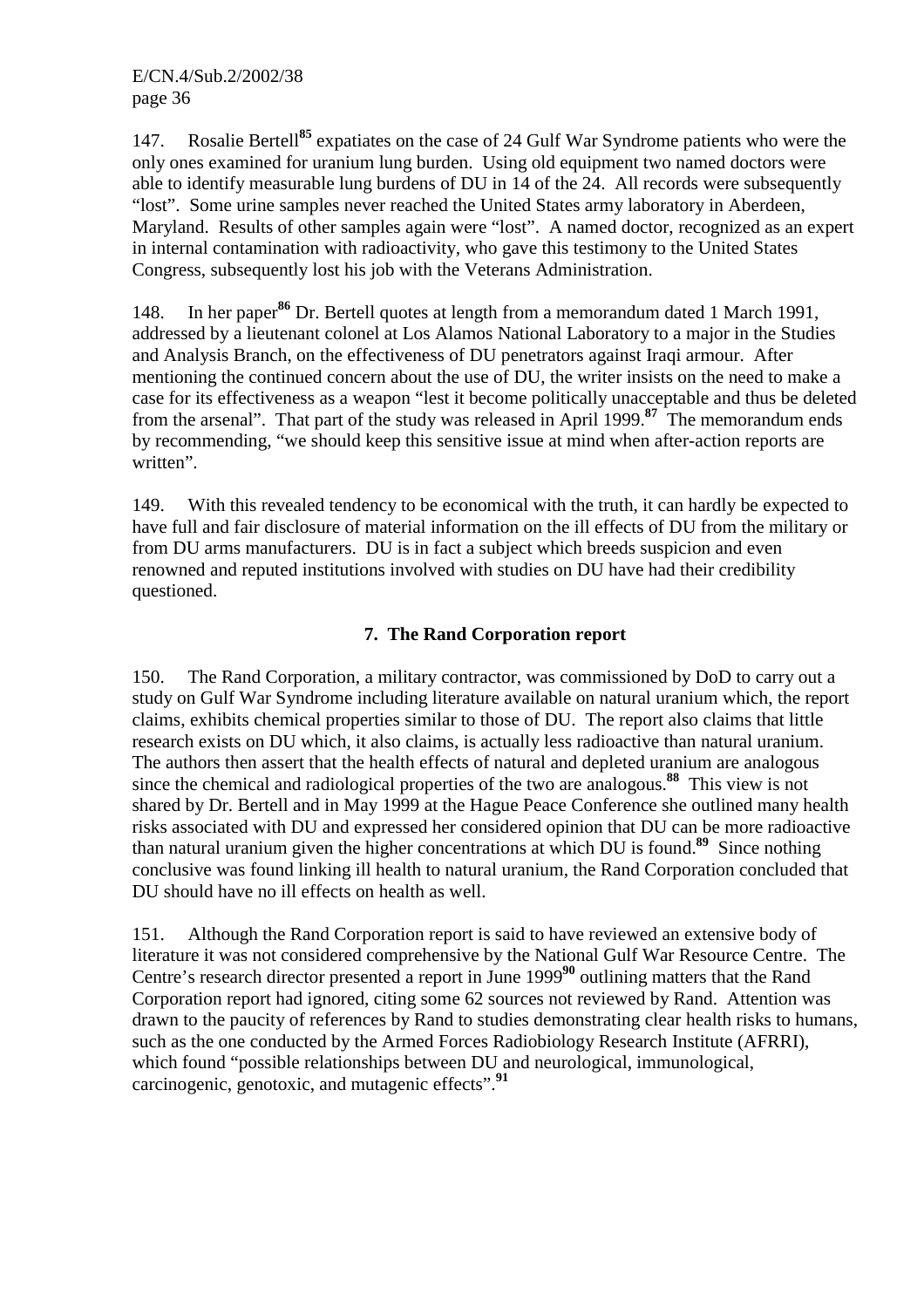152. The notion that he who pays the piper chooses the tune may not necessarily be an impossible obstacle when it comes to intellectual studies carried out by professionals, including report writers. But the perception of independence appears to be doubly flawed where the authors of a report on the possible ill effects of a particular weapon happen to be military contractors.

## **8. The Royal Society findings**

153. An investigation by scientists of the Royal Society for the United Kingdom Ministry of Defence (MoD) found no evidence of a link between DU and cancer, whilst conceding that further research was needed.**<sup>92</sup>** The findings of the Royal Society have been severely criticized by certain war veterans on the ground that the scientific research was incomplete and inadequate, some even accusing the Royal Society of cover-up and other grave misdeeds. Others felt that the MoD had been withholding historically relevant official documents and that officials were selectively steering the outcome of the investigation.

154. One criticism against the Royal Society was that it was trying to argue against the findings of people who had been on the ground in the Gulf in 1991 taking measurements and who had found DU contamination in veterans and had documented the illnesses they had suffered for the previous 10 years.

155. Doug Rokke, a former United States army officer and physicist, was the officer in charge of DU cleanup after the Gulf war. He developed health problems within two weeks of his return from the Middle East. A urinalysis conducted in March 1994 revealed uranium 2,000 per cent beyond normal levels.**<sup>93</sup>** He was perturbed when he learnt that certain reports,**<sup>94</sup>** which he had told the Royal Society existed, could not be obtained by the latter from either MoD, the United States Department of Defence or the VA although the documents are cited in numerous DoD reports. This prompted Mr. Rokke to tell the Royal Society that its report was based on incomplete information since essential information had been wilfully withheld.

156. In March 2002, upon the recommendations of the Royal Society, the MoD decided to conduct a study to identify any link between exposure to DU and ill health.

## **9. European Committee on Radiation Risk**

157. The European Committee on Radiation Risk (ECRR) was formed in 1997 to investigate and report on the considerable disagreement existing among expert bodies over the health effects of low-level radiation. The Committee consists of scientists and risk specialists from within Europe but takes evidence and advice from scientists and experts based in other countries. Its remit was to make no assumptions whatever about preceding science and to remain independent from the previous risk assessment committees such as the International Commission on Radiological Protection (ICRP), the United Nations Scientific Committee on the Effects of Atomic Radiation (UNSCEAR), the European Commission, and risk agencies in EU States.

158. In its 2001 recommendations**<sup>95</sup>** the ECRR highlighted the dissonance between the risk models of the ICRP and the epidemiological evidence of increased risk of illness, particularly cancer and leukaemia, in populations exposed to internal radioactive isotopes from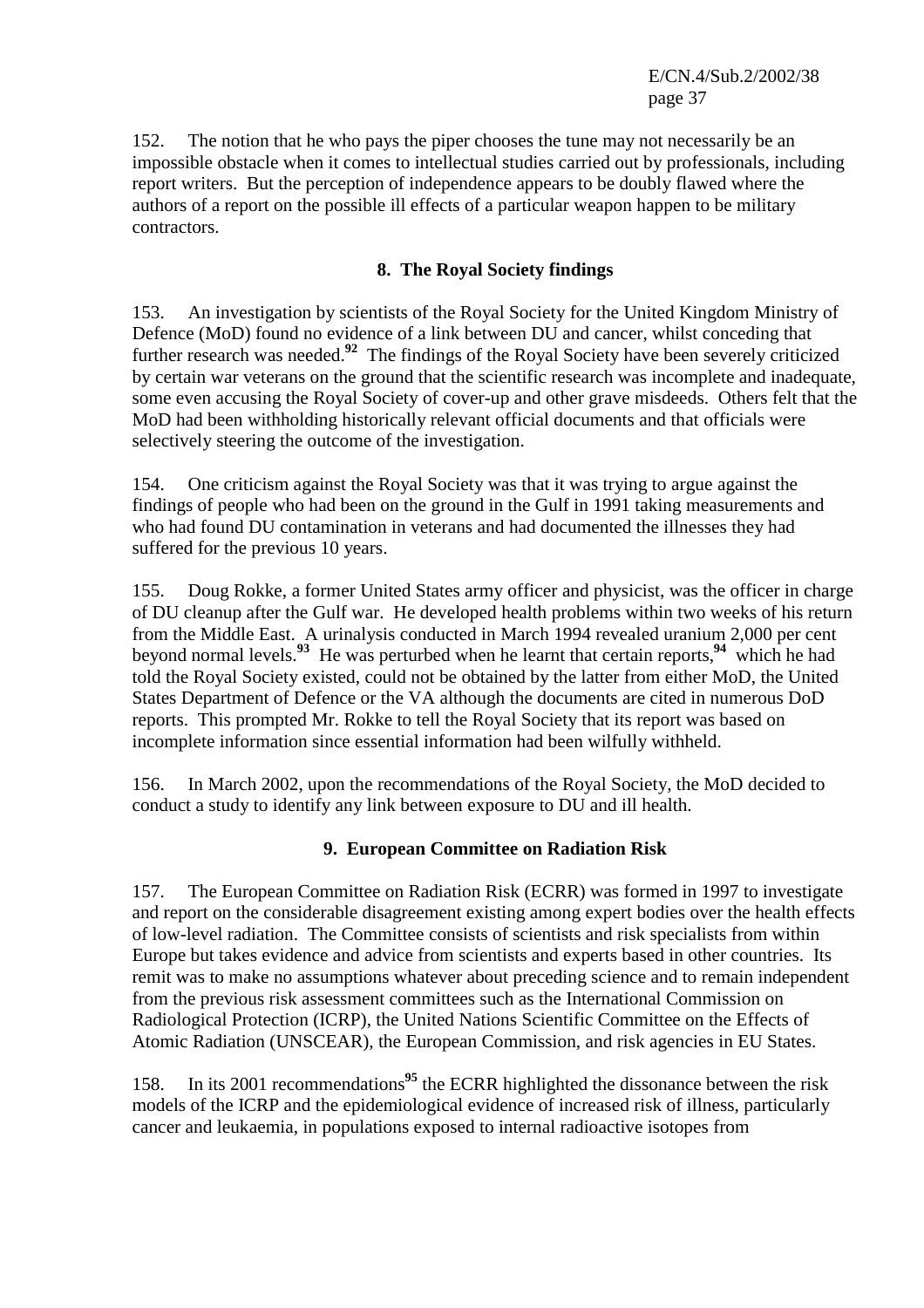anthropogenic sources. It found "unequivocal evidence of harm from internal irradiation at low dose" from studies of infant leukaemia and increased minisatellite DNA mutations following Chernobyl. Those studies, according to the ECRR, undermine the ICRP risk models by upward factors of between 100-fold and 1,000-fold for internal purposes.

159. It is not within the remit of this paper, nor is it within the competence of the author, to say whether the ECRR or the ICRP is right. Suffice it to say that the chasm existing between the views of those two expert bodies is worrying.

## **10. Pending Issues**

160. There are a number of assessments of DU related to health and environmental concerns that are pending at this time. Review of completed studies based on these assessments would greatly assist in the determination of the full extent and long-term impact of DU on health. A few of these pending assessments are set down.

# **(a) Uranium inquiry ordered by MoD**

161. According to a British newspaper,**<sup>96</sup>** "The Ministry of Defence is to carry out an inquiry into the potential effects on the health of the Armed Forces handling depleted uranium ammunition, after concerns were raised about testing with depleted uranium shells in the Kirkcudbright firing range in Dumfries and Galloway." The article adds:

 "The Ministry of Defence has previously refused to accept any conclusive link between cancer and the use of depleted uranium ammunition.

 "However, after recommendations from the Royal Society, the Ministry has now decided to conduct a study 'to identify any links between exposure to depleted uranium and ill-health', including a review of the 'effects of depleted uranium inhalation on the pulmonary lymph nodes'.

 "The Ministry of Defence inquiry will cover the effects of used depleted uranium shells on soil and marine environments. A key development is that the inquiry will also investigate safer alternatives to the use of depleted uranium."

## **(b) WHO and DU**

162. In 1999, following public concern about potential ill effects of exposure to DU arising from military conflicts in the Gulf and the Balkans, WHO carried out a review of scientific literature considering health risks from different DU exposure situations. It found that inhalation was the most likely route of DU intake following the use of DU munitions in armed conflict. DU particles in the environment would be re-suspended in the atmosphere by wind or other forms of disturbance and ingestion could happen if drinking water were contaminated by DU. DU could also enter the systemic circulation through open wounds or from embedded DU fragments. Potentially, DU has chemical and radiological toxicity, with the kidneys and the lungs as target organs. Health consequences would be determined by the physical and chemical nature of the DU (soluble or insoluble particles) and the level and duration of exposure.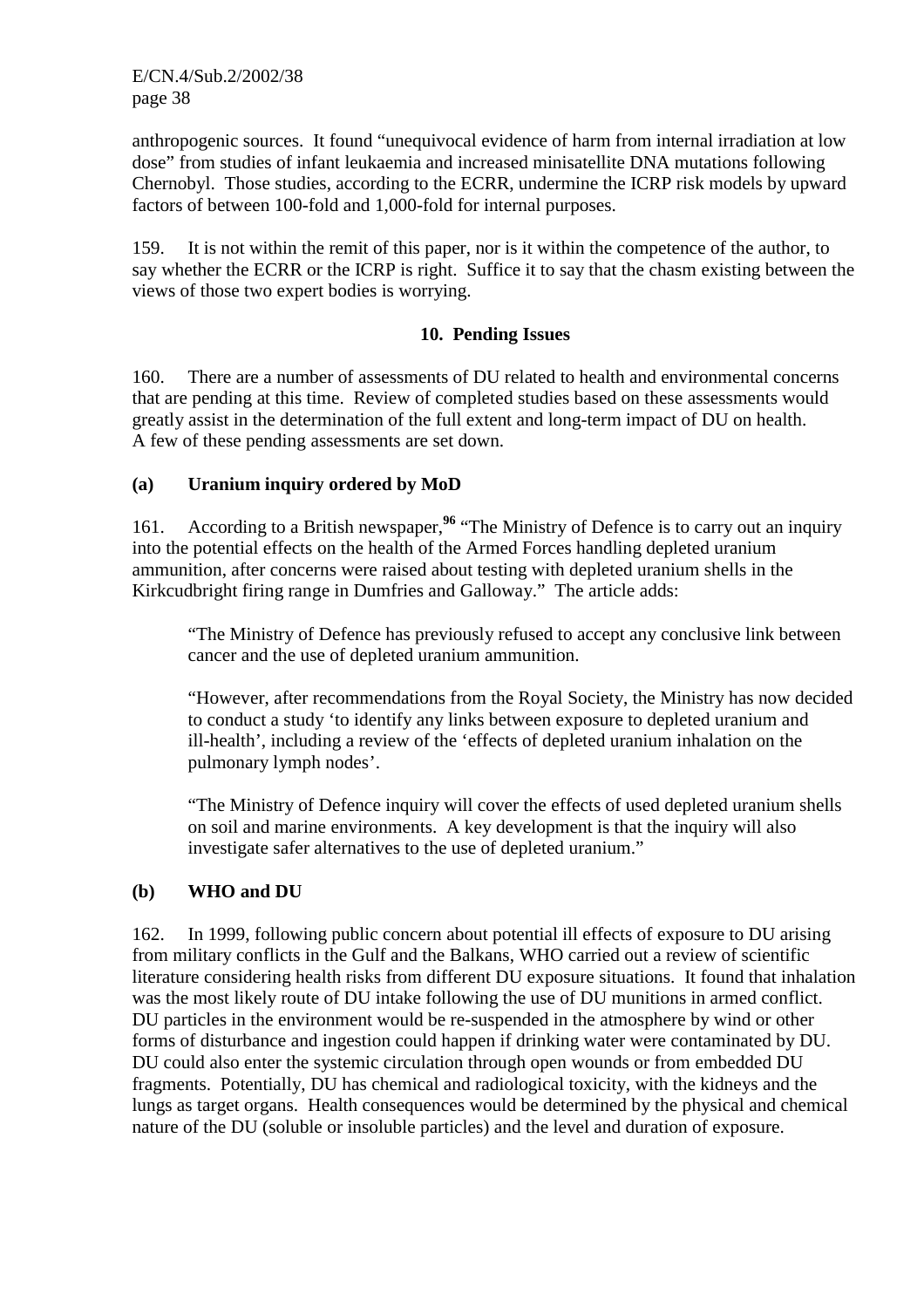The review found that only military use of DU was likely to have any significant impact on the environment. It concluded that there were gaps in the knowledge about DU and further research was recommended to allow a better risk assessment and that information could come from studies of populations exposed to elevated concentrations of uranium in water.

163. On 14 September 2001 WHO held a press briefing to announce that it was effecting a mission to Iraq to cover four proposals suggested by the Iraqi health officials:

- − health surveillance of cancers;
- − health surveillance of congenital malformations and renal diseases;
- − studies to explore health effects of environment risk factors, including DU;
- − implementation plan for cancer control.

#### **(c) UNEP and DU**

164. On 27 March 2002 the United Nations Environment Programme (UNEP), which administers the Secretariat for the Basel Convention, **<sup>97</sup>** reported that a new study of six sites in Serbia and Montenegro that were struck by DU munitions during the 1999 Kosovo conflict confirmed the presence of widespread, but low-level, DU contamination at five sites.**<sup>98</sup>** The UNEP study, which was carried out jointly with the International Atomic Energy Agency (IAEA) and WHO, found that there was no immediate radioactive or toxic risks for the environment and for human health but recommended precautionary measures. The most important concern is the potential for future groundwater contamination by corroding DU penetrators. Those recovered by UNEP shared a mass decrease through corrosion of some 10-15 per cent, which renders necessary the yearly monitoring of the underground water. UNEP was surprised to detect, through modern air sampling techniques, airborne DU particles more than two years after the cessation of hostilities. Development projects on those sites would have to be curtailed because of the risk of stirring up potentially toxic soil and dust.

165. UNEP has been invited to effect a visit to Afghanistan in February this year.

#### **11. Moratorium**

166. There have been many requests for a moratorium on the use of DU munitions from a number of quarters because of the conclusions of scientific studies.

167. On 17 January 2001 the European Parliament voted to urge NATO to suspend use of DU munitions pending the results of an independent study on the potential health risks of such weapons. This followed reports blaming DU armour-piercing bullets for a string of unexplained cancer deaths and other health problems among soldiers who served in Bosnia and Kosovo in the 1990s.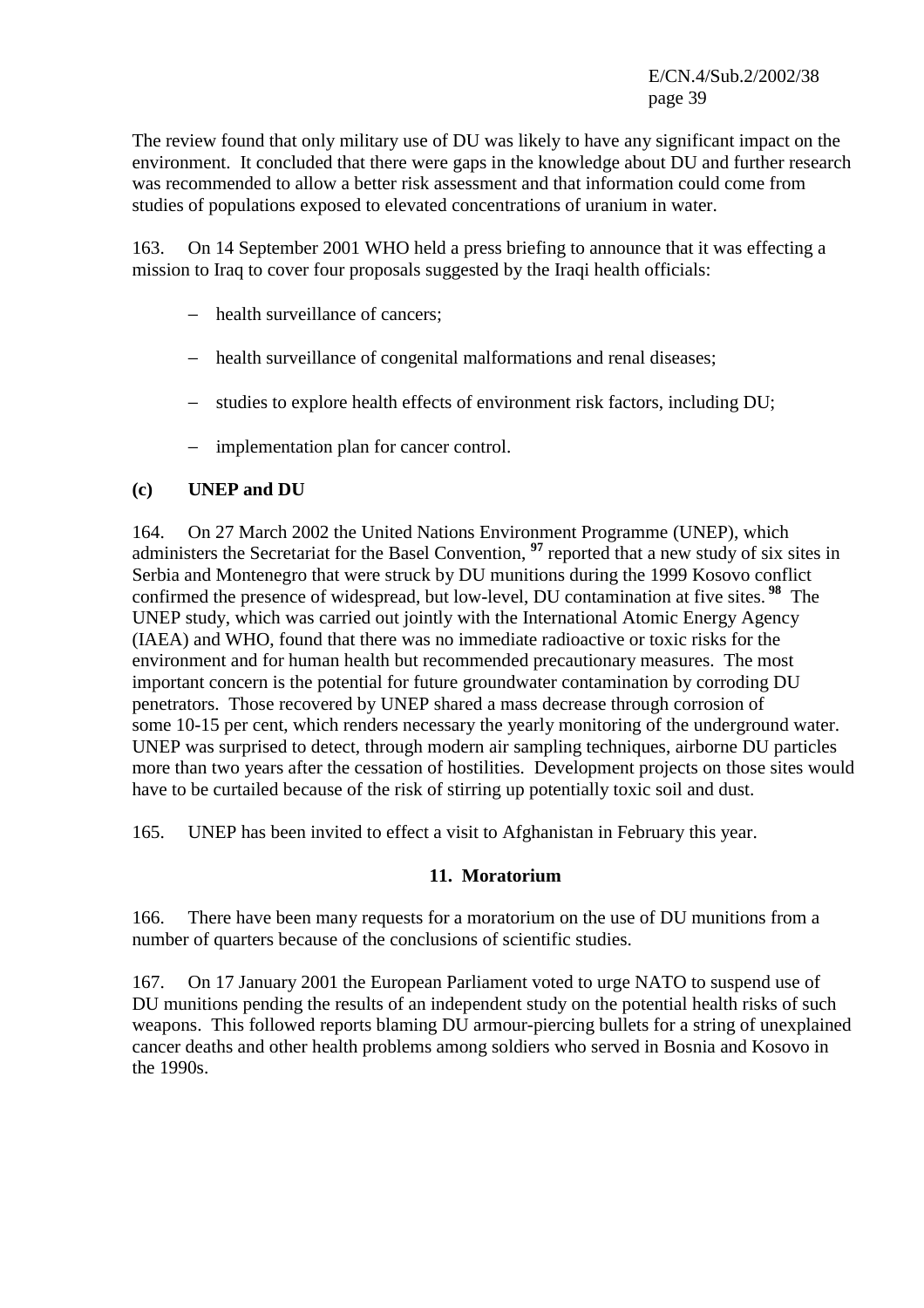168. A week before, a similar call for a moratorium from Italy and Germany was reported to have been rebuffed by NATO.

169. On 1 December 2001 Italy reiterated to NATO the call for the institution of a moratorium on the use of DU weapons until more studies were done. This followed the deaths of eight of its soldiers serving under NATO who had died of leukaemia within a period of 18 months. Italy's request for a moratorium was supported by France and Portugal. France then decided to launch an inquiry into the effects of DU on its soldiers in Kosovo whereas Portugal decided to withdraw its soldiers.

170. In 1999 Canada stopped using its own DU weapons and has taken steps to address the concerns of its sick veterans. It has, however, rejected calls for a ban on DU weapons.

171. Considering the disturbing reports on the ill effects of DU weapons in the Gulf and the Balkans, it is saddening to note that so far appeals for a moratorium coming from different quarters have not yet prevailed. Killing first and asking questions later has, however, never been a sensible solution.

## **III. CONCLUSION**

172. Most of the weapons covered by this working paper, although capable of use anywhere, are designed for or meant to be used in enemy territory. It is therefore easier to ignore the "dirtiness" of such weapons. Worse still, the use of such weapons is not calculated to match with a measure of proportionality, hence legality, the degree of the hostile attacks. There are growing fears that in the name of repression of "terrorism" and preservation of "security" retaliatory measures well beyond what is permissible in international law are being planned.

173. "Security" in its wider and often perverted sense will lead to the doing of unacceptable things. The recent use of certain weapons falling within the purview of this working paper and reports of new weapons development and their eventual deployment appear as grotesque as they are unthinkable. Yet we have seriously to start imagining the harrowing effects of the use of "small nukes" against nations which some may consider too hostile or too "rogue". Beyond the physical and material harm that will be caused, the psychological "firewall" would have been broken and the spiral of proving to the world who can be more rogue than rogue itself would have been triggered.

174. Confronted with this new notion of "security" which flouts all humanitarian norms, human rights may not appear to some to be a matter of prime concern or of weighty importance. It is therefore all the more vital that the urgent message be restored that peace cannot be achieved by the threat or the use of such horrific weapons and that real security resides in legality and adherence to international humanitarian law and norms as well as respect for human rights which are of universal application. Otherwise, one may find oneself hoisted by one's own petard. But even then, poetic justice has never been the leitmotiv of humanitarian and human rights law. Legality is.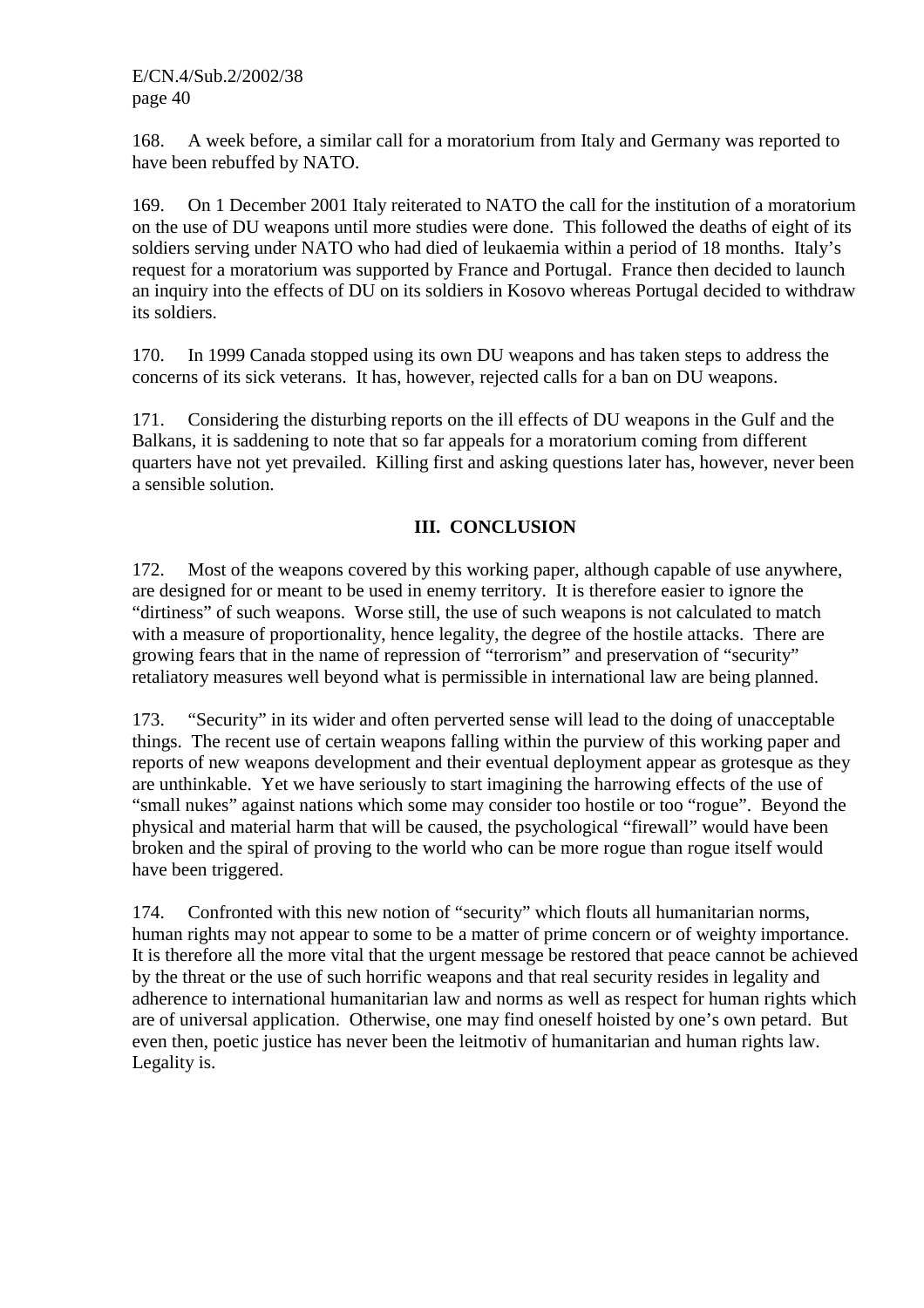175. Delimiting all the contours of the mandate within the allotted time frame has not been possible. Apart from the fact that the mandate is wide, new findings and new developments are unfolding every day. Other weapons of grave concern falling within the mandate have come to the attention of the author. These would include the so-called "space weapons", like the directed energy weapons and the mid-infrared advanced chemical laser, but evaluation of these will have to wait for some future time.

#### Notes

<sup>1</sup> The appendix to the report of the Secretary-General lists all major treaties or declarations since 1868 banning weapons so such a list will not be repeated here.

<sup>2</sup> Article 23 of the Hague Convention 1899 uses the term "superfluous injury" whilst the same article 23 of the later Hague Convention 1907 uses the term "unnecessary suffering."

<sup>3</sup> Convention on the Prevention and Punishment of the Crime of Genocide of 9 December 1948.

<sup>4</sup> Convention against Torture and other Cruel, Inhuman or Degrading Treatment or Punishment.

**5** *ICJ Reports, 1996*.

**6** Ibid., para. 25.

<sup>7</sup> Universal Declaration of Human Rights, adopted and proclaimed by General Assembly resolution 217 A (III) of 10 December 1948.

**8** The right to health is also provided for in article 12 of the International Covenant on Economic, Social and Cultural Rights. This article also requires efforts to reduce stillbirth and infant mortality, as well as the duty to improve the environment in ways supportive of health.

<sup>9</sup> Declaration on the Protection of All Persons from being subjected to Torture and other Cruel, Inhuman or Degrading Treatment or Punishment, adopted by the General Assembly in its resolution 3452 (XXX) of 9 December 1975.

**<sup>10</sup>** The Inter-American Convention to Prevent and Punish Torture, adopted at Cartagena, Colombia, on 9 December 1985.

**<sup>11</sup>** While found in both the 1899 and 1907 Hague Conventions, it is usually cited as preambular paragraph 8 of the Hague Convention of 1907.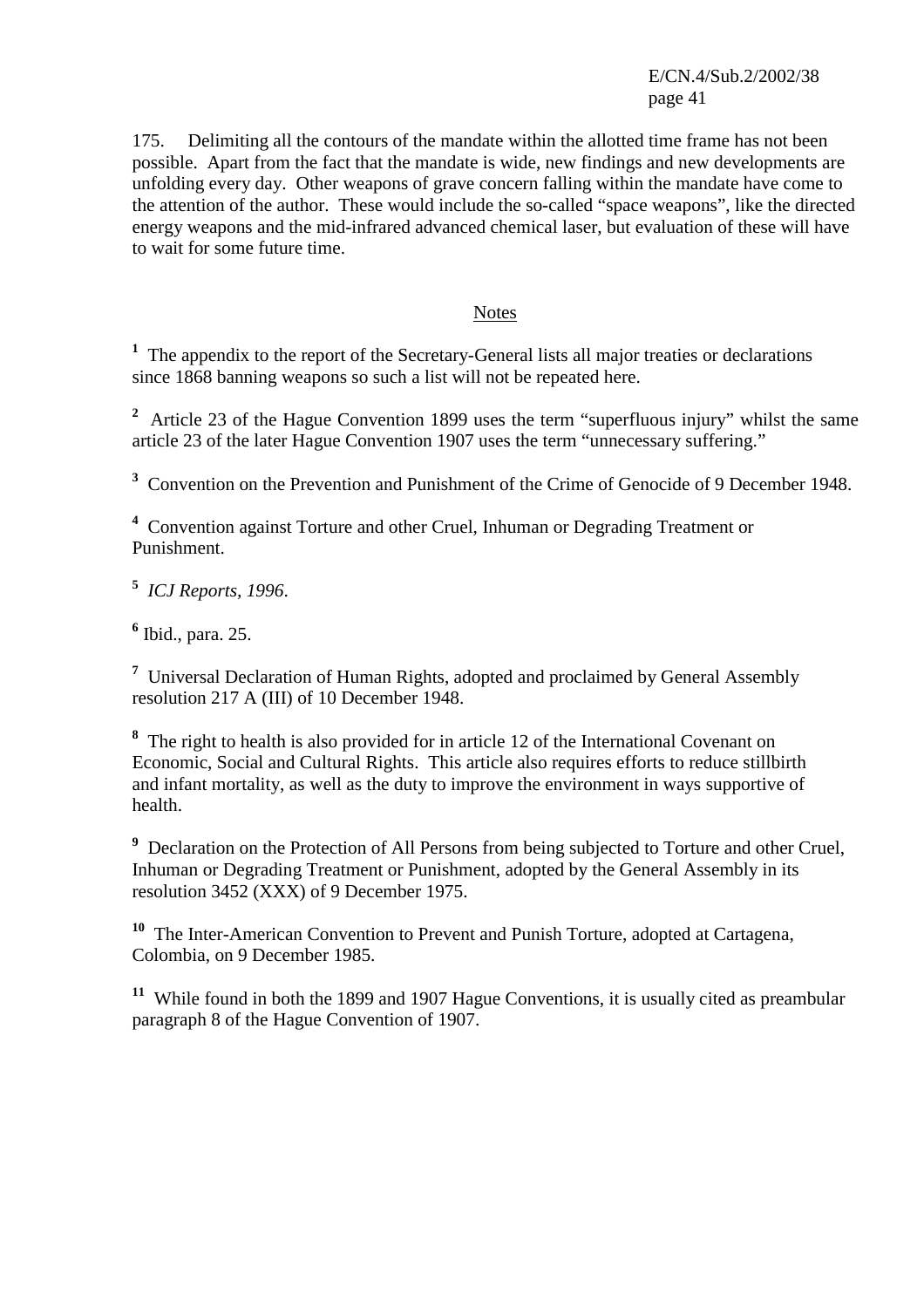<sup>12</sup> The four Geneva Conventions which were adopted on 12 August 1949 by the Diplomatic Conference for the Establishment of International Conventions for the Protection of Victims of War are the Conventions:

- (i) for the Amelioration of the Condition of the Wounded and Sick in Armed Forces in the Field;
- (ii) for the wounded, sick and shipwrecked members of armed forces at sea;
- (iii) relative to the Treatment of Prisoners of War;
- (iv) relative to the Protection of Civilian Persons in time of War.

**<sup>13</sup>** Protocol relating to the Protection of Victims of International Armed Conflicts (Protocol I) and of Non-International Armed Conflicts (Protocol II).

**<sup>14</sup>** The author recognizes that common article 3 was originally intended to bring standards of humanitarian law into situations of armed conflict "not of an international character". However, owing to the opinion of the ICJ as set out below, this article is now considered the minimum in any type of war and for any State, and so is cited here as exemplary.

**<sup>15</sup>** Military and Paramilitary Operations in and against Nicaragua (*Nicaragua v. United States of America*), Merits Judgment, *ICJ Reports 1986*, p. 114. The Court cited its 1949 Corfu Channel case for the obligation of States to respect rules constituting "elementary considerations of humanity".

**<sup>16</sup>** Convention on Prohibitions or Restrictions on the Use of Certain Conventional Weapons Which May Be Deemed to be Excessively Injurious or to Have Indiscriminate Effects, Geneva, 10 October 1980.

<sup>17</sup> The "Basic Rule" is the title of article 48.

**<sup>18</sup>** The author notes that similar provisions have been set out in Additional Protocol II relating to non-international armed conflicts.

**<sup>19</sup>** *ICJ Reports 1996*. The Court also discussed the following provisions of customary humanitarian law relating to weapons: application of the Martens Clause to weapons (para. 87); prohibition of killing or targeting civilians (para. 93); prohibition of weapons causing undue suffering (paras. 78, 92 and 95); and the prohibition from endangering or damaging the environment (paras. 32-33, 35).

**<sup>20</sup>** Convention on the Prohibition of Military or any other Hostile Use of Environmental Modification Techniques of 18 May 1977 to which the United States is a Party (ENMOD).

**<sup>21</sup>** Resolution on the protection of the environment in times of armed conflict.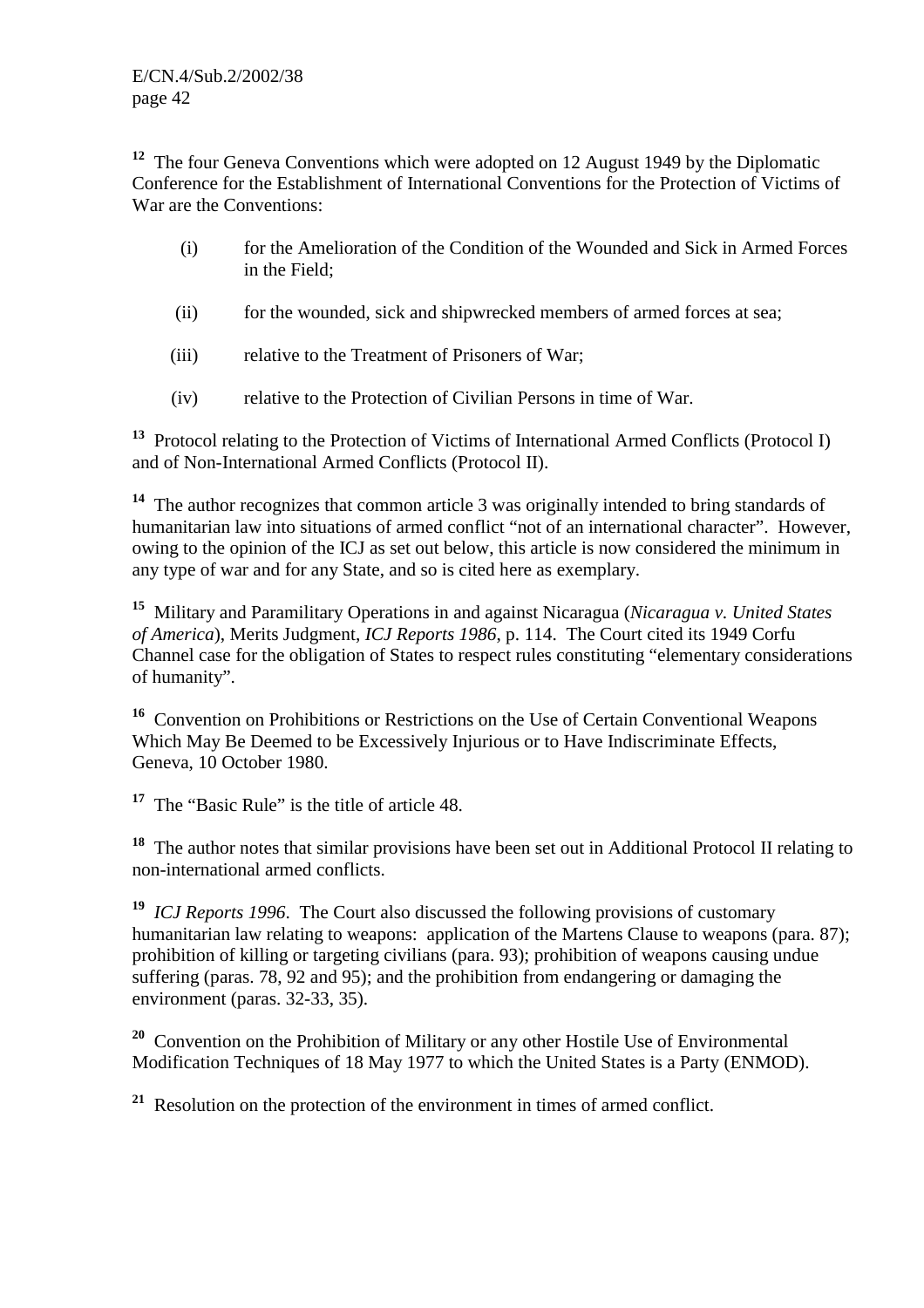**<sup>22</sup>** Convention on Prohibitions or Restrictions on the Use of Certain Conventional Weapons Which May Be Deemed to be Excessively Injurious or to Have Indiscriminate Effects, Geneva, 10 October 1980.

**<sup>23</sup>** The Protocol on Prohibition or Restrictions on the Use of Mines, Booby-traps and Other Devices, as amended on 3 May 1996, is one such protocol.

**<sup>24</sup>** Convention on the Prohibition of the Use, Stockpiling, Production and Transfer of Anti-Personnel Mines and on their Destruction, 18 September 1997.

**<sup>25</sup>** Resolutions 1653 (XVI) of 24 November 1961, 33/71B of 14 December 1978, 34/83G of 11 December 1979, 35/152D of 12 December 1980, 36/921 of December 1981, 45/59B of 4 December 1990 and 46/37D of 6 December 1991.

**<sup>26</sup>** Paragraph 95 of the Advisory Opinion (emphasis added).

- **<sup>27</sup>** Paragraph 97 of the Advisory Opinion.
- **<sup>28</sup>** Paragraph 105 (2) (c).

**<sup>29</sup>** Carl Sagan and Richard Turco, *A Path No Man Thought*, Random House, 1990, quoted at *www.mothersalert.org/nuclearwinter.html*.

**<sup>30</sup>** Signed in Moscow on 24 May 2002.

**<sup>31</sup>** Sune K. Bergstrom, Nobel laureate in 1982 in physiology and medicine.

**<sup>32</sup>** Alan Robock "New models confirm nuclear winter". *Bulletin of the Atomic Scientist*, quoted by Dean Babst in "Preventing an accidental nuclear winter" at *mothersalert.org/nuclearwinter.html*.

**<sup>33</sup>** M.V. Ramana of Princeton University, New Jersey, in *New Scientist* magazine.

<sup>34</sup> The Convention on the Physical Protection of Nuclear Material 1980 which entered into force on 8 February1997.

**<sup>35</sup>** 729 *UNTS* 161, entered into force 5 March 1970 (NPT).

**<sup>36</sup>** United Nations Security Council resolution 984 (1995) on security assurances.

**<sup>37</sup>** Treaty Banning Nuclear Weapon Tests in the Atmosphere, in Outer Space and Under Water 1963.

**<sup>38</sup>** Mr. Kuznetsov, head of the Soviet delegation at the Disarmament Committee meeting held in Geneva on 29 August 1962.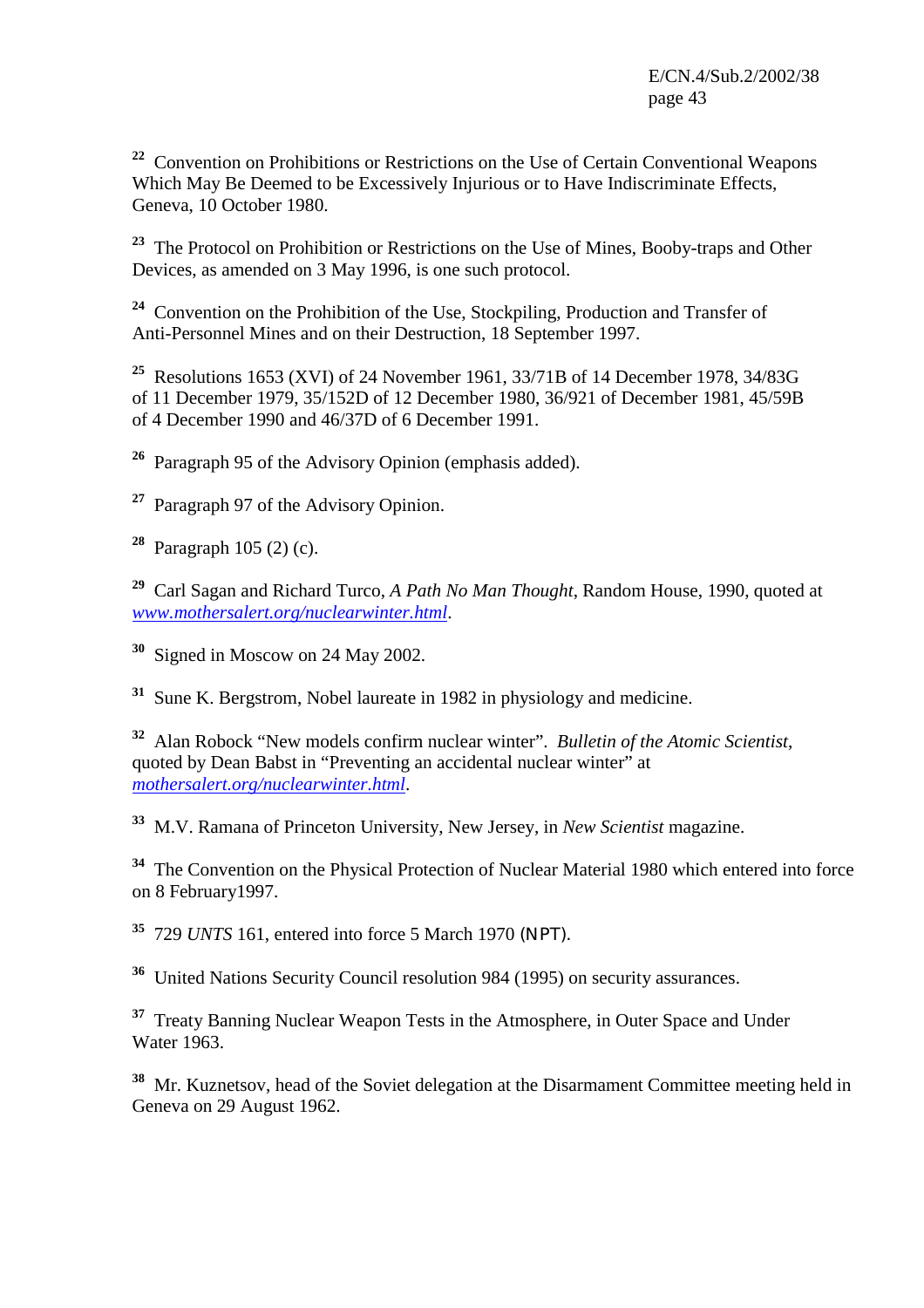Hsinhua, the official news agency of the People's Republic of China.

 Cited in "People of the World Unite, for the Complete, Thorough, Total and Resolute Prohibition and Destruction of Nuclear Weapons", Foreign Languages Press, Peking, 1963.

"Sandia labs says B61-11 (bunker buster) nuclear weapon delivered", DU-WATCH.

William Arkin, *Los Angeles Times*, 10 March 2002.

Reuters, 29-30 May 2002.

 Convention on the Prohibition of the Development, Production, Stockpiling and Use of Chemical Weapons and on their Destruction 1993, which became operative on 29 April 1997.

 Convention on the Prohibition of the Development, Production and Stockpiling of Bacteriological (Biological) and Toxin Weapons and on their Destruction 1972.

 Protocol for the Prohibition of the Use of Asphyxiating, Poisonous or Other Gases, and of Bacteriological Methods of Warfare, Geneva, 17 June 1925.

 Jean Pascal Zanders, E. Karlsson et al., *Risk Assessment of Terrorism with Chemical and Biological Weapons*.

These rules have long been rules of customary humanitarian law.

These rules have also long been rules of customary humanitarian law.

Article 51 (7).

 Convention on the Prohibition of the Use, Stockpiling, Production and Transfer of Anti-Personnel Mines and on their Destruction, 18 September 1997.

See *http://alternet.org/story.html?storyID=12713*.

 Eric Prokosch, *The Technology of Killing: A Military and Political History of Antipersonnel Weapons,* Zed Books 1995, p. 82.

 Lt. Col. Gary W. Wright, "Scatterrable Munitions = Unexploded Ordnance (UXO) = Fatricide", United States Army War College Study Project, 22 March 1993.

Bruce Shoemaker, *Legacy of the Secret War*, Mennonite Central Committee.

 "Afghanistan - The World's Guilty Secret", *Amnesty International Journal*, January/February 1996.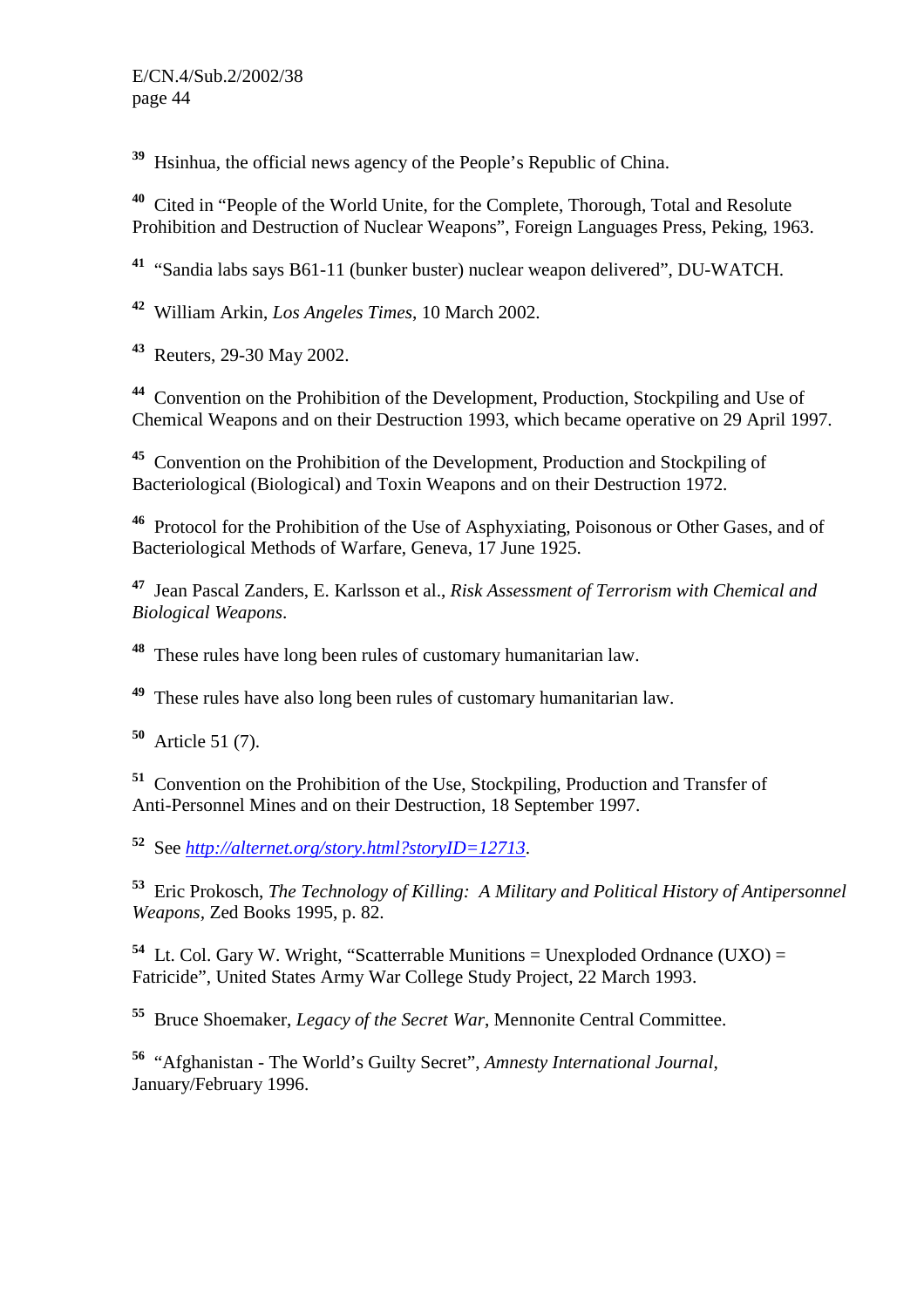**<sup>57</sup>** "Drop Today, Kill Tomorrow, Cluster Munitions as Inhumane and Indiscriminate Weapons", Mennonite Central Committee.

**<sup>58</sup>** Weapons of Mass Destruction/United States is Dropping World's Biggest Non-Nuclear Bomb in Afghanistan.

- **<sup>59</sup>** General Peter Pace, Vice-Chairman of the United States Joint Chiefs of Staff.
- **<sup>60</sup>** Ric Finke, "What are daisy-cutters? The military's final solution".
- **<sup>61</sup>** The New Lexicon, *Webster's Dictionary*.

**<sup>62</sup>** Convention on Prohibitions or Restrictions on the Use of Certain Conventional Weapons Which May Be Deemed to be Excessively Injurious or to Have Indiscriminate Effects.

**<sup>63</sup>** Health Risks of Using Depleted Uranium, Venik's Aviation, 3 November 2001.

**<sup>64</sup>** WHO, Fact Sheet No. 257 on depleted uranium.

**<sup>65</sup>** Laka Foundation, document 511-5028.

**<sup>66</sup>** G. Bukowski and D.A. Lopez, "Uranium Battlefields Home and Abroad: Depleted Uranium Use by the United States Department of Defense", March 1993.

**<sup>67</sup>** Radioactive Desert Storm and its Global Effects.

**<sup>68</sup>** The author was surprised to find a large number of anti-DU groups and activists - many of whom are leading research scientists or lawyers specializing in humanitarian law. Similar groups and activists have also organized against cluster bombs and some of the other weapons. This activity can be understood as an aspect of the "dictates of the public conscience" of the Martens Clause.

**<sup>69</sup>** Paul Brown, "Gulf War Debris is Radioactive", *The Guardian*, 18 September 1991.

**<sup>70</sup>** AEA Secret Report, *The Independent,* November 1991.

**<sup>71</sup>** "NATO confirms to the UN use of DU during the Kosovo conflict", press release by the United Nations Environment Programme and the United Nations Centre for Human Settlements, 21 March 2001.

**<sup>72</sup>** Dai Williams, "Depleted Uranium Weapons in 2001-2002: Mystery Metal Nightmare in Afghanistan?", 31 January 2002, at *http://www.eoslifework.co.uk/du 2012.htm*.

**<sup>73</sup>** "Did the US use Chemical and Radiological Warfare in the Gulf War?", paper presented by Dr. Rosalie Bertell at the Joint Meeting of the Canadian Anthropology Society and the American Ethnological Society at the University of Toronto, Canada, 7 May 1998.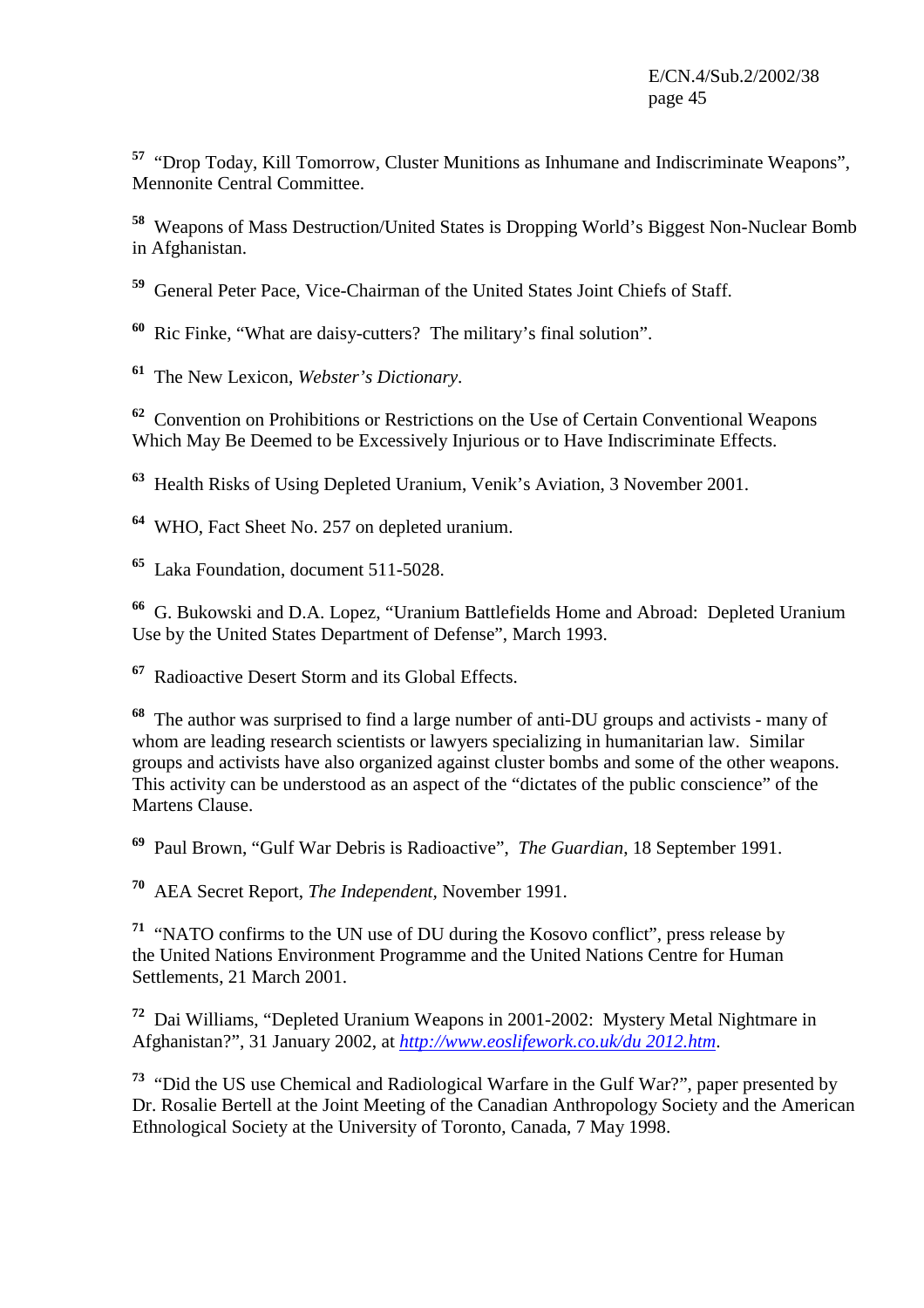**<sup>74</sup>** Ibid.

**<sup>75</sup>** "Metal of Dishonor - Depleted Uranium. How the Pentagon Radiates Soldiers and Civilians with DU weapons", selections compiled and edited by the DU Education Project, International Action Centre, New York, 1997.

**<sup>76</sup>** Military Toxics Project (DU Citizens Network), "The United States Army's Use of Depleted Uranium and its Consequences for Human Health and the Environment", 1996.

**<sup>77</sup>** Lt. Col. W. M. Washabaugh, United States Air Force, Congressional Inquiry Division, Office of Legislative Liaison, letter to Sen. Sam Nunn, Chairman, Senate Armed Services Committee, 8 November 1990.

**<sup>78</sup>** Associated Press, 17 February 2002.

**<sup>79</sup>** Ross B. Mirkarini, The Arms Control Research Centre, from his report: "The environmental and human health impacts of the Gulf region with special reference to Iraq", May 1992.

**<sup>80</sup>** "*Uranium Projectiles - Severely Maimed Soldiers, Deformed Babies, Dying Children*", Ahriman Verlag, Netherlands.

**<sup>81</sup>** *Dutch Journal of Medical Science*, 26 May 2001, translated into English by Henk van der Keur.

**<sup>82</sup>** NBC TV Dateline programme, "Deadly Fire", 22 February 1994.

**<sup>83</sup>** L. Flanders, "A lingering sideness", *The Nation,* 29 January 1995, pp. 94-96.

**<sup>84</sup>** Survey carried out by Victor Sylvester of Operation Desert Shield/Desert Storm between 1991 and 1995 involving 10,051 war veterans. Cited by Bertell, op. cit.

**<sup>85</sup>** Bertell, op. cit.

**<sup>86</sup>** Ibid.

**<sup>87</sup>** *A Review of the Scientific Literature as it Pertains to Gulf War Illness, Volume 7 - Depleted Uranium.* 

**<sup>88</sup>** It must be noted that the health effects of natural uranium and DU are also considered to be analogous by WHO in its Fact Sheet No. 257.

**<sup>89</sup>** Bertell, op. cit.

**<sup>90</sup>** Dan Fahey, "DoD Analysis: The Good, the Bad and the Ugly", June 1999, at *http://www.globaldialog.com/KornKven/DOD\_Anaysis\_II\_Fahey.pdf*.